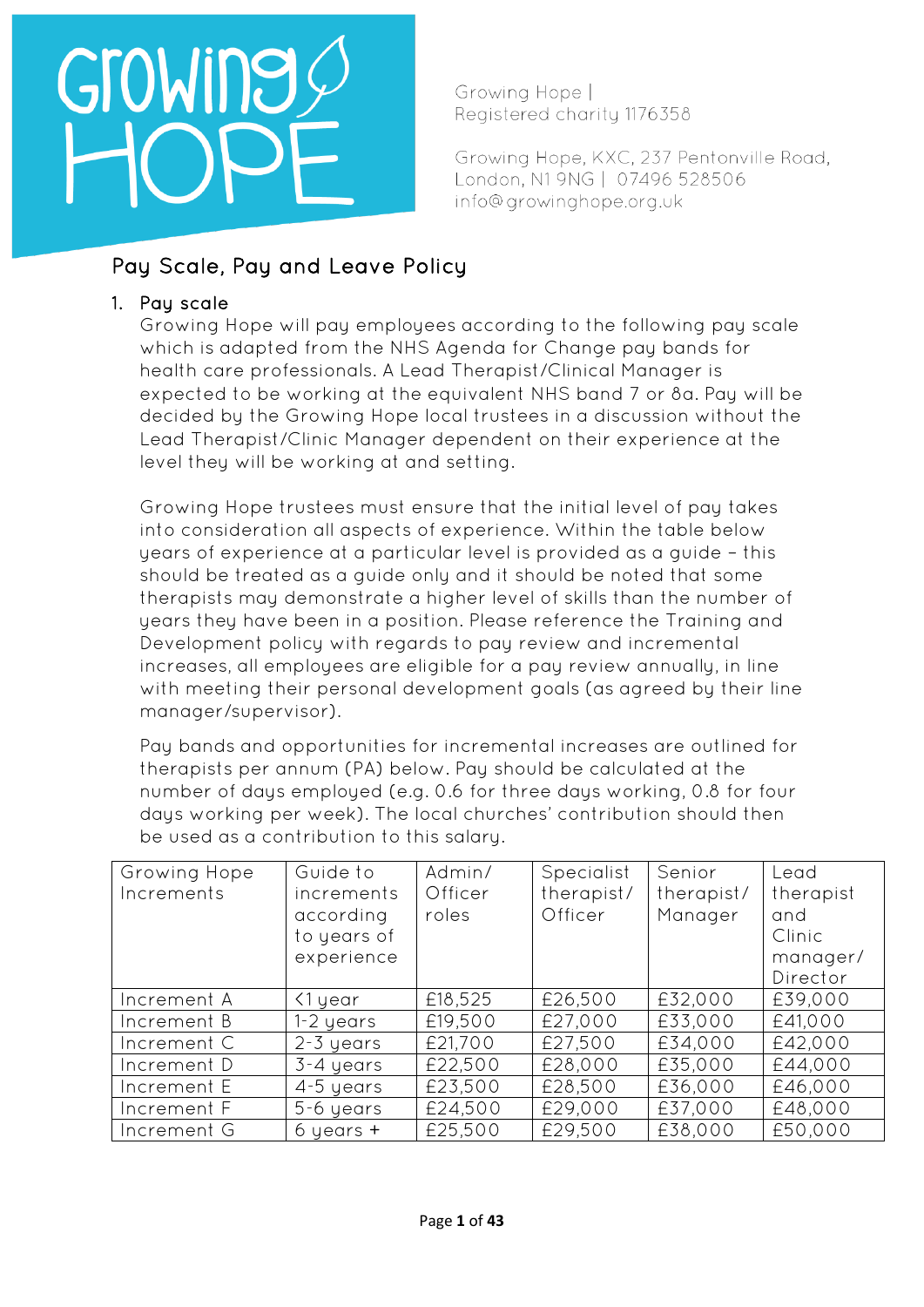

Growing Hope | Registered charity 1176358

Growing Hope, KXC, 237 Pentonville Road, London, N1 9NG | 07496 528506 info@growinghope.org.uk

Please note for those working within London pay is subject to London weighting as follows:

|                                                     | Additional salary |           |          |  |
|-----------------------------------------------------|-------------------|-----------|----------|--|
| Pay scale<br>according<br>to level of<br>experience | Inner             | $20\%$ of | £4,200   |  |
|                                                     | London            | basic     | minimum, |  |
|                                                     |                   | salary    | £6,499   |  |
|                                                     |                   |           | maximum  |  |
|                                                     | Outer             | $15\%$ of | £3,553   |  |
|                                                     | London            | basic     | minimum, |  |
|                                                     |                   | salary    | £4,528   |  |
|                                                     |                   |           | maximum  |  |
|                                                     | Fringe            | 5% of     | £971     |  |
|                                                     |                   | basic     | minimum, |  |
|                                                     |                   | salary    | £1682    |  |
|                                                     |                   |           | maximum  |  |

#### 2. Role descriptions

Please see the tables below for an outline of the skills expected for each pay scale level of working. This should be considered to understand the level of experience a member of staff should be paid at.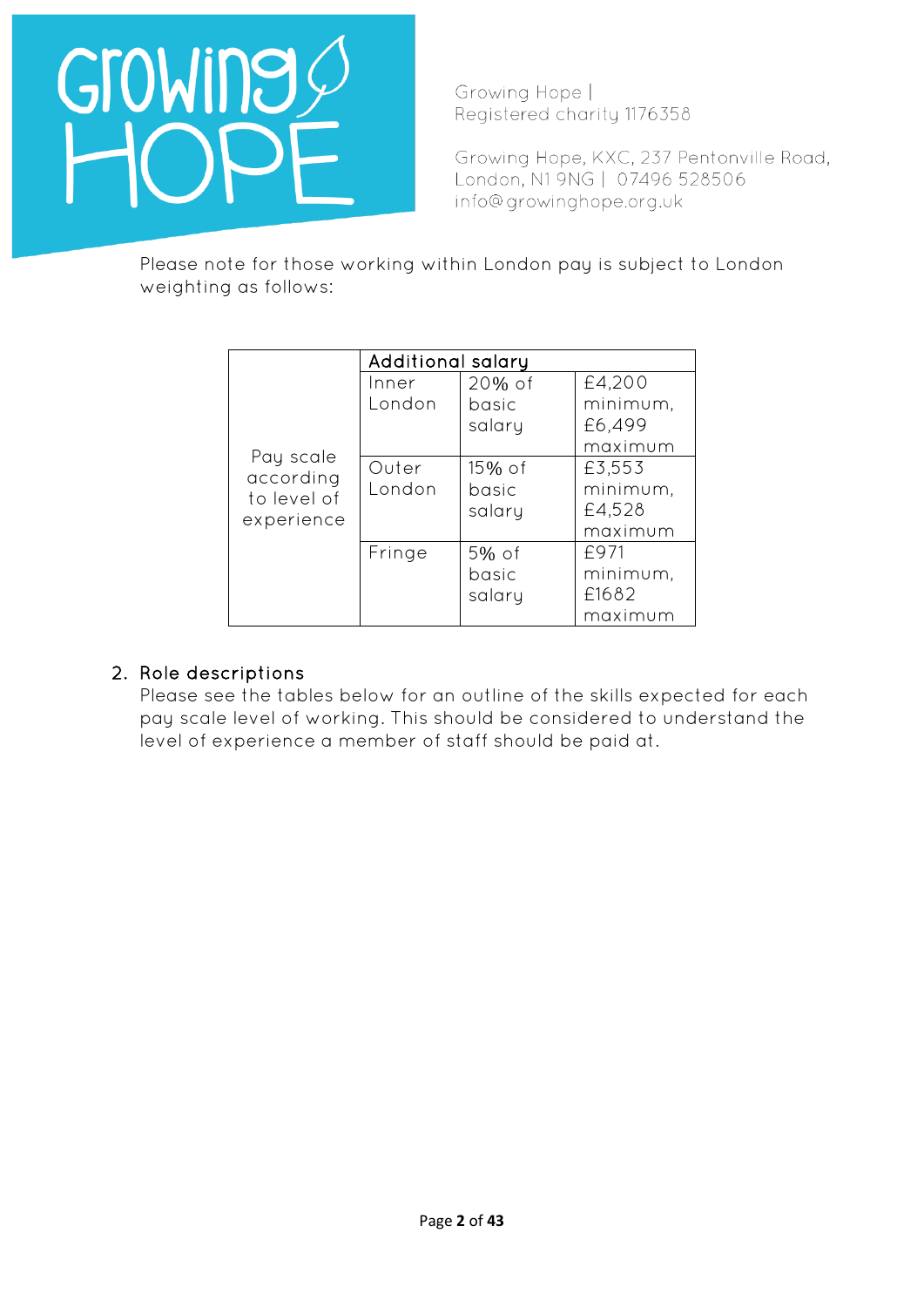Growing Hope | Registered charity 1176358

Growing Hope, KXC, 237 Pentonville Road, London, N1 9NG | 07496 528506 info@growinghope.org.uk

| Work area    | Admin Support/                         | Junior therapist/                  | Senior therapist/                       | Lead therapist and                          |
|--------------|----------------------------------------|------------------------------------|-----------------------------------------|---------------------------------------------|
|              | Support role                           | Junior role                        | Senior role                             | clinic manager/                             |
|              |                                        |                                    |                                         | Management role                             |
|              | Communication Responsible for day      | Responsible for day                |                                         |                                             |
| land         | to day enquiries that                  | to day enquiries that              |                                         | Judgements involving Judgements involving   |
| relationship | come via phone,                        | come via phone,                    | complex facts or                        | highly complex facts                        |
| skills       | email or written                       | email or written                   | situations, which                       | or situations, which                        |
|              | communications.                        | communications and                 | require the analysis,                   | require the analysis,                       |
|              |                                        | appropriate                        | interpretation and                      | interpretation and                          |
|              | Ability to respond                     | responses with a                   | comparison of a                         | comparison of a                             |
|              | sensitively and<br>confidentially with | range of individuals.              | range of options.                       | range of options.                           |
|              | requests where                         | Judgements involving Providing and |                                         | Providing and                               |
|              | appropriate.                           | a range of facts or                | receiving complex,                      | receiving highly                            |
|              |                                        | situations, which                  | sensitive or                            | complex, highly                             |
|              | Good communication                     | require analysis or                | contentious                             | sensitive or highly                         |
|              | skills with a range of                 | comparison of a                    | information, where                      | contentious                                 |
|              | individuals.                           | range of options.                  | persuasive,                             | information where                           |
|              |                                        |                                    | motivational,                           | there are significant                       |
|              | Judgements involving Providing and     |                                    | negotiating, training,                  | barriers to                                 |
|              | facts or situations,                   | receiving routine                  | empathic or re-                         | acceptance which                            |
|              | some of which                          | information which                  | assurance skills are                    | need to be overcome                         |
|              | require analysis.                      | requires tact or                   | required. This may be using the highest |                                             |
|              |                                        | persuasive skills or               | because agreement                       | level of interpersonal                      |
|              | Providing and                          | where there are                    | or cooperation is                       | and communication                           |
|              | receiving routine                      | barriers to                        | required or because                     | skills, such as would                       |
|              | information orally, in                 | understanding or<br>providing and  | there are barriers to                   | be required when                            |
|              | writing or<br>electronically to        | receiving complex                  | understanding.                          | communicating in a<br>hostile, antagonistic |
|              | inform work                            | and sensitive                      |                                         | or highly emotive                           |
|              | colleagues, patients,                  | information.                       |                                         | atmosphere.                                 |
|              | clients, carers, the                   |                                    |                                         |                                             |
|              | public or other                        |                                    |                                         |                                             |
|              | external contacts.                     |                                    |                                         |                                             |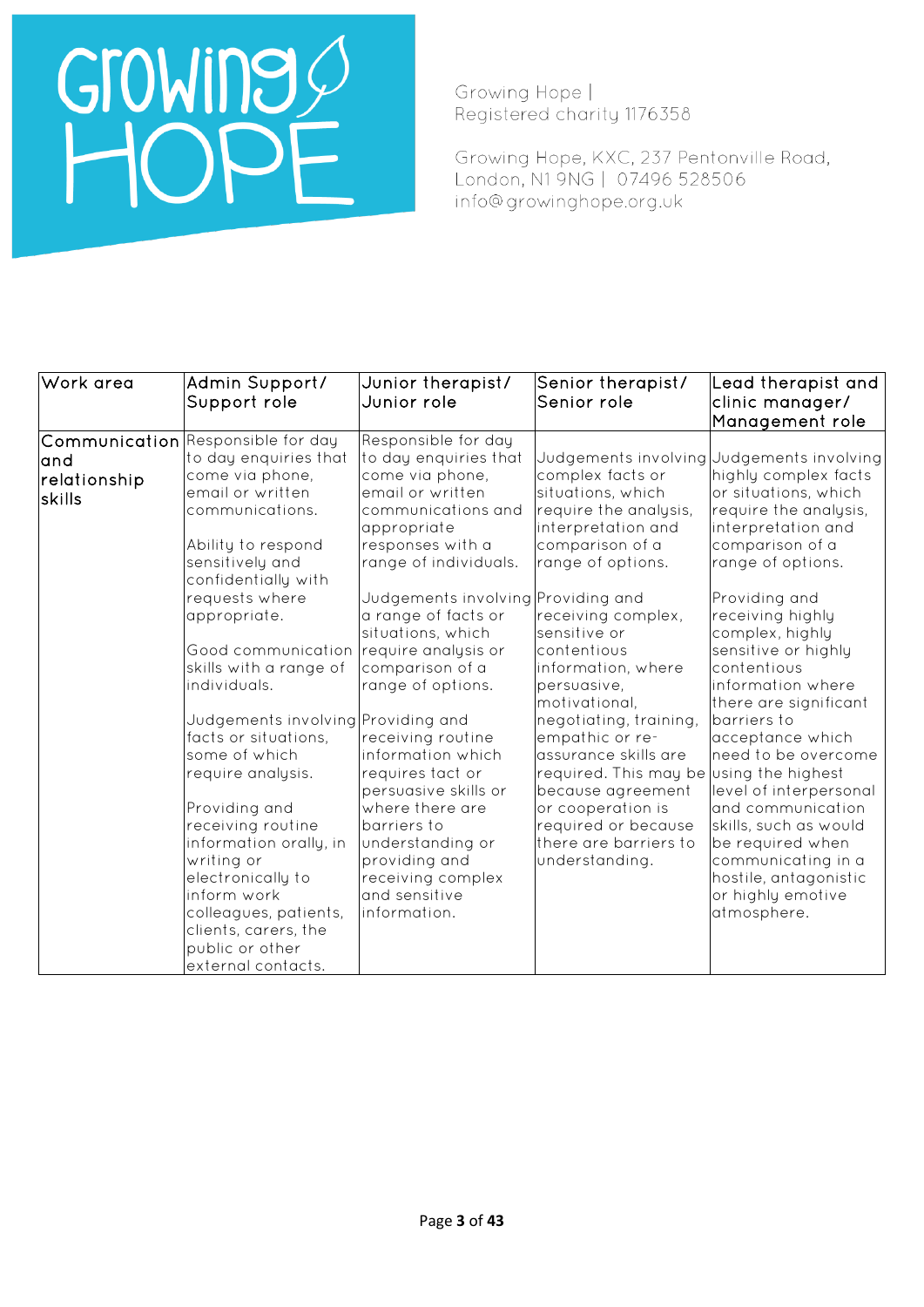## Growing O

Growing Hope | Registered charity 1176358

Growing Hope, KXC, 237 Pentonville Road, London, N1 9NG | 07496 528506 info@growinghope.org.uk

| Work area                                | Admin Support/                                                                                                                                                                                                                                                                                                                                                          | Junior therapist/                                                                                                                                                                                                                                                                                                                                                                          | Senior therapist/                                                                                                                                                                                                                                                                                                                                                                                                          | Lead therapist and                                                                                                                                                                                                                                                                                                                                                                                                                                                                                                                                                                    |
|------------------------------------------|-------------------------------------------------------------------------------------------------------------------------------------------------------------------------------------------------------------------------------------------------------------------------------------------------------------------------------------------------------------------------|--------------------------------------------------------------------------------------------------------------------------------------------------------------------------------------------------------------------------------------------------------------------------------------------------------------------------------------------------------------------------------------------|----------------------------------------------------------------------------------------------------------------------------------------------------------------------------------------------------------------------------------------------------------------------------------------------------------------------------------------------------------------------------------------------------------------------------|---------------------------------------------------------------------------------------------------------------------------------------------------------------------------------------------------------------------------------------------------------------------------------------------------------------------------------------------------------------------------------------------------------------------------------------------------------------------------------------------------------------------------------------------------------------------------------------|
|                                          | Support role                                                                                                                                                                                                                                                                                                                                                            | Junior role                                                                                                                                                                                                                                                                                                                                                                                | Senior role                                                                                                                                                                                                                                                                                                                                                                                                                | clinic manager/                                                                                                                                                                                                                                                                                                                                                                                                                                                                                                                                                                       |
|                                          |                                                                                                                                                                                                                                                                                                                                                                         |                                                                                                                                                                                                                                                                                                                                                                                            |                                                                                                                                                                                                                                                                                                                                                                                                                            | Management role                                                                                                                                                                                                                                                                                                                                                                                                                                                                                                                                                                       |
| Knowledge,<br>training and<br>experience | Provides general non-<br>clinical advice,<br>information, guidance clinical care/care<br>or ancillary services<br>directly to patients,<br>clients, relatives or<br>carers.<br>Understanding of a<br>range of routine work range of work<br>procedures possibly<br>outside immediate<br>work area, which<br>would require job<br>training and a period<br>of induction. | Provides basic clinical Regularly responsible<br>advice. Implements<br>packages or provides discipline/practical<br>clinical technical<br>services to<br>patients/clients.<br>Understanding of a<br>procedures and<br>practices, which<br>require expertise<br>within a specialism or<br>discipline,<br>underpinned by<br>theoretical<br>knowledge or<br>relevant practical<br>experience. | for providing training<br>in own<br>training or<br>undertaking basic<br>workplace<br>assessments.<br>Develops<br>programmes of<br>care/care packages<br>clinical technical<br>services or provides<br>specialised advice in<br>patients/clients.<br>Specialist knowledge<br>across the range of<br>work procedures and<br>practices,<br>underpinned by<br>theoretical<br>knowledge or<br>relevant practical<br>experience. | Regularly responsible<br>for providing training<br>in own<br>discipline/practical<br>training or<br>undertaking basic<br>workplace<br>assessments.<br>Develops<br>programmes of<br>care/care packages<br>or provides specialist or provides specialist<br>clinical technical<br>services or provides<br>specialised advice in<br>relation to the care of relation to the care of<br>patients/clients.<br>Highly developed<br>specialist knowledge<br>across the range of<br>work procedures and<br>practices,<br>underpinned by<br>theoretical<br>knowledge and<br>relevant practical |
| Planning and<br>Organisational<br>skills | Planning and<br>organisation of<br>straightforward tasks, number of complex<br>activities or<br>programmes, some of programmes, which<br>which may be<br>ongoing.                                                                                                                                                                                                       | Planning and<br>organisation of a<br>activities or<br>require the<br>formulation and<br>adjustment of plans.                                                                                                                                                                                                                                                                               | Planning and<br>organisation of a<br>broad range of<br>complex activities or<br>programmes, some of which may impact<br>which are ongoing,<br>which require the<br>formulation and<br>adjustment of plans<br>or strategies.                                                                                                                                                                                                | experience.<br>Formulating long-<br>term, strategic plans,<br>which involve<br>uncertainty and<br>across the whole<br>organisation.                                                                                                                                                                                                                                                                                                                                                                                                                                                   |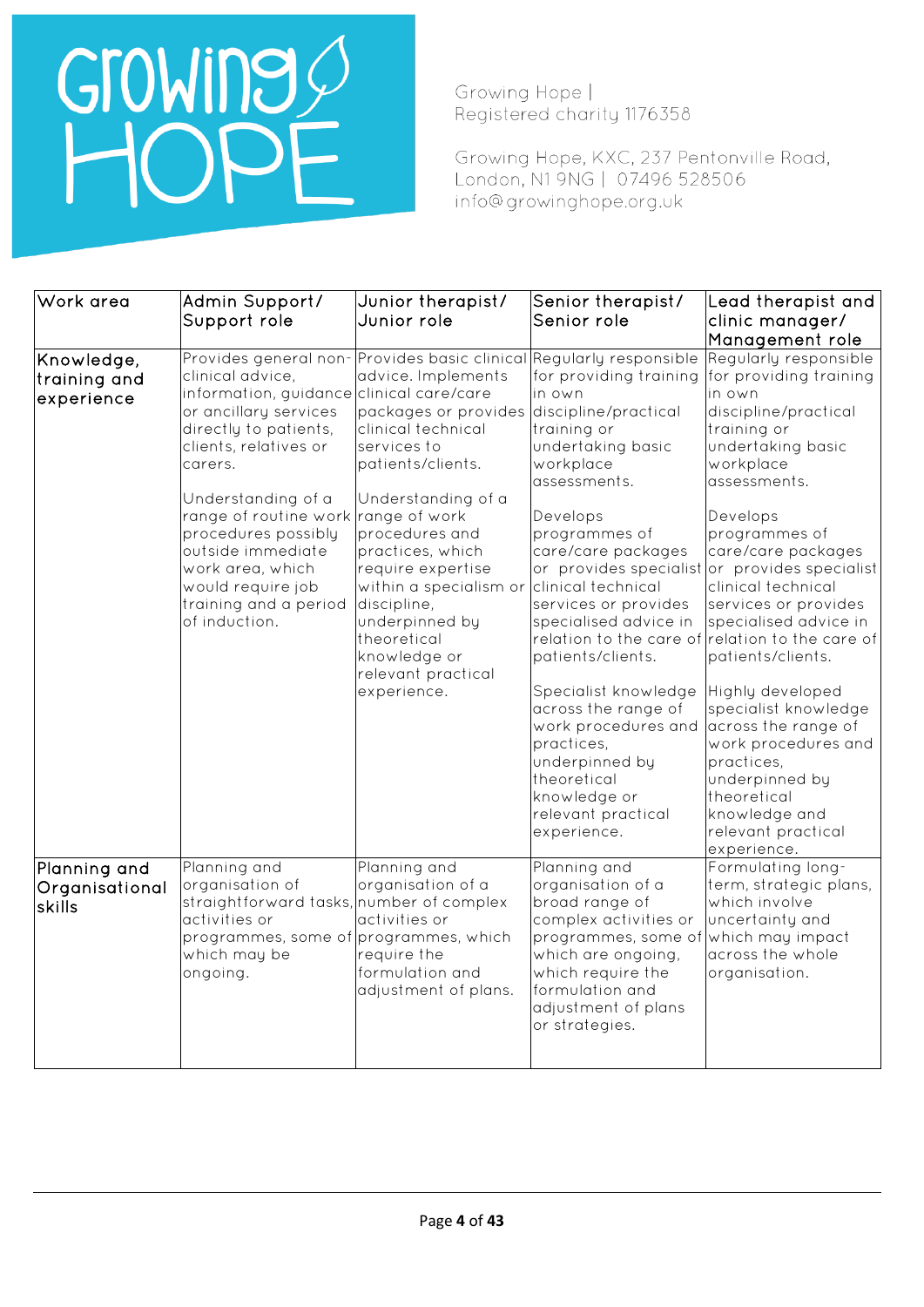Growing Hope | Registered charity 1176358

Growing Hope, KXC, 237 Pentonville Road, London, N1 9NG | 07496 528506 info@growinghope.org.uk

| Work area               | Admin Support/<br>Support role                                                                                                                                                                                                                                                                                                        | Junior therapist/<br>Junior role                                                                                                                                                                                                        | Senior therapist/<br>Senior role                                                                                                                                                                                                                                                                                                                                                                                                          | Lead therapist and<br>clinic manager/<br>Management role                                                                                                                                                                                                                                                                                                                                                                                                                                                                                                                                                                                |
|-------------------------|---------------------------------------------------------------------------------------------------------------------------------------------------------------------------------------------------------------------------------------------------------------------------------------------------------------------------------------|-----------------------------------------------------------------------------------------------------------------------------------------------------------------------------------------------------------------------------------------|-------------------------------------------------------------------------------------------------------------------------------------------------------------------------------------------------------------------------------------------------------------------------------------------------------------------------------------------------------------------------------------------------------------------------------------------|-----------------------------------------------------------------------------------------------------------------------------------------------------------------------------------------------------------------------------------------------------------------------------------------------------------------------------------------------------------------------------------------------------------------------------------------------------------------------------------------------------------------------------------------------------------------------------------------------------------------------------------------|
| Responsibility<br>areas | Responsible for data<br>entry, text processing<br>or storage of data<br>compiled by others,<br>utilising paper or<br>computer based data<br>entry systems and<br>maintaining these.<br>Taking and<br>transcribing meeting<br>minutes.<br>May involve assisting<br>with financial data or<br>handling and<br>processing petty<br>cash. | Responsible for<br>ensuring high quality<br>day to day clinical<br>practice in<br>accordance with<br>clinical expertise.<br>Responsible for<br>accurately keeping<br>accurate records and<br>ensuring<br>confidentiality for<br>client. | Responsible for day-<br>to-day supervision or<br>coordination of a<br>small number of<br>junior staff within the<br>service.<br>Responsible as line<br>manager for a single<br>function or<br>department.<br>Responsible for<br>ensuring high<br>standards of clinical<br>delivery to clients<br>they are working<br>with.<br>Responsible for<br>accurately keeping<br>accurate records and<br>ensuring<br>confidentiality for<br>client. | Responsible for the<br>allocation or<br>placement and<br>subsequent<br>supervision of<br>qualified staff or<br>students.<br>Responsible as<br>manager for multiple<br>functions within the<br>service. Responsible<br>for the management<br>and development of<br>systems across the<br>clinic/organisation.<br>Responsible for the<br>delivery of core HR<br>advice on a range of<br>subjects.<br>Monitors or<br>contributes to the<br>drawing up of<br>department/service<br>budgets and service<br>development plans.<br>Responsible for<br>accurately keeping<br>accurate records and<br>ensuring<br>confidentiality for<br>client. |
| Physical skills         | The post requires<br>physical skills which<br>are normally<br>obtained through<br>practice over a<br>period of time or                                                                                                                                                                                                                | The post requires<br>developed physical<br>skills to fulfil duties<br>where there is a<br>specific requirement<br>for speed or                                                                                                          | The post requires<br>highly developed<br>physical skills where<br>a high degree of<br>precision or speed<br>and high levels of                                                                                                                                                                                                                                                                                                            | The post requires<br>highly developed<br>physical skills where<br>a high degree of<br>precision or speed<br>and high levels of                                                                                                                                                                                                                                                                                                                                                                                                                                                                                                          |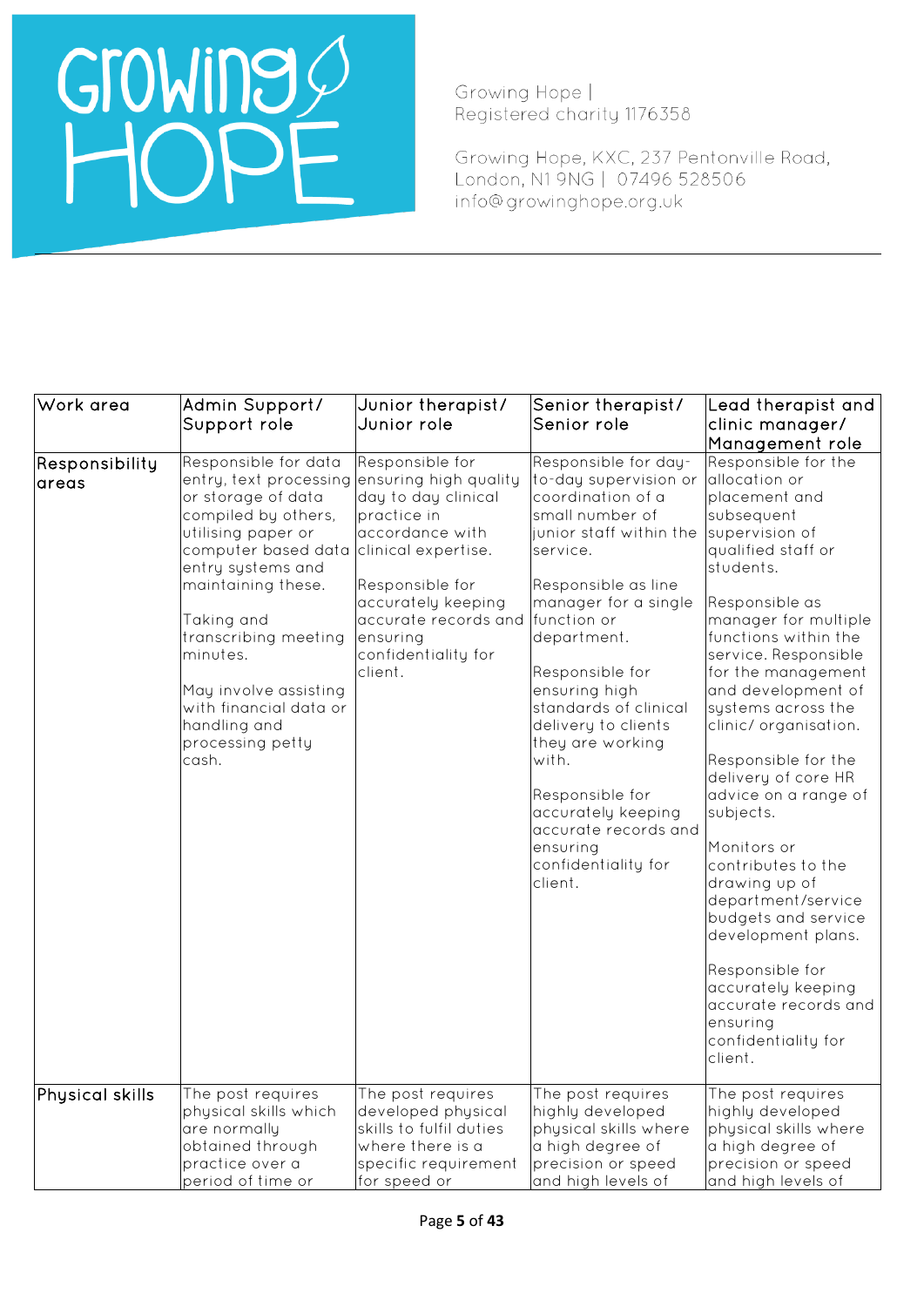Growing Hope | Registered charity 1176358

Growing Hope, KXC, 237 Pentonville Road, London, N1 9NG | 07496 528506 info@growinghope.org.uk

| during practical    | accuracy. This level                   |                        | hand, eye and  | hand, eye and                               |
|---------------------|----------------------------------------|------------------------|----------------|---------------------------------------------|
|                     | training e.g. standard of skill may be |                        |                | sensory co-ordination sensory co-ordination |
| driving or keyboard | required for                           |                        | are essential. | are essential.                              |
| skills, use of some | keyboard use;                          |                        |                |                                             |
| tools and types of  | advanced sensory                       |                        |                |                                             |
| equipment.          |                                        | skills or manipulation |                |                                             |
|                     |                                        | of objects or people   |                |                                             |
|                     |                                        | with narrow margins    |                |                                             |
|                     | for error.                             |                        |                |                                             |

## 3. Sick leave

#### **Long Term sickness payment**

Growing Hope has a responsibility for the health, safety and welfare of its employees. Growing Hope recognises that a certain level of sickness absence is inevitable in any organisation and that factors affecting sickness levels can vary widely. Growing Hope aims to promote a positive and supportive payment policy in order to reduce absence and support staff returning to work.

A continuous absence of 28 days or more constitutes long term sickness.

Growing Hope will endeavour to assist in any reasonable way that it can to facilitate a return to work and take such measures as are reasonably practicable to ease the medical condition if possible.

#### **Entitlements**

A staff member is entitled to Statutory Sick pay of £96.35 per week while off sick provided that they meet the qualifications laid down by the government. Please see <https://www.gov.uk/statutory-sick-pay/eligibility> for the relevant qualifications.

Growing Hope's Occupational Sick Pay is made up of Statutory Sick Pay (the rate of SSP is usually set by the government to take effect from 1<sup>st</sup> April each year) and the difference between that and the employee's normal salary or half pay, as appropriate. It will be paid to staff members at the following rates:

Week 1-8 – SSP and OSP equal to full pay

Week 9-12 – SSP and OSP equal to half of normal pay

Week 13 onwards – SSP only, up to the maximum of 28 weeks

This entitlement will take into consideration any sickness absence over a rolling year. A rolling year is the 12-month period prior to the first day of the current absence.

Statutory sick pay isn't usually paid for the first three days you're off unless you've received SSP in the last eight weeks and are now eligible for it again.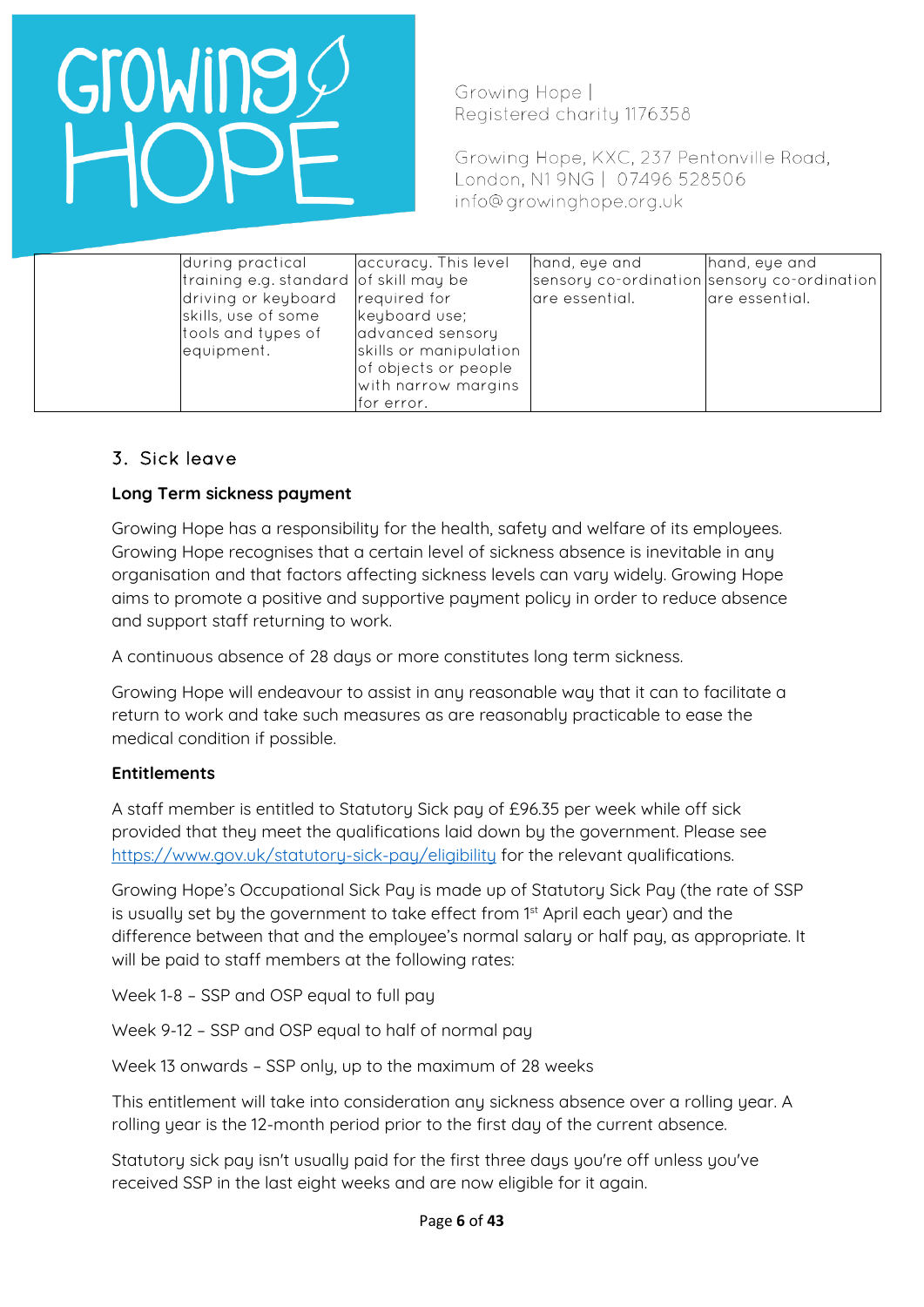# GroWine

Growing Hope | Registered charity 1176358

Growing Hope, KXC, 237 Pentonville Road, London, N1 9NG | 07496 528506 info@growinghope.org.uk

Statutory sick pay is paid for a maximum of 28 weeks for one or more linked periods of Incapacity to Work (PIW) in a three-year period. Two or more linked periods which are separated by eight weeks or less are said to be linked and are counted as one period.

#### **Sickness and annual leave**

Staff who are off work due to sickness may apply to take annual leave whilst they are absent but must follow the normal request and authorisation procedures. Annual leave will be paid at the full rate of pay. Members of staff cannot request annual leave retrospectively.

#### **Short term sickness**

- If you are absent from work owing to sickness (physical or mental health) or injury, you must report this to your line manager before 9am the first day of leave.
- You should continue to report to your line manager each day if you need to remain off sick.
- If you require more than 7 days sick leave you must present a 'fit note' from a doctor. Failure to report sickness may result in disciplinary action being taken and payments which would otherwise be made to you during sickness absence being withheld.
- Employees may take sick leave if they become ill on or before a period of annual leave. This must be discussed with your line manager
- Growing Hope emplouees will receive up to 7 days full pay of sick leave in any period of sickness. If non-continuous sick leave totals more than 21 days in a year then further sick pay will be discussed and decided by an individual's line manager in consultation with trustees. If employees are declared not fit to work pay will be reduced to Statutory Sick Pay for up to 28 weeks. Employees will be required to present a letter from a health care professional and will then receive written confirmation from Growing Hope of Statutory Sick Pay.

### 4. Leave policy- adoption, maternity, paternity and shared parental leave

This Policu is intended to give the employee relevant information and is not an exhaustive account of all the regulations. Growing Hope has made reference to the Agenda for Change (NHS document) Terms and Conditions of Service handbook on Maternity, Paternity, Adoption, Parental and related leave in order that it matches the leave expectations health care professionals would receive elsewhere. This policy also considers the following: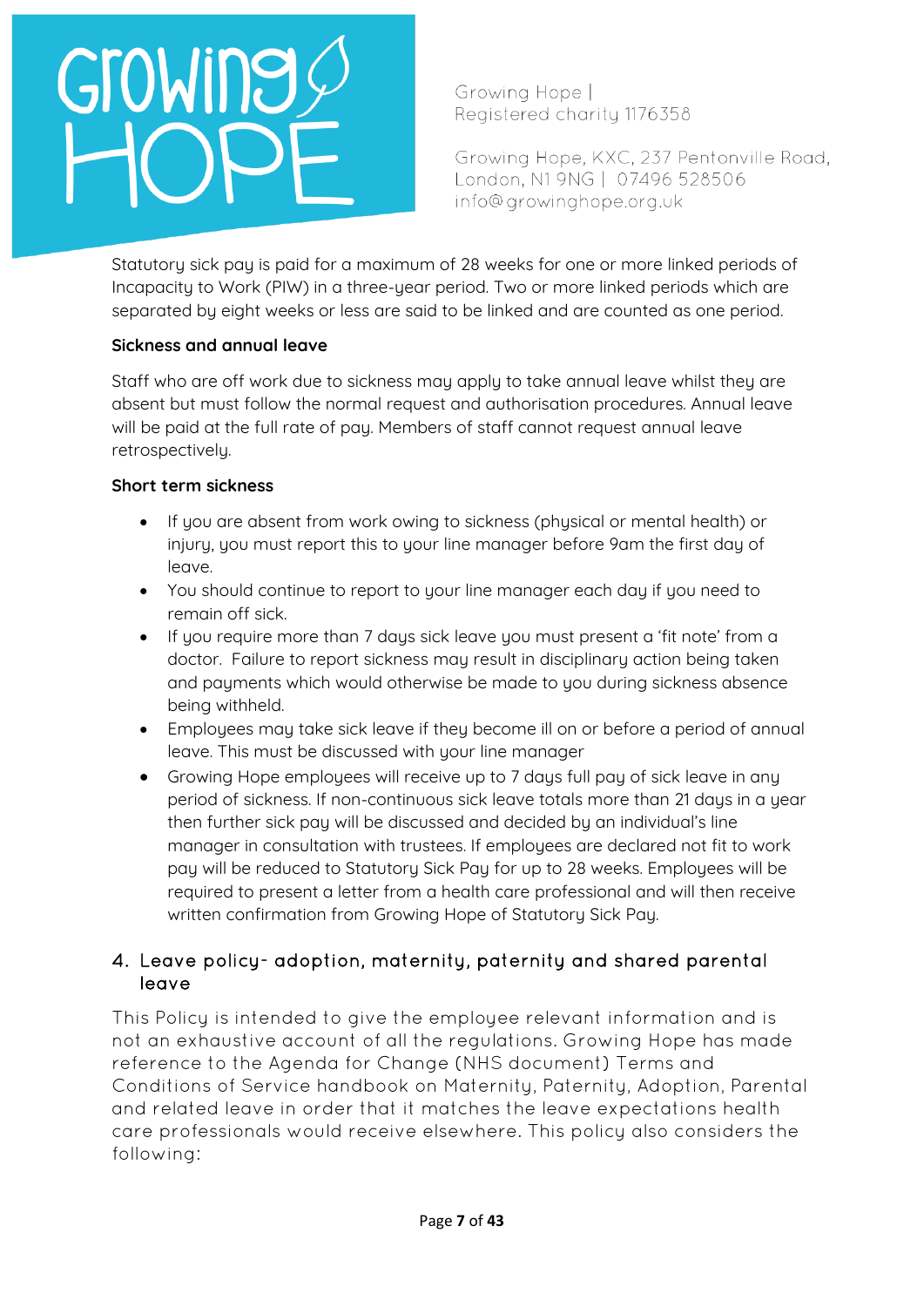Growing Hope | Registered charity 1176358

Growing Hope, KXC, 237 Pentonville Road, London, N1 9NG | 07496 528506 info@growinghope.org.uk

- Employment Rights Act 1996 as amended by the Employment Relations Act 1999 and the Employment Act 2002.
- The Health & Safety Executive (HSE) Pregnancy guide.
- Paternity Leave regulations of April 2011

Maternity/Adoption leave is the right to time off work to have the employees baby/baby placed with the employee and the right to return to the employees post, or an alternative post, on no less favourable conditions.

The employee's entitlement to maternity provision will vary according to the employee's length of service within Growing Hope. The employee's personal decision of whether to return to work or not after maternity leave will also affect the employee's benefits.

ORDINARY MATERNITY/ADOPTION LEAVE (OML/OAL) The entitlement to a period of 26 weeks leave regardless of how long an employee has worked for the NHS. This will be unpaid unless an employee qualifies for Statutory Maternity Pay or Maternity allowance.

ADDITIONAL MATERNITY/ADOPTION LEAVE (AML/AAL) The entitlement to a further period of up to 26 weeks unpaid leave regardless of how long an employee has worked for the Trust.

National Insurance (NI) contributions

STATUTORY MATERNITY/ADOPTION PAY (SMP/SAP) The minimum level of Maternity/Adoption Pay that an employee is entitled to through State provision if an employee has 26 weeks continuous with a Growing Hope clinic by the 15th week before their expected week of childbirth/adoption (EWC/EWA) and paid sufficient National Insurance (NI) Contributions.

STATUTORY MATERNITY/ADOPTION ALLOWANCE (SMA/SAA) Allowance paid by Department of Work and Pensions to those employees, who do not qualify for Statutory Maternity Pay. Eligibility is determined by the above Government Departments.

OCCUPATIONAL MATERNITY/ADOPTION PAY (OMP/OMA) Based on eligibility. Maternity/Adoption Pay, which is payable by your Employer.

QUALFYING WORK (QW) Qualifying week: 15th week before the EWC.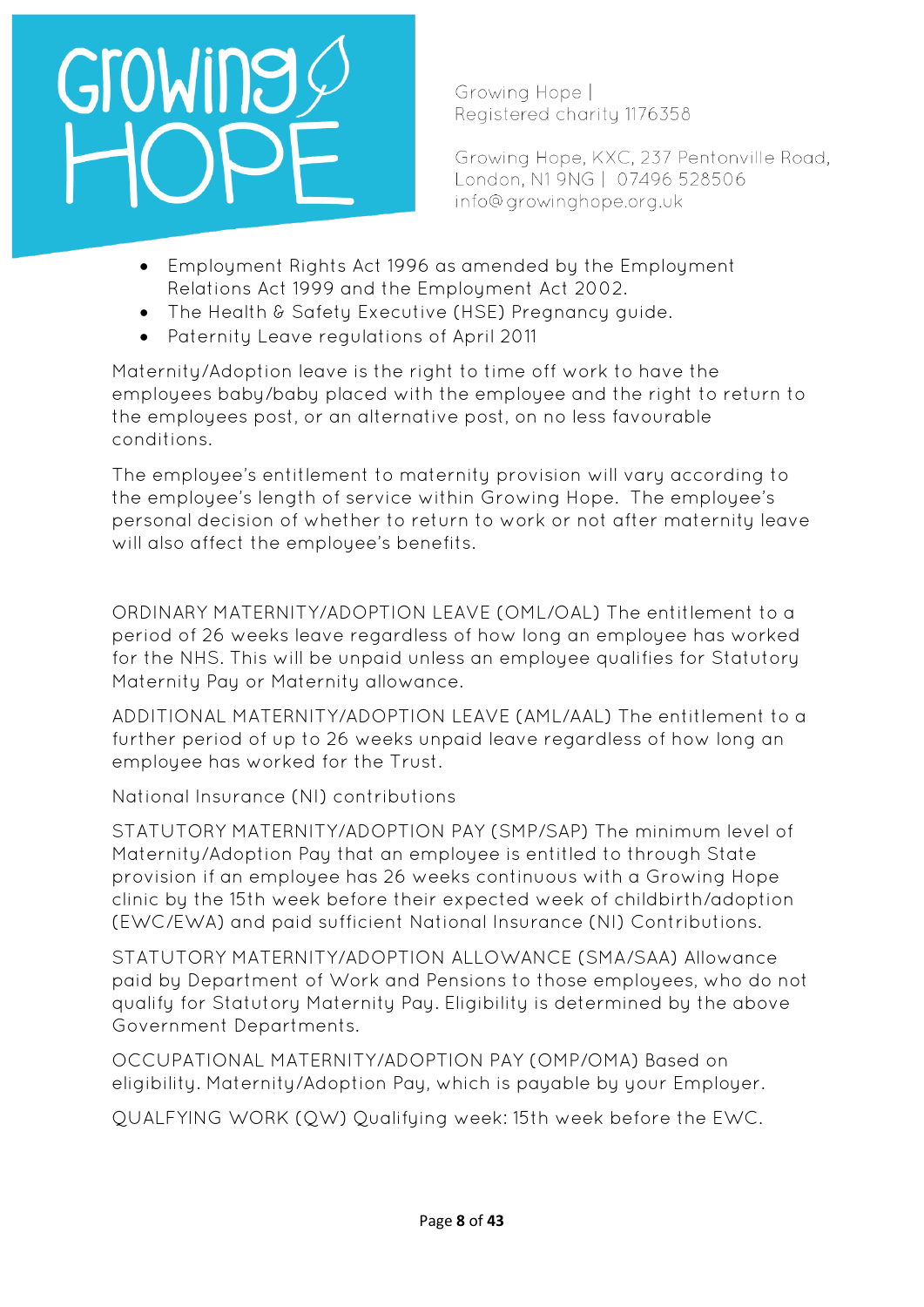

Growing Hope | Registered charity 1176358

Growing Hope, KXC, 237 Pentonville Road, London, N1 9NG | 07496 528506 info@growinghope.org.uk

MAT B1 FORM The certificate provided by the employee's GP or Midwife, anticipating the potential date of the birth of their baby. Usually issued to employee's between 24-26 weeks into pregnancy.

KIT DAYS The employees entitlement to Keep in Touch days.

DEPARTMENT FOR WORK AND PENSIONS (DWP)

ORDINARY PATERNITY LEAVE (OPL) The entitlement of a father, or mother's partner, to take 2 weeks leave up to 56 days from the birth of the child.

ADDITIONAL PATERNITY LEAVE (APL) The entitlement of a father, or mother's partner, to take a further period of between 2 to 26 weeks leave, provided the mother has returned to work with maternity leave remaining.

### 3.1. Duties and responsibilities

Employee

• Employees are responsible for co-operating in the Maternity, Paternity, Adoption and Parental leave procedures and should make every effort to attend any meetings arranged by management.

• Employees are responsible for arranging their own trade union representation or support throughout the Maternity, Paternity, Adoption and Parental leave procedures.

#### Manager

• Requests for Maternity, Paternity, Adoption and Parental leave should be addressed without any undue delay on the part of the manager.

• The manager must view any applications with an open mind and follow a fair and justifiable decision making process.

• Where it is decided that a refusal to grant a Maternity, Paternity, Adoption and Parental leave application is to be referred to a grievance hearing the manager must prepare a thorough management case outlining their decision making rationale for consideration by the grievance panel.

### Growing Hope Local trustee board

• The trustees are responsible for the creation and maintenance of records of applications for Maternity, Paternity, Adoption and Parental leave within Growing Hope in line with best practice for information governance.

• The trustees should support, where necessary, managers through the Maternity. Paternity, Adoption and Parental leave procedures, including the grievance stage if required.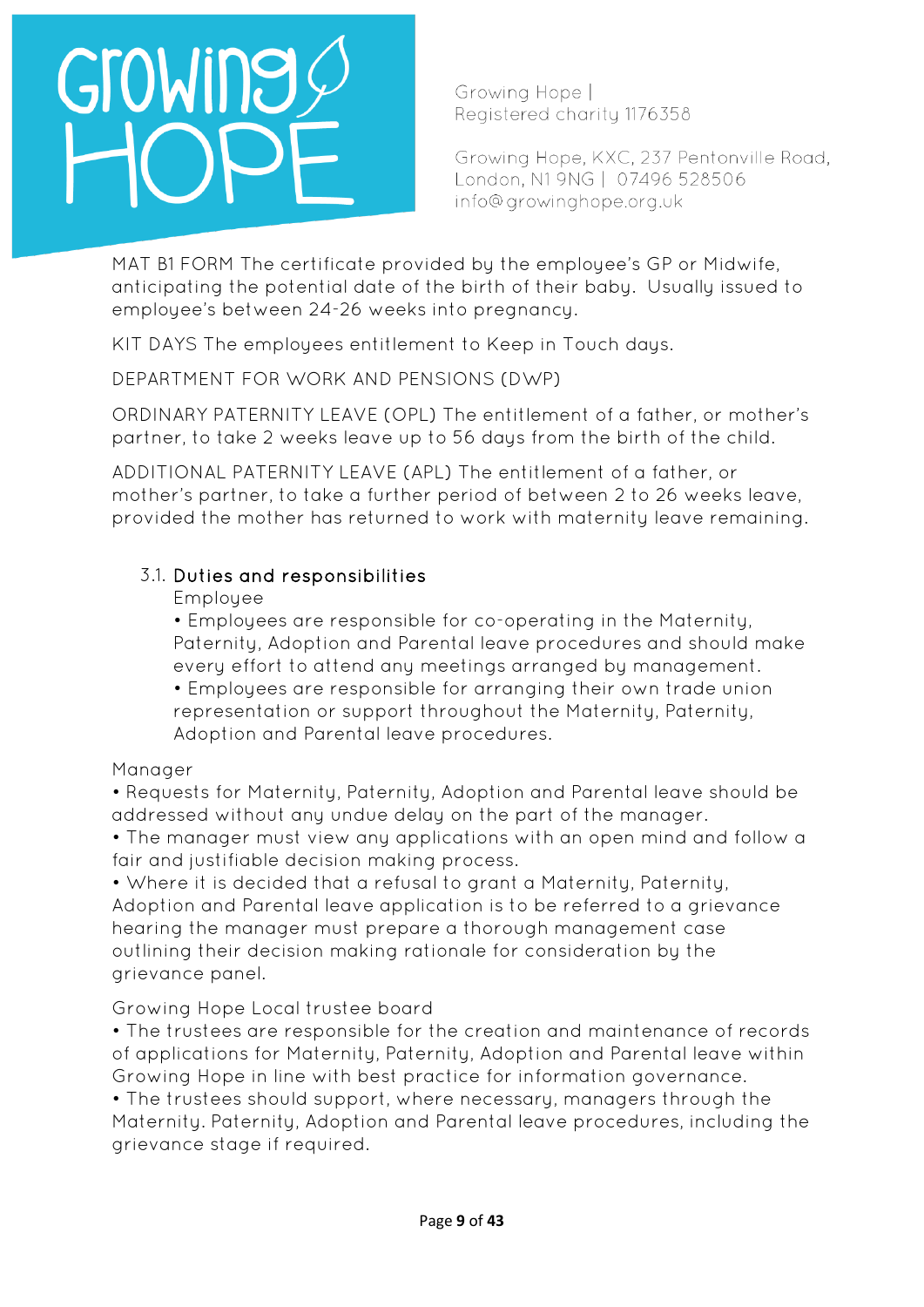

Growing Hope | Registered charity 1176358

Growing Hope, KXC, 237 Pentonville Road, London, N1 9NG | 07496 528506 info@growinghope.org.uk

## 3.2.Health and Safety

Staff who are pregnant are encouraged to disclose their pregnancy to their line manager as soon as they are comfortable to do so, to allow Growing Hope to provide full support. However, staff must inform their line manager that they are pregnant no later than the 15th week before the Expected Week of Childbirth (EWC) and state their intentions by completing the application for maternity leave (Appendix A). This application form should be passed onto the Growing Hope trustees.

The MATB1 Certificate confirms the Expected Week of Childbirth (EWC), and it will be available after the 20th week before the EWC, from a GP or midwife. The original must be submitted with the date that maternity leave is expected to start and a confirmation about whether the staff member is opting to receive occupational maternity pay if eligible. For Adoption, a Matching Certificate should be attached, (please note that Maternity and Adoption pay cannot be processed without the MAT B1 or Matching Certificate). Following the receipt of these forms Growing Hope local trustees will respond with a written letter confirming the entitled leave and start date of this leave for the employee.

The employee's line manager will undertake a risk assessment in order to ascertain whether there are any significant risks to the employee's health and safety which may affect the employee's pregnancy. Growing Hope is obliged to assess the physical, biological, chemical risks, working conditions and processes. These risks will vary depending on an employee's health, and at different stages of their pregnancy.

The actual risk to the employee depends on the 'nature, degree and duration of the exposure' in each case. Therefore each case will be looked up on its own merits. Some of the more common risks might be:

- lifting/carrying of heavy loads;
- standing or sitting for long lengths of time;
- exposure to infectious diseases;
- work-related stress;
- workstations and posture;
- exposure to radioactive material;
- threat of violence in the workplace;
- long working hours; excessively noisy workplaces.

An employee will be asked to help with the risk assessment. It is important that any advice an employee has received from their doctor or midwife, which could impact on the assessment, is passed on to the employee's line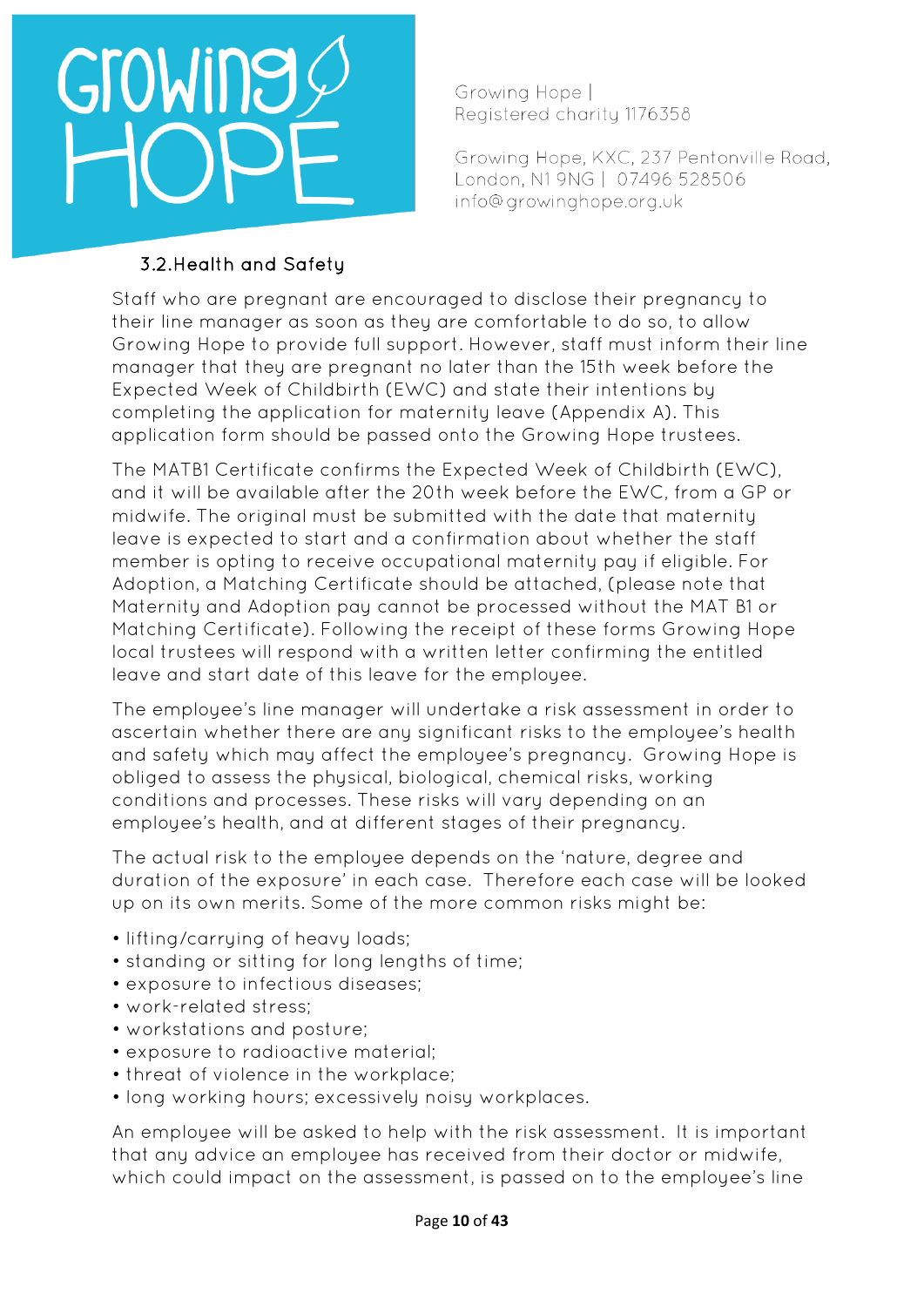Growing Hope | Registered charity 1176358

Growing Hope, KXC, 237 Pentonville Road, London, N1 9NG | 07496 528506 info@growinghope.org.uk

manager. The risk assessment will be monitored and reviewed on a regular basis to ensure the employees' health and safety needs are being met.

Once the assessment has taken place, the Growing Hope local trustees must decide what appropriate measure to take in response to the results of the assessment. The results and measures which we decide to take will be communicated to the employee and/or the employee's representative.

Assessment will take place in respect of 'all activities liable to involve a specific risk of exposure to the agents, processes or working conditions.

Where the assessment reveals a risk to the employee's health and safety, the Growing Hope local trustee board must make a temporary adjustment to the employees working condition and/or hours of work so that the employee is not exposed to the risk.

However, if having ascertained that there is a risk, it is in fact not, 'technically and/or objectively feasible or cannot reasonably be required on duly substantiated grounds', the employee should be moved to another job to avoid exposure to the risk. If this is not possible, the employee will be suspended on pay for such a period as is necessary for the employee's health and safety. During this period of absence, the employee's contractual rights subsist. However, if the employee unreasonably refuses an offer of suitable alternative employment, the employee will lose the right to remuneration.

If an employee is returning back to work they can still breastfeed and this does not mean an employee needs to stop. It is for an employee to decide for how long you wish to breastfeed and returning to work does not mean an employee has to stop.

On returning to work an employee should provide their employer with written notification that they are breastfeeding and if possible ideally let their employer know before they return. The employee's line manager must then conduct a specific risk assessment.

An employer is required to provide somewhere for pregnant and breastfeeding mothers to rest. HSE recommends to employers that it is good practice to provide a private, healthy and safe environment for nursing mothers to express and store milk (but this is not a legal requirement). It is not suitable to use toilets for this purpose.

## 3.3.Maternity/Adoption Leave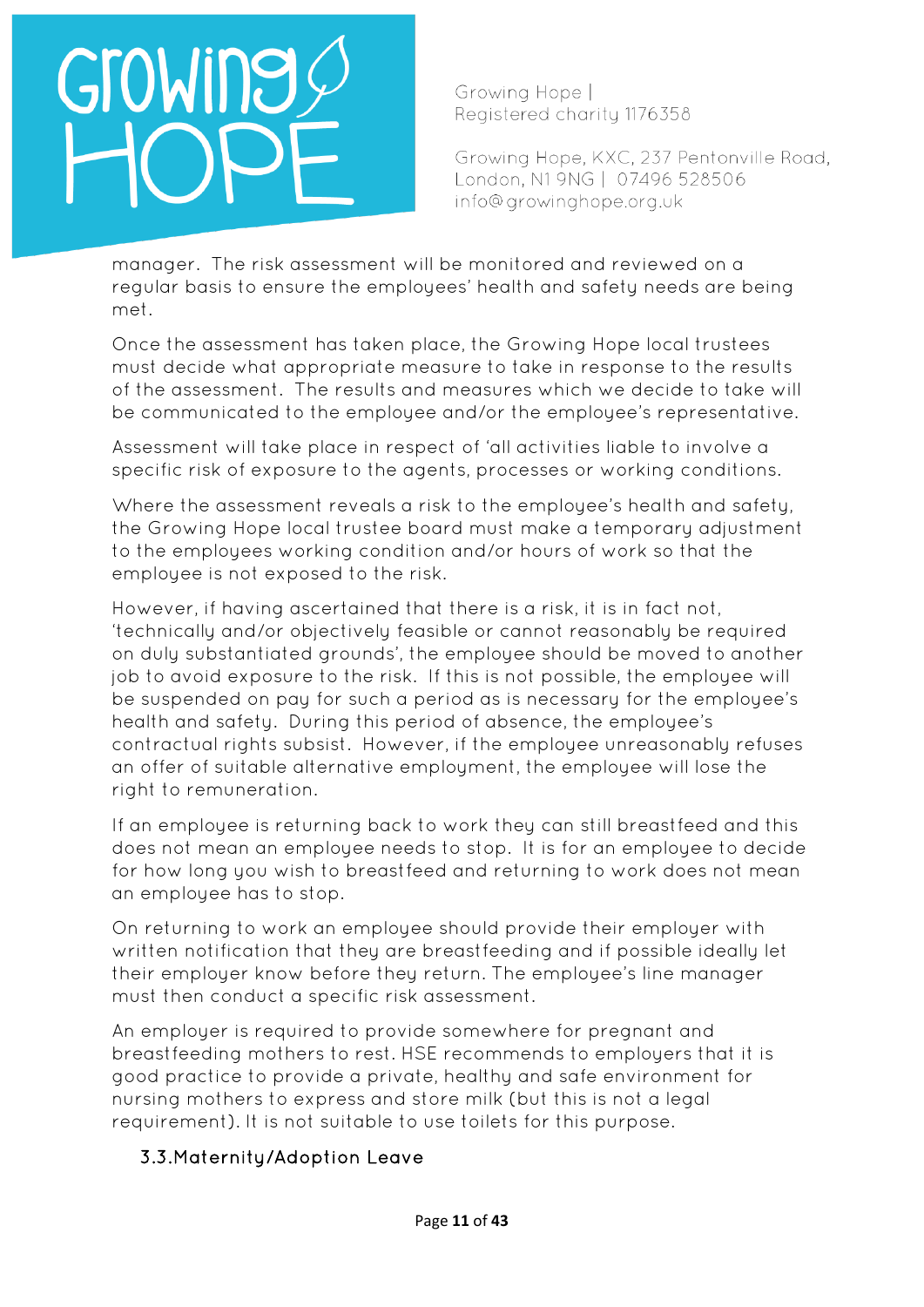Growing Hope | Registered charity 1176358

Growing Hope, KXC, 237 Pentonville Road, London, N1 9NG | 07496 528506 info@growinghope.org.uk

Maternity & Adoption Leave and Pay When the employee receives medical confirmation that the employee is pregnant, the employee should notify the employees manager of this, the expected week of childbirth (EWC) and the date on which the employee wants to commence Maternity and Adoption leave, (which must not be a date earlier than the 11th week before the EWC or more than 14 days before the child is placed with the family).

Growing Hope undertakes to ensure that Maternity and Adoption leave does not cause staff any long-term disadvantage in relation to training needs and/or self-development.

Employees returning to work during or at the end of the first 26 weeks (Ordinary maternity/adoption leave, or Paternity Leave) are entitled to return to the same job on the same terms and conditions.

Employees taking more than 26 weeks (Additional maternity/adoption leave) are also entitled to return to the same job on the same terms and conditions. However, if that isn't reasonably practicable the employee is entitled to return to a suitable job on terms and conditions, which are no less favourable.

The employee is entitled to take up to a maximum of 52 weeks Maternity/Adoption Leave. This is made up of two parts;

- Ordinary Maternity and Adoption Leave (OML) The first 26 weeks of Leave is referred to as Ordinary Maternity /Adoption Leave. Employees are entitled to take 26 weeks ordinary Maternity or Adoption leave irrespective of their length of service or the number of hours worked each week, provided they comply with certain notification requirements.
- Additional Maternity and Adoption Leave (AML) Employees who qualify for ordinary Maternity or Adoption leave will also qualify for Additional Maternity Leave (AML). This is a further 26 week period that starts the day after the OML ends.

Compulsory Maternity leave Legislation prohibits mothers from returning to work during the two week period immediately after the birth of their child.

Antenatal Care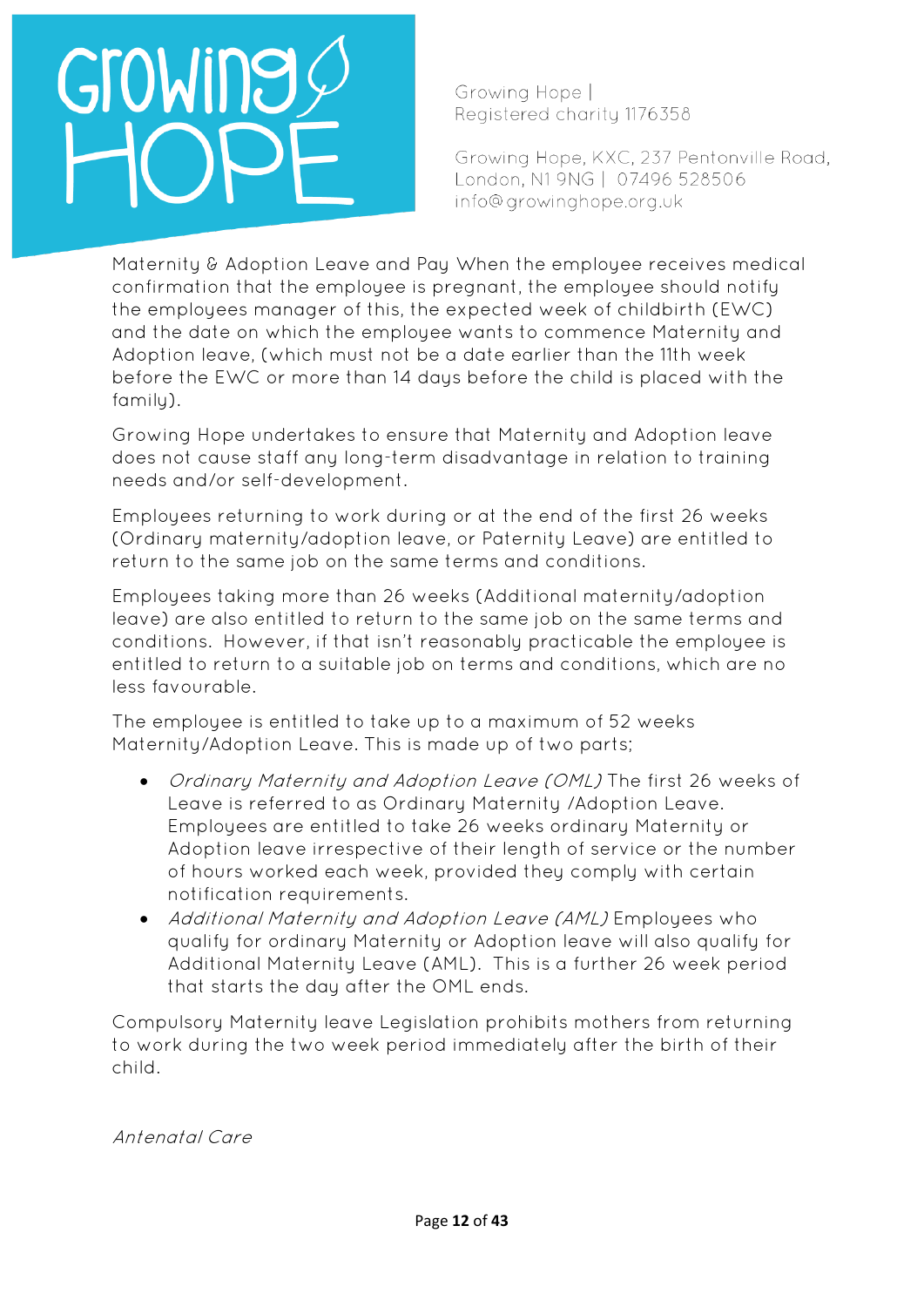Growing Hope | Registered charity 1176358

Growing Hope, KXC, 237 Pentonville Road, London, N1 9NG | 07496 528506 info@growinghope.org.uk

All pregnant women have a statutory right to paid time off for antennal care, regardless of length of service or the number of hours worked. Antenatal care may include relaxation and parent craft classes recommended by the employee's doctor, midwife or health visitor.

After the employee's first antenatal appointment, the employee should show the employees manager the employees appointment card and discuss the employees need for time off, so that the employees manager has time to make any necessary arrangements to cover the employees absence. In exceptional circumstances, the employees manager may ask the employee to change the time of their appointment, if it will be inconvenient to the department and the employee should comply with this if practical.

#### Commencement of Maternity Leave

The employee may commence maternity leave at any time from 11th week before the expected week of confinement up to the date of birth, provided that the notification procedures have been complied with.

Maternity leave will automatically commence in the event of absence from work for any pregnancy related illness during the four weeks prior to the commencement of the EWC, regardless of when maternity leave was actually planned to begin. Maternity leave will begin automatically on the day after the first day of the employee's absence from work in such cases.

If an employee gives birth before the employee's maternity leave period was due to commence, she must notify Growing Hope in writing as soon as is reasonably practicable of the date on which she gave birth. In this instance, the maternity leave period will commence automatically on the day after the date of birth.

Once Growing Hope has been notified of the date on which the Maternity or Adoption leave is due to commence (see below), it is still possible to vary this date provided notification of the variation is given to their manager at least 28 days before the new date, (unless this is not reasonably practicable).

Sickness during pregnancy If the employee is sick for a pregnancy related reason at any time during the four weeks before the expected week of childbirth, the employees maternity leave will automatically begin on the day after the first day of the absence, even if that day is before the date the employee has notified as the date on which the employees intends the employees maternity leave to begin. If the employee is sick earlier than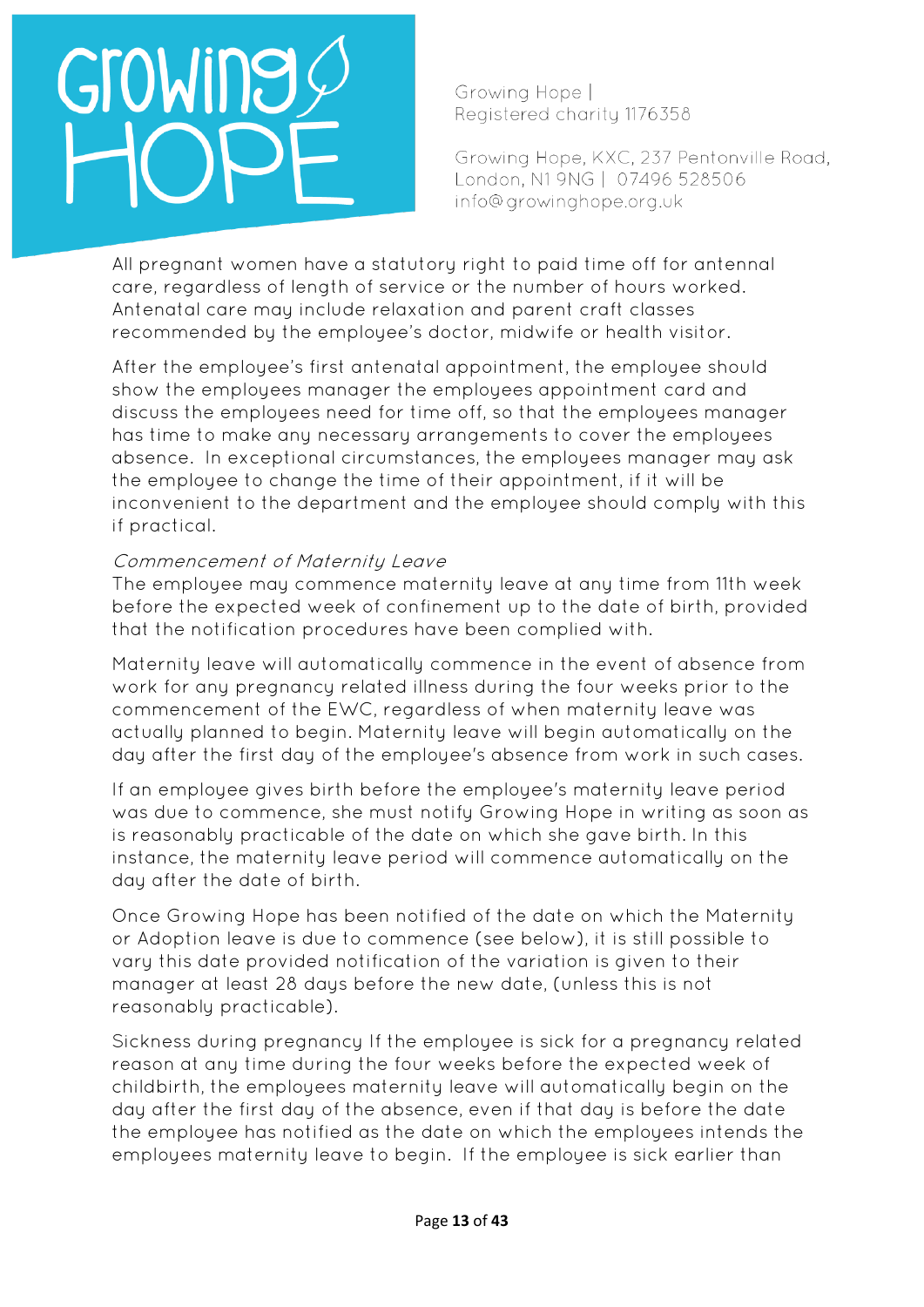Growing Hope | Registered charity 1176358

Growing Hope, KXC, 237 Pentonville Road, London, N1 9NG | 07496 528506 info@growinghope.org.uk

this, or as a result of a reason other than the employees pregnancy, the absence will be recorded in the normal manner.

Special consideration will be given to managing the health and attendance of pregnant women and pregnancy related absences in relation to discussing sickness and work absences.

#### Premature and Stillbirth

Where an employee's baby is born alive prematurely i.e. at least 11 weeks before the baby is due, the employee can agree with the line manager for the Maternity and Adoption leave to be split, taking a minimum of two weeks leave immediately after the childbirth and the rest of the leave when the baby is discharged from Hospital.

In the event of a stillbirth occurring from the beginning of the 25th week of pregnancy, the employee will be entitled to the same amount of Maternity Leave and pay as if her baby was born alive.

Where an employee has a miscarriage before the end of the 24th week of pregnancy, normal sick leave provisions will apply.

#### Maternity and Adoption Pay

#### Statutory Pay

If an employee has at least 26 weeks' continuous service at the start of the 15th week before their child is born, they will normally be entitled to receive Statutory Maternity and Adoption pay (SMP & SAP) whether or not they intend to return to work.

Statutory Maternity and Adoption pay is payable at two rates for a maximum of 39 weeks. For the first six weeks the higher rate of either Statutory Maternity pay or 90% of salary will be paid.

After this time employees will be paid at the rate of Statutory Maternity Pay or 90% of their earnings, whichever is less. Statutory pay rates can be found on the HM Revenues and Custom website:

#### [www.hmrc.gov.uk/paye/employees/statutory-pay/smp-overview.htm#1](http://www.hmrc.gov.uk/paye/employees/statutory-pay/smp-overview.htm#1)

#### Occupational Pay

All employees who have 26 weeks of continuous service with Growing Hope before the child is expected to be born, or placed in Adoption, are entitled to Occupational Paternity Pay. Employees who intend to return to work for a minimum of 3 months after their leave are also entitled to Occupational Maternity and Adoption Pay. This is paid at 8 weeks full pay inclusive of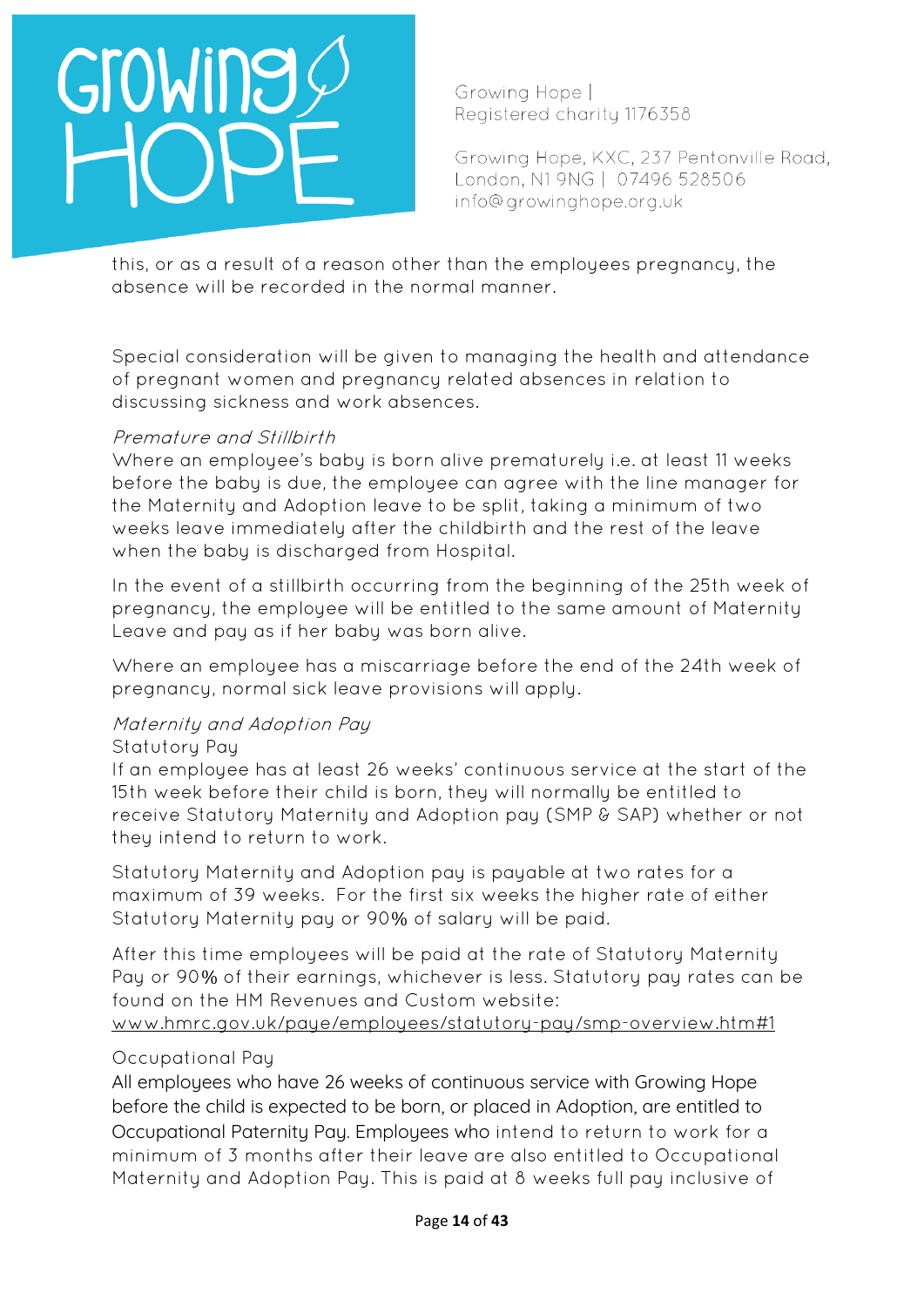Growing Hope | Registered charity 1176358

Growing Hope, KXC, 237 Pentonville Road, London, N1 9NG | 07496 528506 info@growinghope.org.uk

Maternity and Adoption Allowance or Statutory Maternity and Adoption Pay, 18 weeks half pay plus Maternity and Adoption Allowance or Statutory Maternity and Adoption Pay.

Full pay is calculated by taking the average over the eight week period prior to the qualifying week. For monthly paid staff this will include all the pay the employee receives in the 2 months up to and including the last normal pay day before the end of the qualifying week. The qualifying week is 15 weeks before the expected week of childbirth.

Should the employee opt to receive Occupational Maternity/Adoption pay and then not return to undertake the 3 months of work required within this policy, they will be liable to repay the difference between Statutory Pay and the Occupational Pay received within 6 months.

Maternity and Adoption pay will be paid into the employee's bank account on the same date that they would have received their salary and will be subject to the usual deductions for tax, National Insurance (NI) and pension contributions.

#### Maternity/Adoption Allowance

Those who have less than 26 weeks continuous service at the start of the 15th week before their child is born/adopted will need to contact the Department for Work and Pensions to apply for payment of Maternity/Adoption Allowance. The Department for Work and Pensions website is:- [www.dwp.gov.uk](http://www.dwp.gov.uk/) 

If an employee is not eligible for Maternity or Adoption pay they may be entitled to claim Maternity Allowance direct from the Department for Work and Pensions by completing an SMP1 form, which, the payroll department will provide if the employee is not eligible for any maternity pay scheme.

If an employee is unsure as to what maternity/adoption leave they are entitled to it is their responsibility to contact the Department for Work and Pensions.

Where the employee's contract expires during the employees maternity/adoption leave, the employee will not be entitled to return to work.

A flowchart summarising the potential pay is found below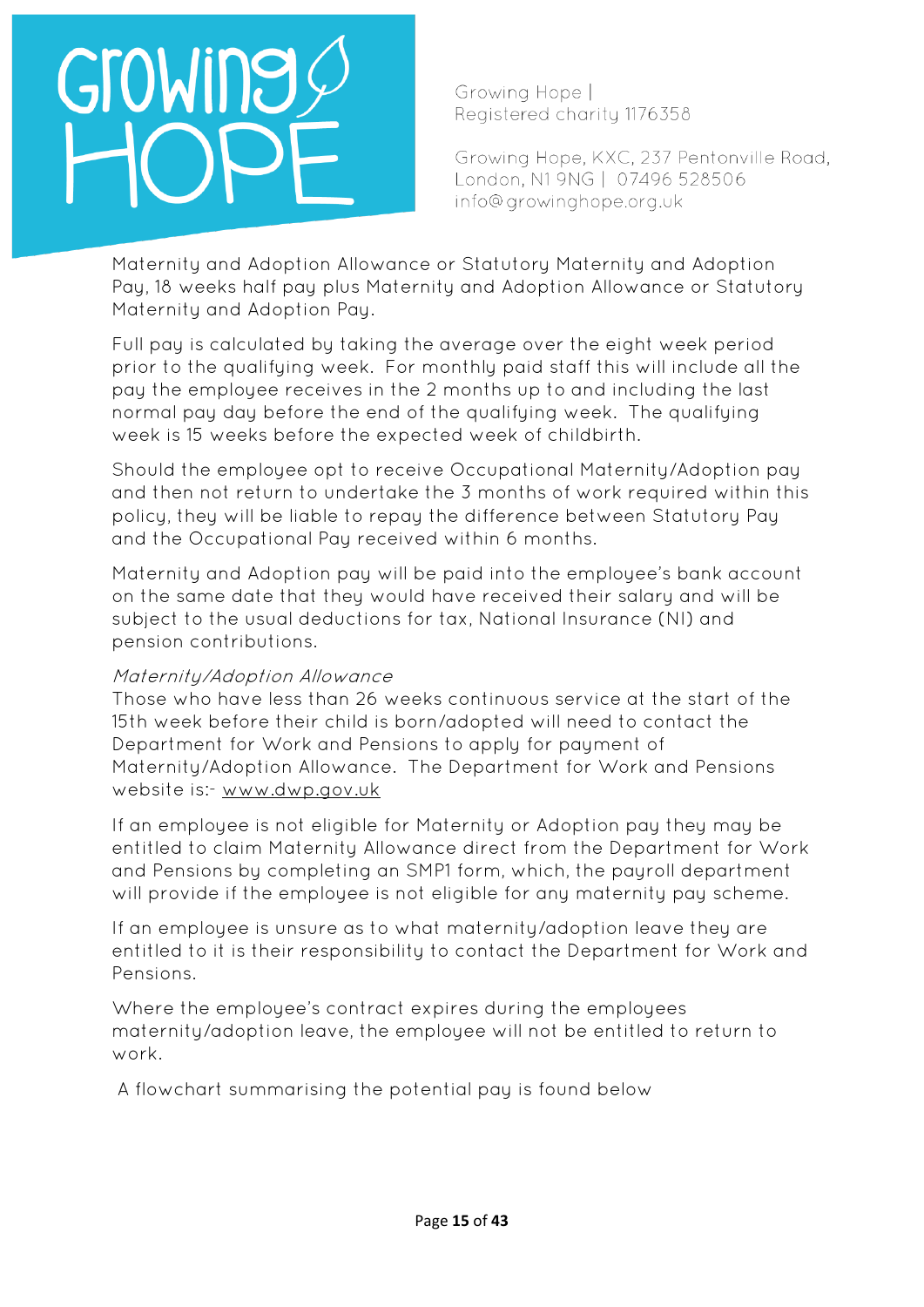# GroWing

Growing Hope | Registered charity 1176358

Growing Hope, KXC, 237 Pentonville Road, London, N1 9NG | 07496 528506 info@growinghope.org.uk



Working and keeping in touch (KIT) days during maternity/adoption leave Before starting maternity/adoption leave, the employee's manager will discuss voluntary arrangements for keeping in touch if the employee is planning to return to work. The employee may also agree to receive occasional work-related updates. The employee is under no obligation to keep in touch or to maintain any contact discussed before the maternity/adoption leave begins.

The employee may not work by law during the two weeks immediately following the birth of a child.

The law allows women to attend work on a maximum of 10 'Keeping in Touch' (KIT) days during their maternity/adoption leave to facilitate a smooth return to work. These days can be consecutive, can be shorter than a normal working day and can include training sessions etc. Working for a part of any days counts as one of the 10 KIT days. Any such KIT days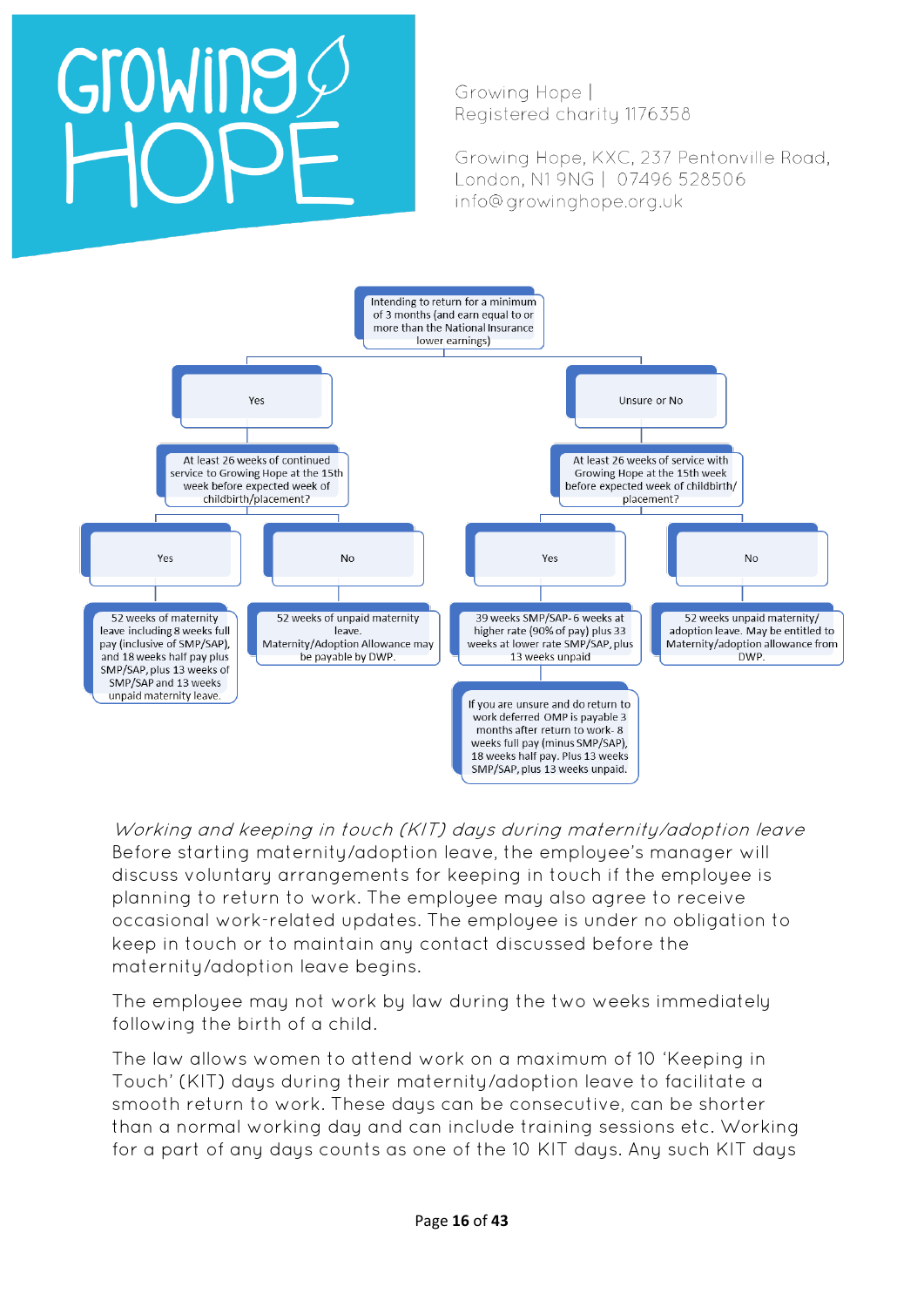Growing Hope | Registered charity 1176358

Growing Hope, KXC, 237 Pentonville Road, London, N1 9NG | 07496 528506 info@growinghope.org.uk

and the arrangements for them must be agreed by both the employee and her manager and neither can insist on KIT days being used.

KIT days will be paid at the normal hourly rate as if the employee were at work if taken during the unpaid part of the employees maternity/adoption leave. If a KIT day is taken during paid maternity/adoption leave the employee will be paid at the normal hourly rate with an adjustment made to the SMP and OMP calculation for that week. Payment of KIT days will be given on the return from maternity/adoption leave. The employees manager should complete a e- changes form on the employees return stating the number of KIT days and the dates.

Professional Registration must be maintained or renewed if this has expired whilst an employee is on maternity/ adoption leave, if the employee wishes to work and be paid for KIT days.

Normally, KIT days would include for example:

- For training
- Away or development days with the team
- To communicate significant changes within a department, i.e. if a formal consultation is happening in line with organisational change.

#### Return to work

The employee will be asked to confirm on submission of their MatB1 form and confirmation of maternity leave start date in writing, whether they intend to return to work for Occupational Maternity/Adoption Leave purposes. Once the employee has submitted this form the local Growing Hope Trustees will write to the employee within 28 days to confirm the employees return to work date and entitlement to maternity/adoption leave and pay.

- If the employee wants to return to work before the end of the stated maternity/adoption leave period, the employee must give their manager 8 weeks' notice of the date they wish to return to work. This notification does not have to be in writing and may be given before the period of maternity/adoption leave begins. We would encourage the employee to discuss the employees return to work date with their manager at the earliest opportunity, so that suitable arrangements are put in place.
- If the employee does not give the required notice of an early return to work the Trust may postpone the employees return until a date that would secure the 8 weeks' notice. If the employee still returns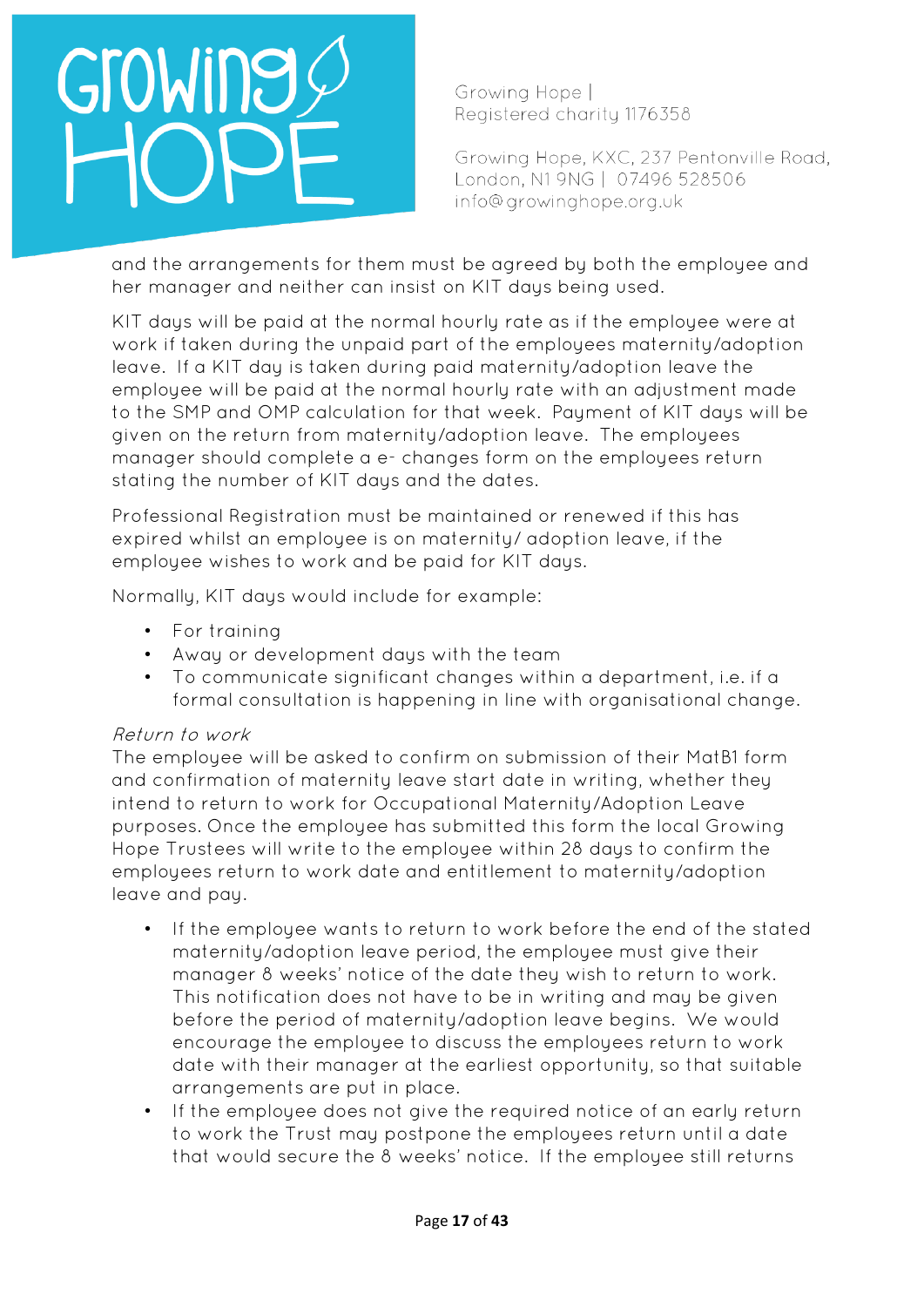Growing Hope | Registered charity 1176358

Growing Hope, KXC, 237 Pentonville Road, London, N1 9NG | 07496 528506 info@growinghope.org.uk

to work before this date, the Trust is under no obligation to pay the employee during the period of postponement.

- If the employee is unable to return to work on the date notified because of sickness, the Trust's normal procedures for managing sickness absence will apply and the employee should notify their manager in the usual way.
- If the employee wishes to resign during or after a period of maternity/adoption leave, the employee should give written notice in the usual manner to their manager (please note repayment of Occupational maternity pay received during the leave period will then be required).
- If the employee wishes to apply for a period of unpaid parental leave or a flexible working arrangement after a period of maternity/adoption leave, the employee should refer to the parental leave section of this policy.
- There is no automatic right for the employee to reduce their hours or return to work on different conditions, but the employee's manager will consider the employee request in line with the Flexible Working section of this policy and give the employee objective reasons in writing, if it cannot be granted.
- On the employees return to work after a period of maternity/adoption leave, subject to any organisational change, the employee has the right to return to the same job, on no less favourable terms and conditions. If there is no right of return because the contract of employment would have ended if pregnancy and childbirth had not happened, the repayment provisions set out above will not apply.
- When the employee returns to work, the employee's manager will update the employee on developments in their absence, including new and amended policies and arrange an induction appropriate for the length of the employee's absence from work.
- The employee has the right to paid time off for post-natal care. The employee should show their manager their appointment card and discuss the need for time off, so that their manager has time to make any necessary arrangements to cover the employee's absence. In exceptional circumstances, the employees manager may ask the employee to change the time of their appointment, if it will be inconvenient to the department, and the employee should comply with this if practical.
- A fact sheet on maternity rights can be found on the Working and Families website: [www.workingfamilies.org.uk](http://www.workingfamilies.org.uk/)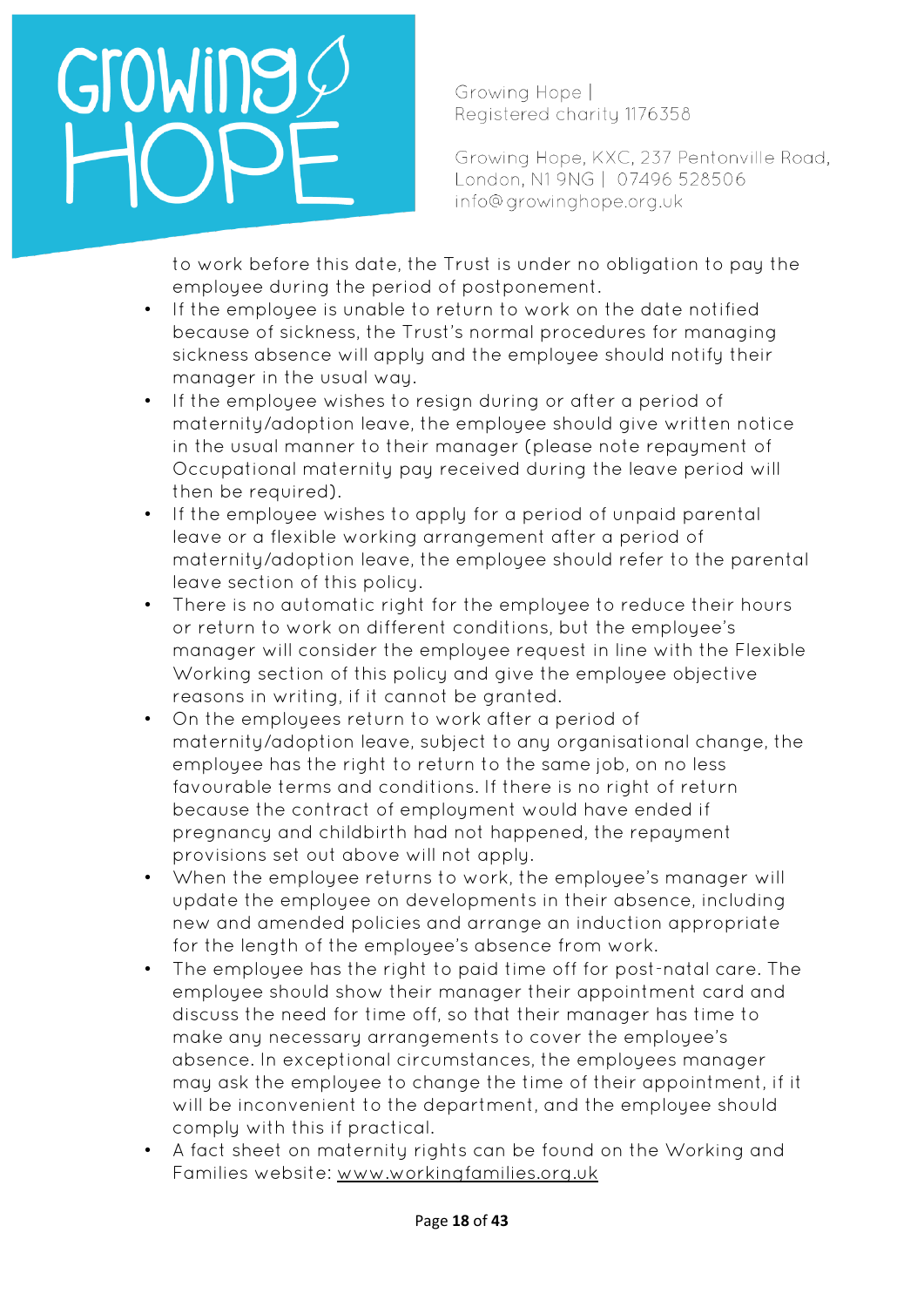

Growing Hope | Registered charity 1176358

Growing Hope, KXC, 237 Pentonville Road, London, N1 9NG | 07496 528506 info@growinghope.org.uk

### 3.4.Paternity leave

Birth/Adoption of a child Paternity leave applies to biological and adoptive fathers (or adoptive mothers if the Father is the primary care giver), nominated carers and same sex partners.

There are two types of Paternity Leave

- Ordinary Paternity Leave OPL (taken within 56 days of baby's birth date)
- Additional Paternity Leave APL (to be taken at least 20 weeks after the baby's birth date).

#### Ordinary Paternity Leave

Employees who meet the eligibility criteria are entitled to two weeks paid leave and reasonable paid time off to attend ante-natal classes (the line manager may request sight of the appointment card). The Contract of Employment continues throughout Paternity Leave and an employee is entitled to return to the same job.

Ordinary Paternity leave should be taken within 56 days of the date of the child's birth, Adoption placement, or start of the expected week of childbirth. This can be taken as one week or two consecutive weeks. Managers should ensure that requests for paternity leave are dealt with as quickly as possible and that all requests are honoured where possible. All requests must be considered in line with individual needs and service requirements.

#### Process for obtaining paternity leave

A request for ordinary Paternity Leave and Paternity Pay should be made by completing the Maternity/Paternity/Parental Leave Application form as detailed in Appendix A and submitted to the employee's line manager at least 28 days before the date they expect the leave to start. The manager may ask for evidence i.e. Copy of MAT B1/Matching Certificate. Employees are entitled to reasonable time off to attend ante natal classes or official Adoption meetings.

Employees must also complete a SC3 form or SC4 form if adopting, 'Becoming a Parent' at least 28 days before the date they expect the leave to start. The SC3/SC4 forms can be obtained from the HR Department or from the following website: <http://www.hmrc.gov.uk/forms/sc3.pdf>

Paternity Leave cannot start until after the birth or placement of the child.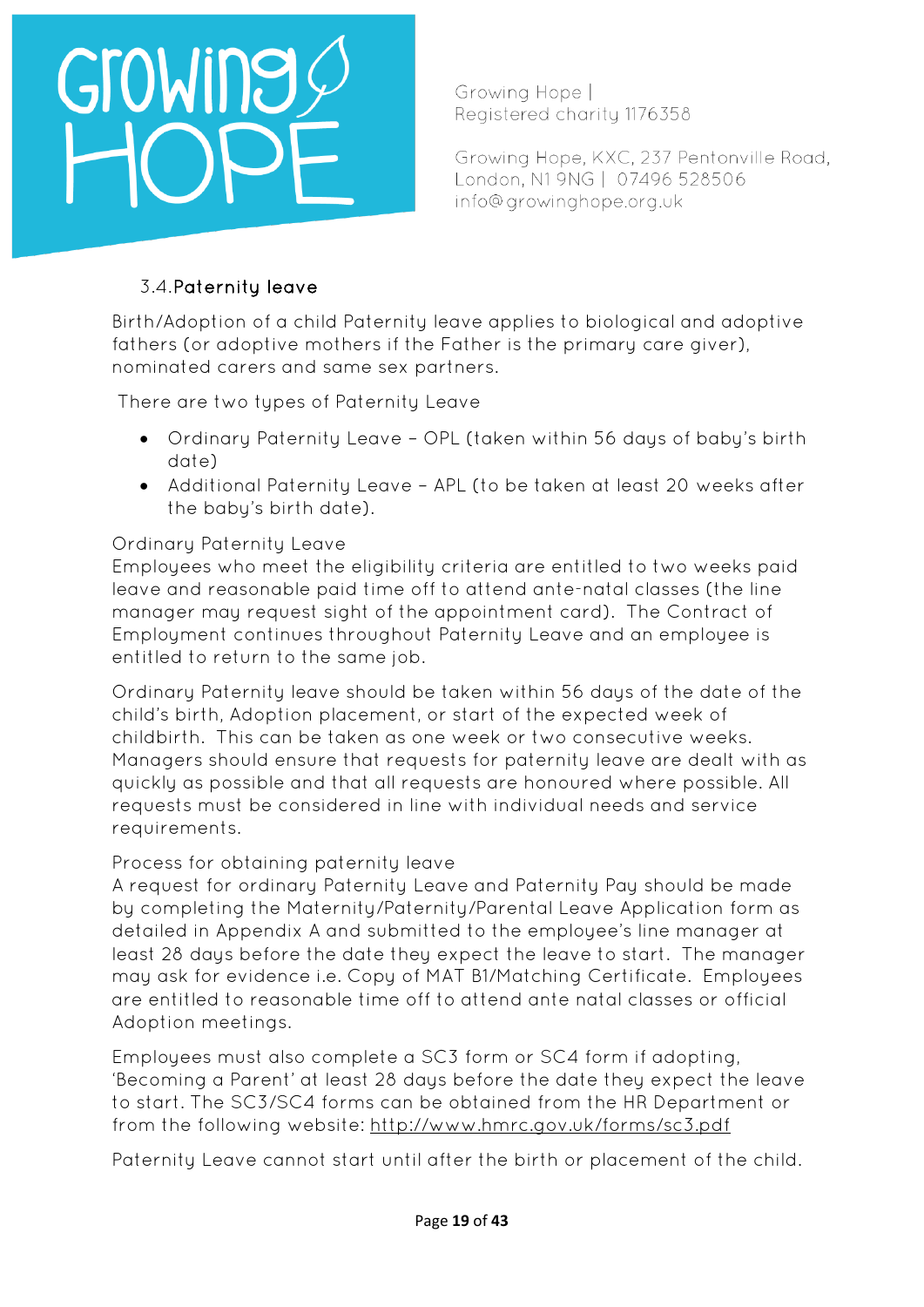Growing Hope | Registered charity 1176358

Growing Hope, KXC, 237 Pentonville Road, London, N1 9NG | 07496 528506 info@growinghope.org.uk

Statutory Paternity Pay during Ordinary Paternity Leave An employee is entitled to 2 weeks paid Statutory Paternity leave if they;

- Have or expect to have responsibility for the child's upbringing
- Are the biological father of the child or the mother's husband or partner
- Have worked continuously for Growing Hope for 26 weeks ending with the 15th week before the baby is due or the end of the week in which the child's adopter is notified of being matched with the child.
- Statutory Paternity leave is paid at the rate of statutory pay or 90% of their earnings, whichever is less.

Occupational Paternity Pay during Ordinary Paternity Leave All employees who have twelve months continuous service with Growing Hope before the child is expected to be born, or placed in Adoption, are entitled to Occupational Paternity Pay. This is paid at full pay for two weeks, inclusive of Statutory Paternity Pay.

## Additional Paternity Leave

Additional paternity leave allows employees who are eligible to take up to 26 weeks leave to care for their new baby (in addition to the current 2 weeks Ordinary Paternity leave). It must be taken in one block of time for a period of between 2 weeks and 26 weeks and cannot start earlier than 20 weeks after the birth and must end before the child's first birthday.

Additional paternity leave and pay may be available to employees if they meet the requirements for Ordinary Paternity leave.

In addition, the child's mother must be entitled to statutory maternity leave, maternity pay or allowance or statutory adoption leave or pay. At the point that Additional Paternity leave is to be taken the child's mother or adopter must have returned to work. If the mother or primary adopter takes annual leave, sick leave or parental leave at the end of the maternity leave pay period, this does not count as a return to work.

If the additional Paternity Leave is taken during the mother's 39 week statutory maternity pay (SMP) period then it can be paid and this would be at the pay rate of statutory paternity pay.

In the case of adoption additional Paternity Leave can start anytime between 20 weeks and 52 weeks after the child starts living with the adopter.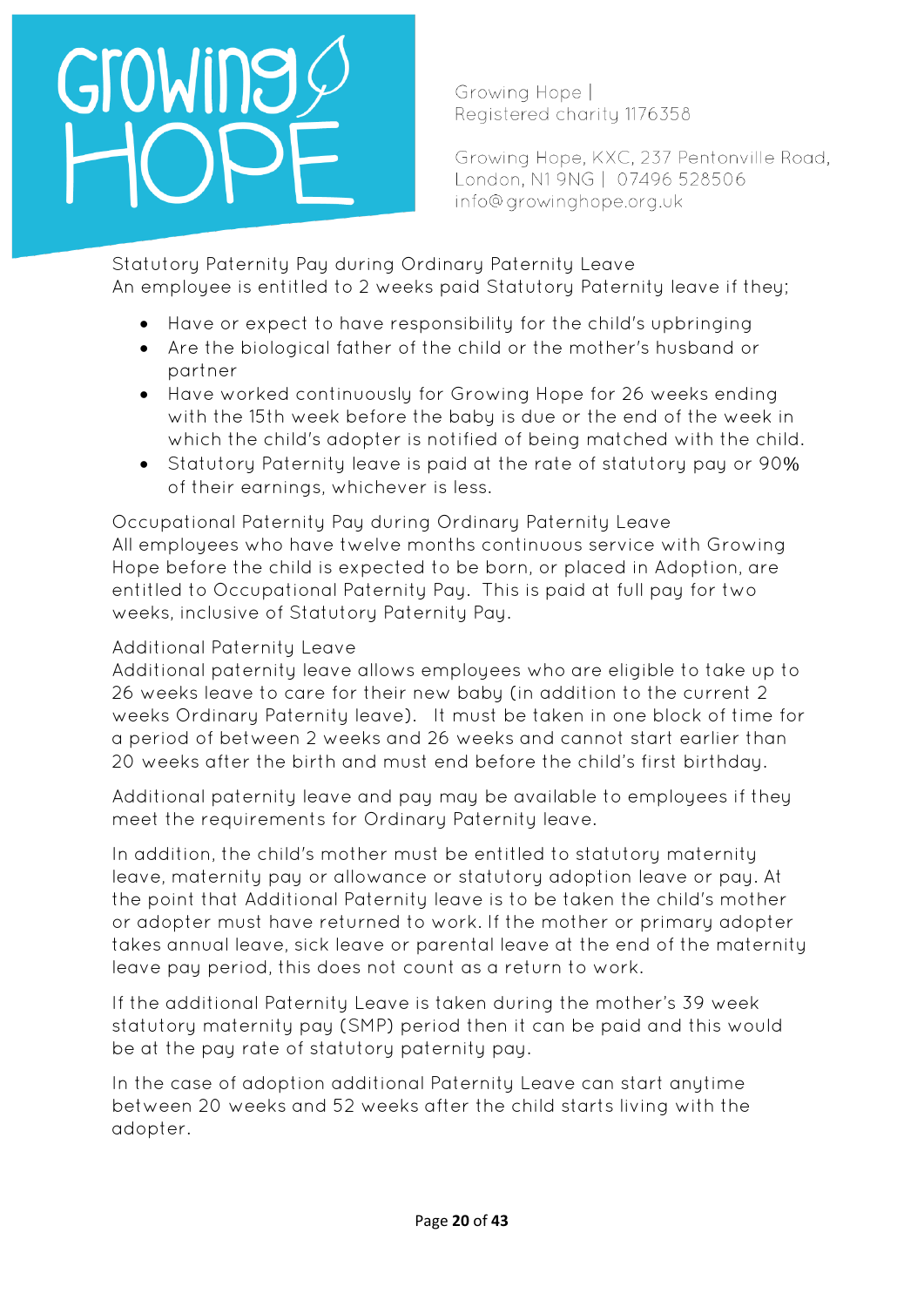Growing Hope | Registered charity 1176358

Growing Hope, KXC, 237 Pentonville Road, London, N1 9NG | 07496 528506 info@growinghope.org.uk

A request for Additional Paternity Leave and Paternity Pay should also be made in writing by completing the Maternity/Paternity/Parent Leave Application form as detailed in Appendix A and submitted to the employee's line manager (and then the local clinic trustees) at least 8 weeks before the start of leave. This must include:

- the expected date of the baby's birth or date of notification of being matched for adoption or the actual date of baby's birth, or placement of adoption;
- The start date of the Additional Paternity leave and pay;
- Confirmation of the relationship to the mother and that the leave is to be taken to care for the child;
- Mother of the child's name and place of work;
- The date the child's mothers maternity/adoption pay commenced;
- The date the child's mother intends to stop receiving maternity/adoption pay;
- The date the child's mother intends to return back to work.

Additional Paternity Pay will be at the statutory rate of pay (or 90% of the employee's average weekly earnings, whichever is lower), only up to the point where the child's mothers Statutory Maternity/Adoption pay would have ended. Following this, the entitlement will be unpaid. Statutory pay rates can be found on the HM Revenues and Custom website: [www.hmrc.gov.uk](http://www.hmrc.gov.uk/)

### **Stillbirths**

If a stillbirth occurs after the start of the 16th week before the expected week of birth, Paternity leave is still applicable provided that all the other conditions have been met.

### Return to Work

Employees are entitled to return to the same job following Paternity Leave.

## 3.5.Parental Leave

### Unpaid Parental Leave

Employees who are either natural or adoptive parents, or who have parental responsibility under the Children Act, and who have one year's continuous service with Growing Hope may take up to eighteen weeks of unpaid parental leave to look after or to make arrangements for the good of a child or children.

Unpaid parental leave must be taken before a child's 5th birthday (18<sup>th</sup> in cases of disabled children). Where a child is adopted parental leave must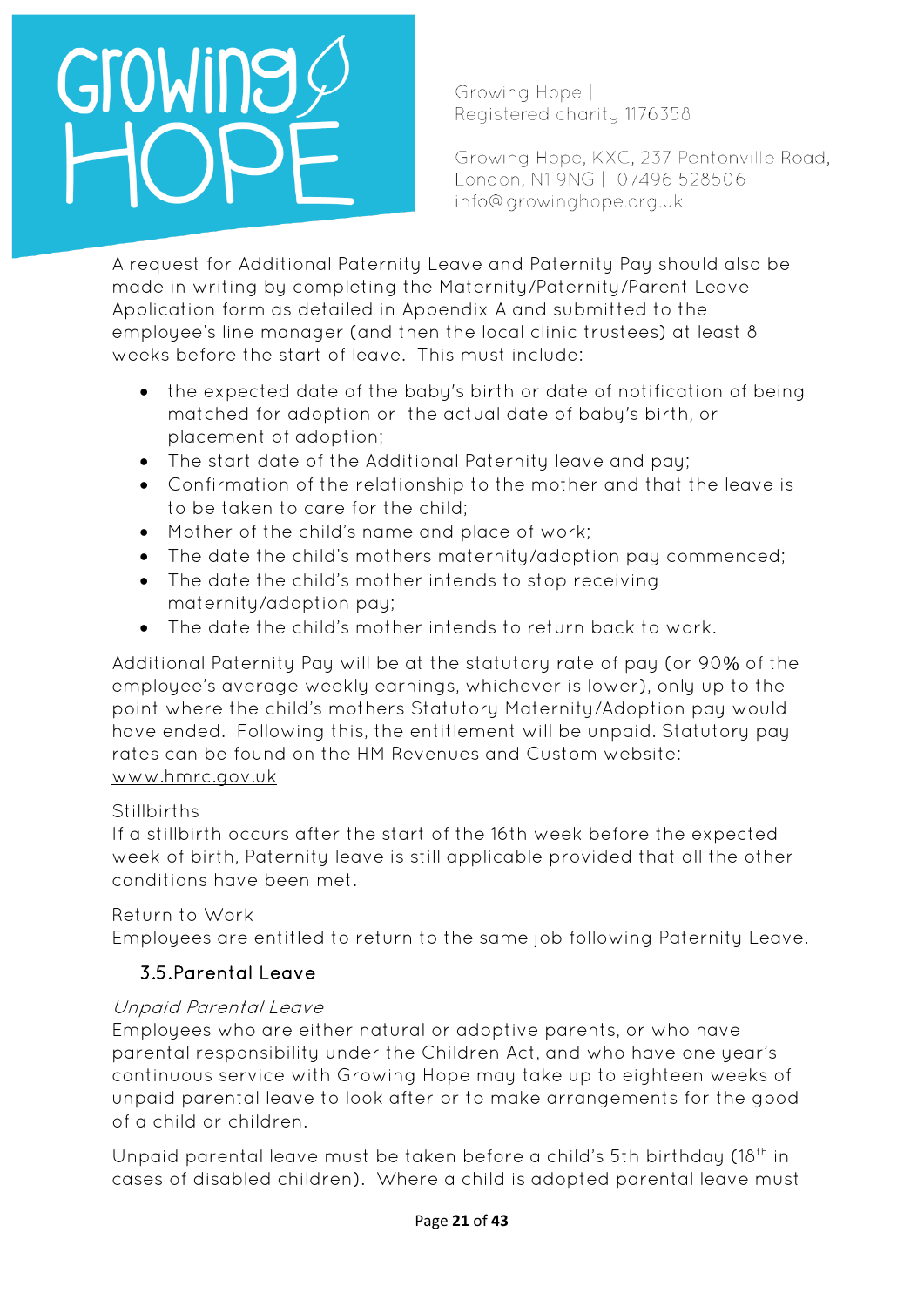Growing Hope | Registered charity 1176358

Growing Hope, KXC, 237 Pentonville Road, London, N1 9NG | 07496 528506 info@growinghope.org.uk

be taken before their 18th birthday or the 5th anniversary of their adoption (whichever comes first).

The entitlement is for each child and so is doubled for twins. Foster parents do not have the right to Parental Leave.

A record of parental leave taken will be kept by the manager and retained on the employee's personal file for future confirmation. A parental leave request form is found in Appendix A.

In cases where a father or the partner of a mother wishes to take parental leave immediately after the birth of a child, a copy of the MAT B1 certificate should be provided as supporting evidence. A copy of the child's birth certificate should be forwarded to the manager at the earliest convenience. Such parental leave would be in addition to any entitlement to paternity leave.

Employees wishing to take parental leave should discuss their request with their manager as early as possible to facilitate cover arrangements.

An employee should make a request for parental leave on the form attached to this policy and send it his or her manager at least 21 days before the proposed start of the leave. The Growing Hope local trustees will confirm in writing the dates of the parental leave requested and whether or not it has been granted.

Parental leave must be taken in periods of not less than one working week. It may be taken as a single period of thirteen weeks or eighteen weeks in the case of a child with a disability, or shorter periods. One week of unpaid parental leave is equivalent to an employee's normal working week.

Parents of children with a disability may take parental leave in periods shorter than one working week, including individual days.

Managers will act reasonably in considering all requests for parental leave and will, where possible, grant the leave requested. If managers wish to turn down a request for parental leave they must be able to demonstrate a significant reason, e.g. serious disruption to the department.

#### Postponing parental leave

There may be exceptional circumstances in which it is not possible to grant a request for parental leave at the time requested by the individual. This may be due to operational requirements (e.g. peak absence time, difficulty in finding cover). In these circumstances the leave requested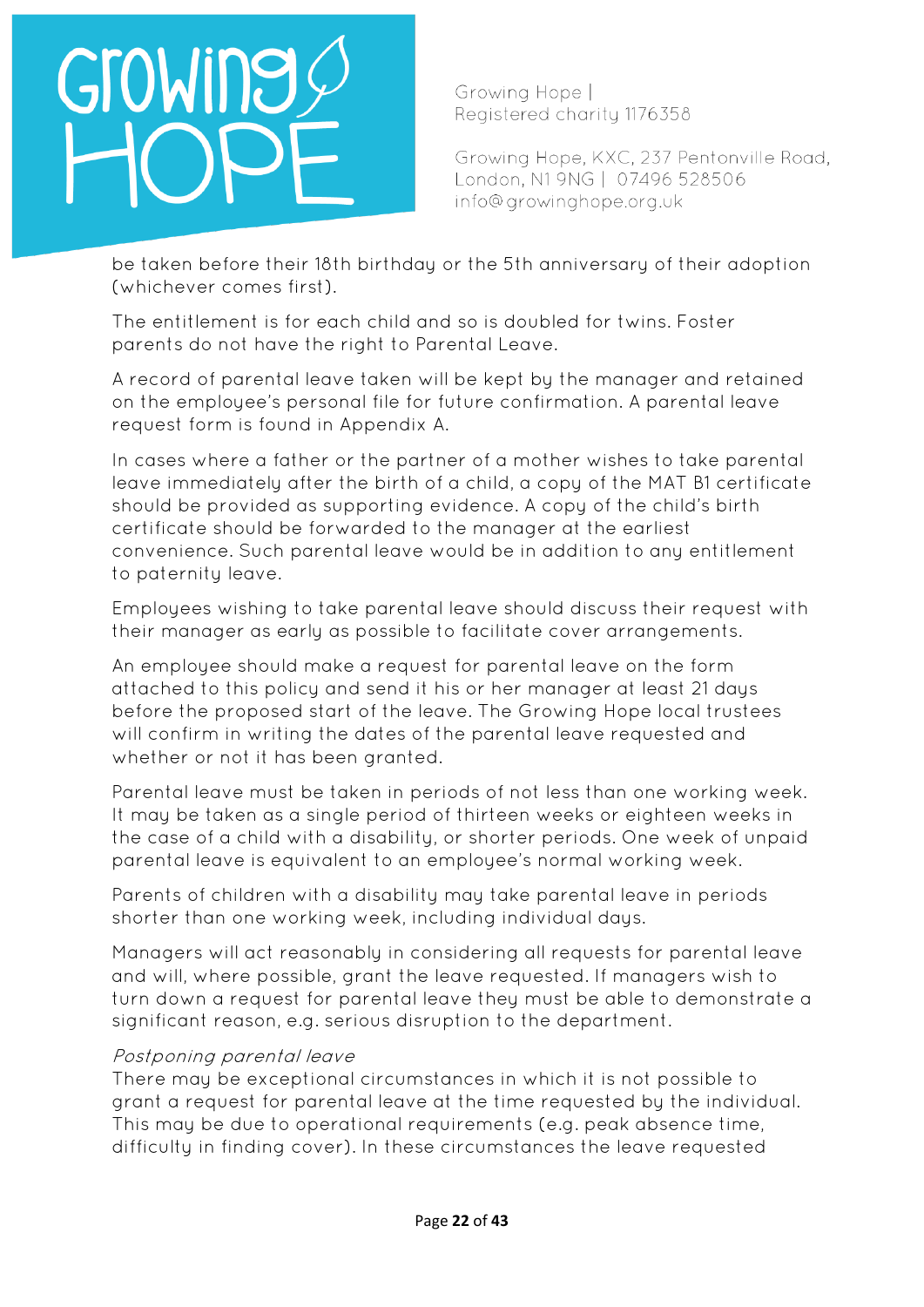Growing Hope | Registered charity 1176358

Growing Hope, KXC, 237 Pentonville Road, London, N1 9NG | 07496 528506 info@growinghope.org.uk

may be postponed by the manager for up to six months. Parental leave cannot be postponed by a manager for more than six months.

Growing Hope will not postpone any period of unpaid parental leave immediately after the birth or adoption of a child if 21 days' notice has been given. Provided the employee has given 21 days' notice of the expected week of birth, a period of unpaid parental leave will start on the day the child is born, regardless of whether the child is born early or late.

An entitlement to parental leave is not lost if it is postponed by Growing Hope beyond the child's 18th birthday.

When parental leave has been postponed by Growing Hope, the manager will write to the employee stating the reasons for the postponement.

Parents may request a change to the dates for which parental leave has been agreed, provided they give as much notice as possible. Managers may allow a change to or the cancellation of a period of parental leave, if reasonably practicable.

#### Return to work

At the end of a period of unpaid parental leave, an employee is entitled to return to the same job.

### Pension contributions

When an employee is on a period of unpaid parental leave, occupational pension rights are preserved until the employee returns to work. If the employee wishes the period to be counted for pensionable service, he or she will need to make up the necessary employer's and employee's contributions via the Authority's pensions office. It is the responsibility of the employee to make any necessary arrangements.

Employees not wishing to return to work after a period of parental leave should resign in writing to their manager in the usual way.

### 3.6.Shared parental leave

An employee and their partner are entitled to Shared Parental Leave (SPL) and Statutory Shared Parental Pay (ShPP) if they are having a baby or adopting a child.

Up to 50 weeks of leave and up to 37 weeks of pay can be shared between parents.

This needs to be shared in the first year after the child is born or placed with the family.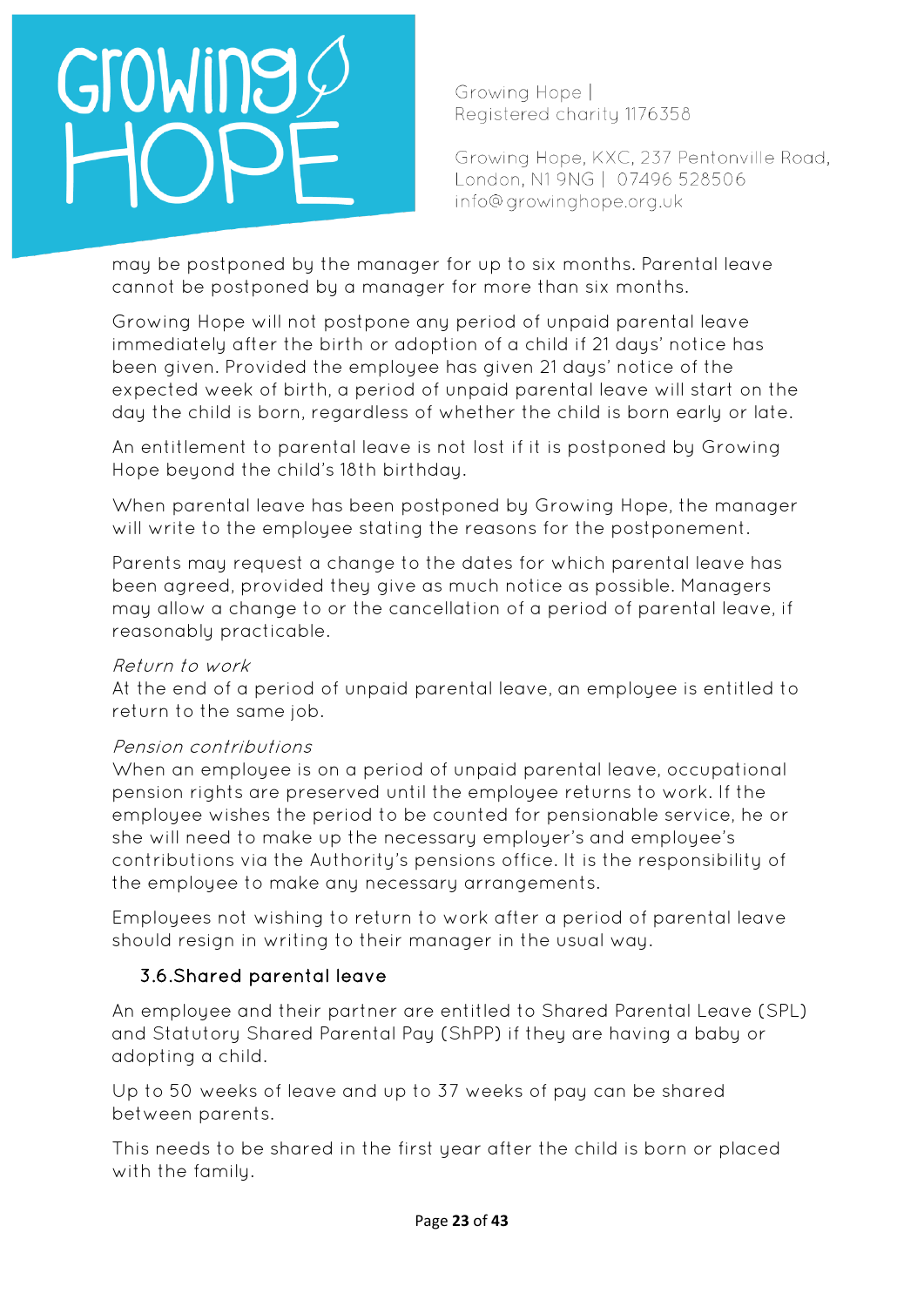# OWING

Growing Hope | Registered charity 1176358

Growing Hope, KXC, 237 Pentonville Road, London, N1 9NG | 07496 528506 info@growinghope.org.uk

SPL can be used to take leave in blocks separated by periods of work, or it can be taken all in one go. Parents can choose to be off work together or to stagger the leave and pay.

Shared parental leave (SPL) is a form of leave available to working parents following the birth or adoption of a child.

In the case of adoption, it provides a more flexible alternative to the default system whereby one parent may qualify for up to 52 weeks' adoption leave and the other parent may qualify for up to two weeks' ordinary paternity leave.

In the case of adoption, under the SPL system, up to 50 weeks of the adoption leave entitlement may be designated as SPL. (The adopter can end their adoption leave once they have taken it for two weeks). Assuming you are both eligible, you and the other parent can choose how you split that leave between you. You may be able to take this leave at the same time or at different times. You may also be able to take it in more than one block.

In birth cases, SPL allows parents to take up to 52 weeks leave in total (two of which has to be Maternity Leave) on the birth of a child. They can take this leave at the same time, or at different times.

ENTITLEMENT TO SHARED PARENTAL LEAVE

In relation to the birth of a child, you are entitled to SPL if:

- you are the child's mother and share the main responsibility for the care of the child with the child's father (or your partner, if the father is not your partner);
- You are the child's father and share the main responsibility for the care of the child with the child's mother; or
- You are the mother's partner and share the main responsibility for the care of the child with the mother (where the child's father does not share the main responsibility with the mother).

In relation to the adoption of a child, you may be entitled to SPL if an adoption agency has placed a child with you and/or your partner for adoption and you intend to share the main responsibility for the care of the child with your partner.

The following conditions must also be fulfilled: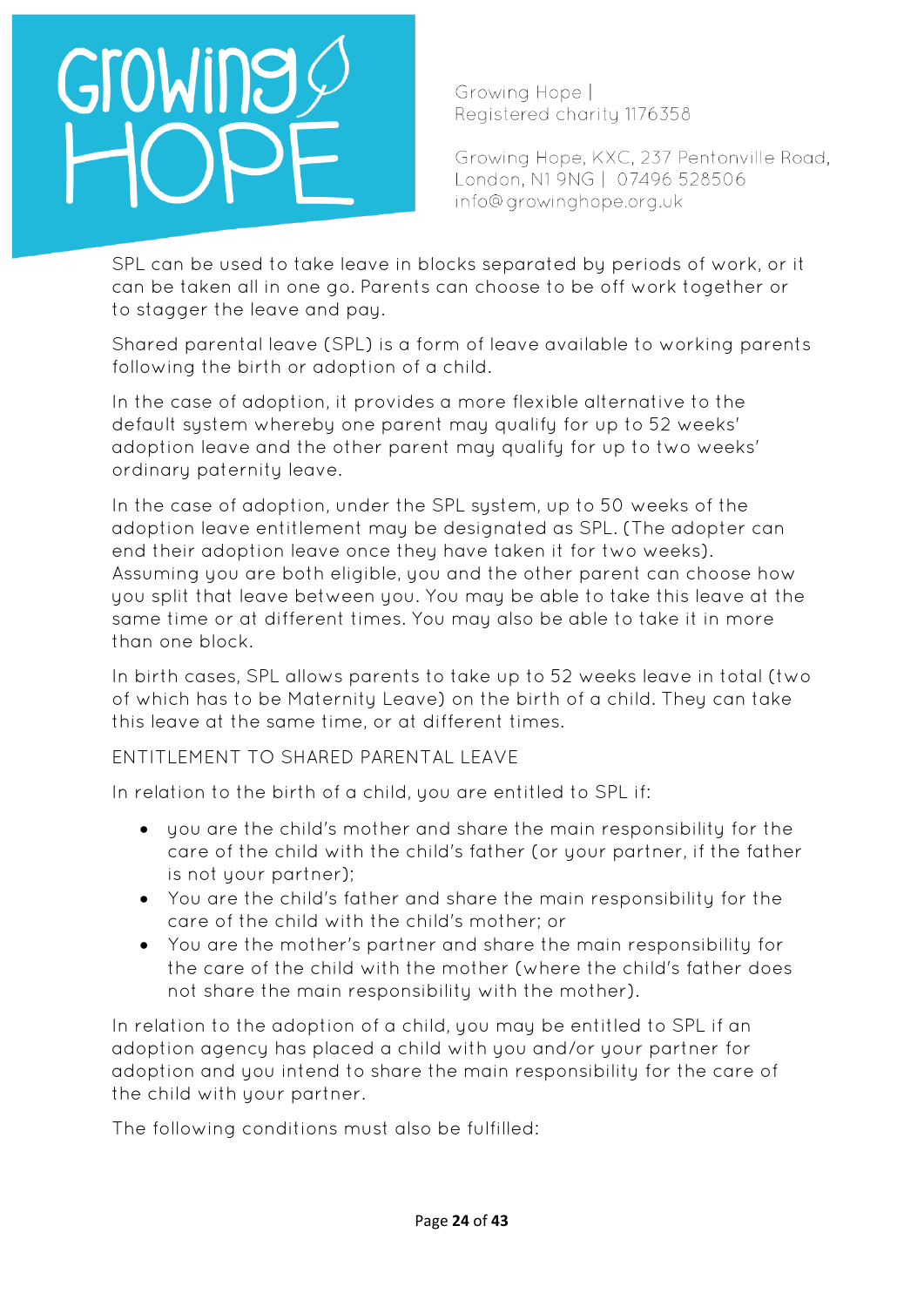# OWINE

Growing Hope | Registered charity 1176358

Growing Hope, KXC, 237 Pentonville Road, London, N1 9NG | 07496 528506 info@growinghope.org.uk

- You must have at least 26 weeks of continuous employment with Growing Hope.
- In birth and adoption cases the other parent must have worked (in an employed or self-employed capacity) in at least 26 of the 66 weeks before the EWC or Qualifying Week and had average weekly earnings of at least £30 during 13 of those weeks; and
- In birth cases, you and the other parent must give the necessary statutory notices and declarations as summarised below, including notice to end any maternity leave, statutory maternity pay (SMP) or maternity allowance (MA) periods.
- In adoption cases, you and your partner must give the necessary statutory notices and declarations as summarised below, including notice to end adoption leave or statutory adoption pay (SAP).
- In adoption cases, either you or your partner must also qualify for statutory adoption leave and/or SAP, and must take at least two weeks of adoption leave and/or pay.

In birth cases, the total amount of SPL available is 52 weeks, less the weeks spent by the child's mother on maternity leave (or the weeks in which the mother has been in receipt of SMP or MA if she is not entitled to maternity leave).

In the case of adoption, the total amount of SPL available is also 52 weeks, less the weeks of adoption leave taken by either you or partner (or the weeks in which your partner has been in receipt of SAP if they were not entitled to adoption leave).

In birth cases, if you are the mother, you cannot start SPL until after the compulsory maternity leave period, which lasts until two weeks after birth.

In adoption cases, the adopter cannot start SPL until 2 weeks of adoption leave has been taken.

In birth cases, if you are the child's father or the mother's partner, you should consider using your two weeks' paternity leave before taking SPL. Once you start SPL you will lose any untaken paternity leave entitlement. SPL entitlement is additional to your paternity leave entitlement. However, if you are not entitled to Paternity Leave, Shared Parental Leave can start from the date of birth.

ENDING MATERNITY/ADOPTION LEAVE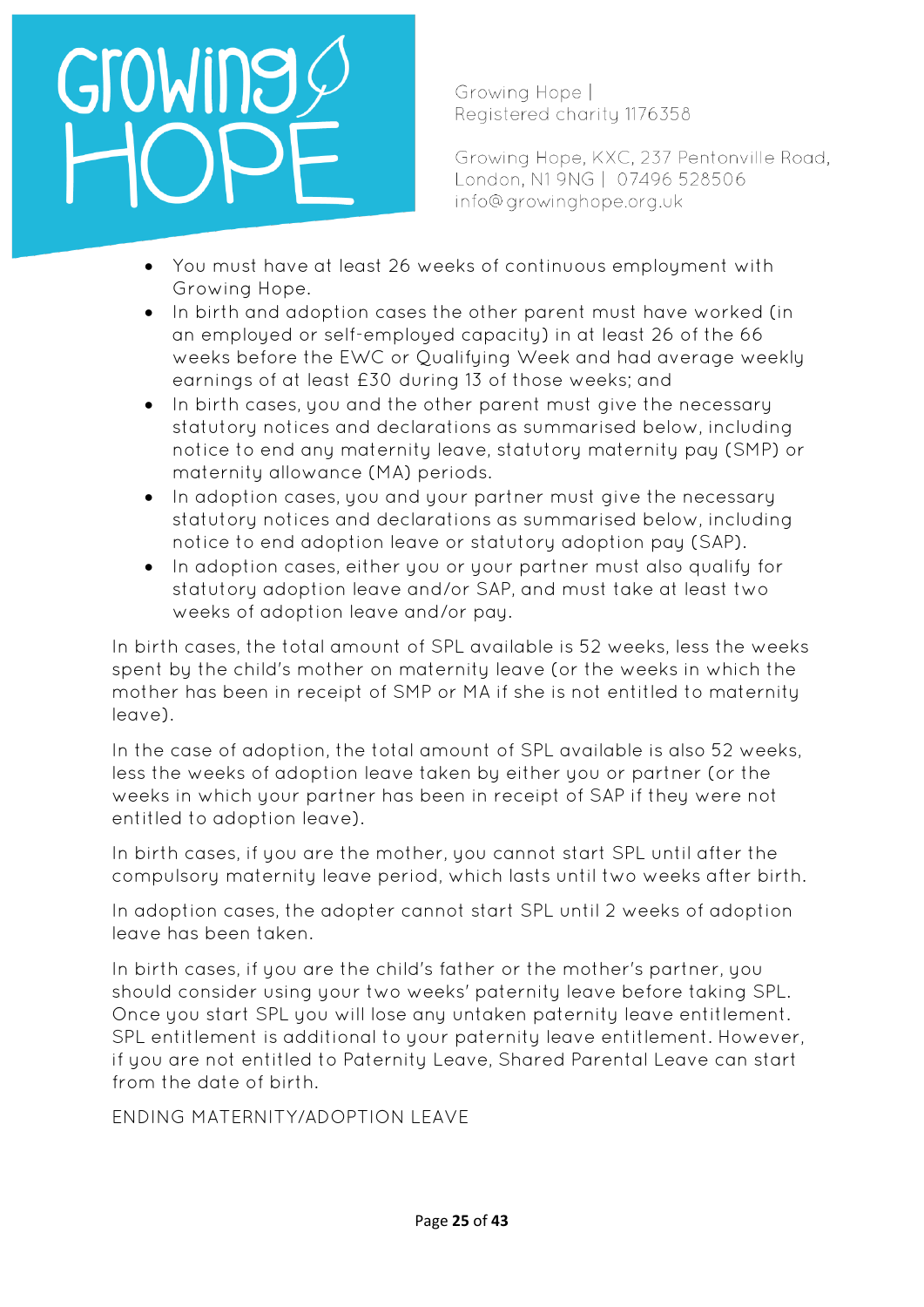Growing Hope | Registered charity 1176358

Growing Hope, KXC, 237 Pentonville Road, London, N1 9NG | 07496 528506 info@growinghope.org.uk

In birth cases, if you are the child's mother and are still on maternity leave, you must give us at least eight weeks' written notice to end your maternity leave before you can take SPL.

In adoption cases, this is the same if you are taking or intend to take adoption leave and want to opt into the SPL scheme.

The notice must state the date on which your maternity/adoption leave will end. You can give the notice before or after you give birth, or after adoption leave starts, but you cannot end your maternity / adoption leave until at least two weeks after birth, or in the case of adoption you must take at least two weeks' adoption leave. Once the child's mother ends maternity leave she cannot go back onto maternity leave once she or her partner have started Shared Parental Leave. In both cases the leave form in appendix A must be completed as notice of curtailment.

The other parent or your partner may be eligible to take SPL from their employer before your maternity or adoption leave ends, but they cannot start it until you have given us notice of your leave finishing (through the form in appendix A).

The curtailment notice is usually binding and cannot be revoked. You can only revoke a curtailment notice if maternity or adoption leave has not yet ended and one of the following applies:

- If you realise that neither you nor the other parent / your partner are in fact eligible for SPL or ShPP, you can revoke the curtailment notice in writing up to eight weeks after it was given;
- If you gave the curtailment notice before giving birth, you can revoke it in writing up to eight weeks after it was given, or up to six weeks after birth, whichever is later; or
- If the other parent / your partner has died.

In birth cases, once you revoke a curtailment notice you cannot submit a second curtailment notice unless there are exceptional circumstances. In adoption cases, once you have revoked a curtailment notice you will be unable to opt back in to the SPL scheme.

In birth cases, if you are the child's father or the mother's partner, you will only be able to take SPL once the mother has either:

- returned to work;
- Given her emplouer a curtailment notice to end her maternity leave;
- Given her employer a curtailment notice to end her SMP (if she is entitled to SMP but not maternity leave); or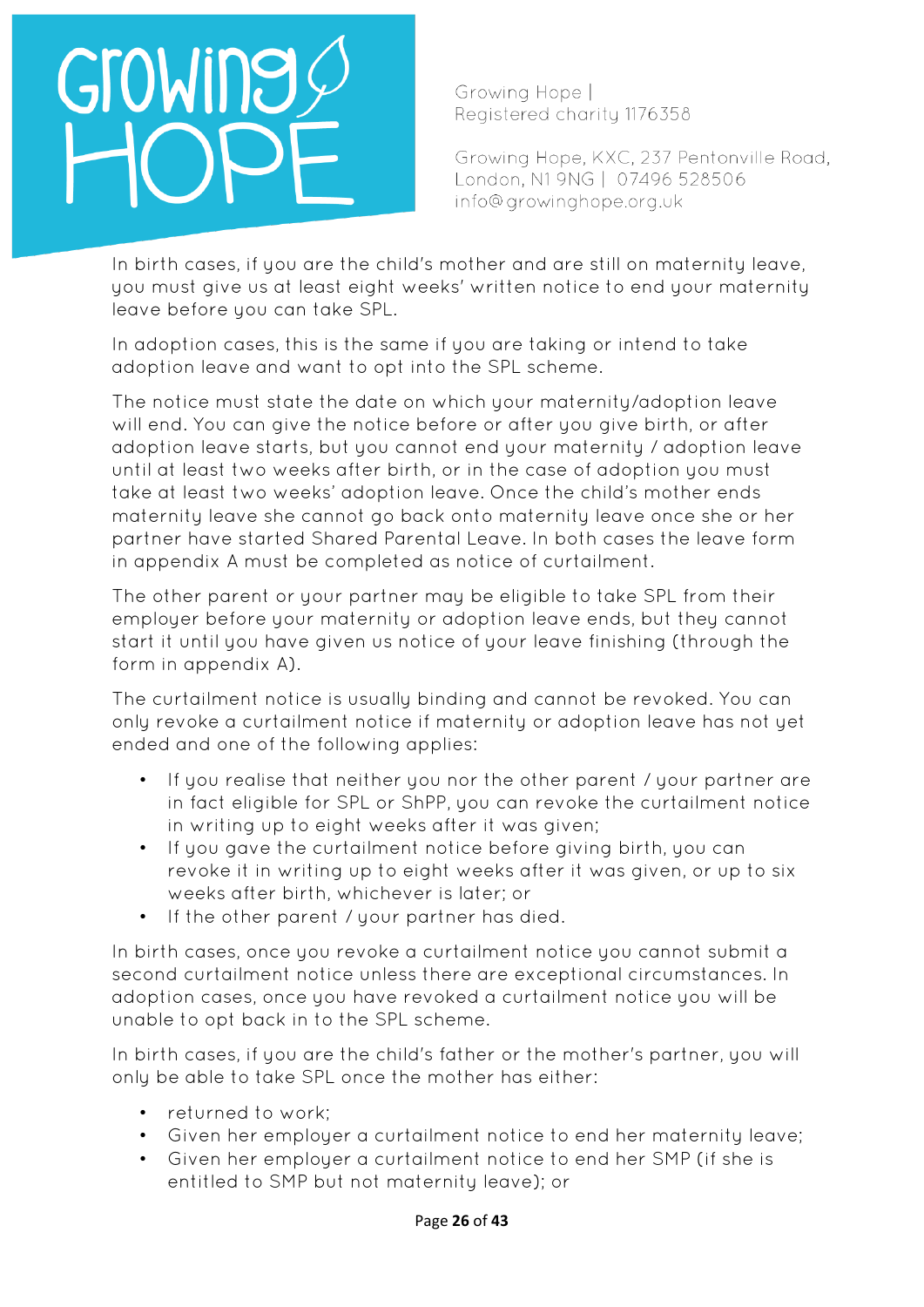

Growing Hope | Registered charity 1176358

Growing Hope, KXC, 237 Pentonville Road, London, N1 9NG | 07496 528506 info@growinghope.org.uk

• Given a curtailment notice to the Department of Work and Pensions to end her MA (if she is not entitled to maternity leave or SMP).

In adoption cases, if your partner is taking adoption leave or claiming SAP from their employer, you will only be able to take SPL once your partner has either:

- Returned to work;
- Given their employer a curtailment notice to end adoption leave; or
- Given their employer a curtailment notice to end SAP (if they are entitled to SAP but not adoption leave).

#### OPTING IN TO SHARED PARENTAL LEAVE AND PAY

When you complete the form in Appendix A you need to confirm that the other parent has given an opt-in notice to their employer. This must be submitted no less than eight weeks before the date you intend your SPL to start.

#### EARLY BIRTH AND SPECIAL CIRCUMSTANCES – EFFECT ON SHARED PARENTAL LEAVE

#### Early Birth

If the child is born before the expected due date and you had booked to take SPL within the first eight weeks of the due date, you may take the same period of time off after the actual birth without having to provide eight weeks' notice, by submitting a notice to vary your leave as soon as is reasonably practicable. Any leave arranged after the first eight weeks of the due date is still bound by the eight-week notice required to vary leave.

If the child is born more than eight weeks before their expected due date and the notice of entitlement to SPL and/or a notice to book SPL have not yet been given, then there is no requirement to give eight weeks' notice before the period of leave starts. The notices should be given as soon as is reasonably practicable after the actual birth.

#### Death of the Child

In the unfortunate circumstance that a child dies and the parents have submitted a notice of entitlement to take SPL, then the parents cannot opt into SPL because a qualifying condition is caring for a child. The mother will remain entitled to maternity leave and the mother's partner may still qualify for paternity leave.

If the parents' have opted into SPL and have already requested leave, they will still be entitled to take this leave. No further notice request for leave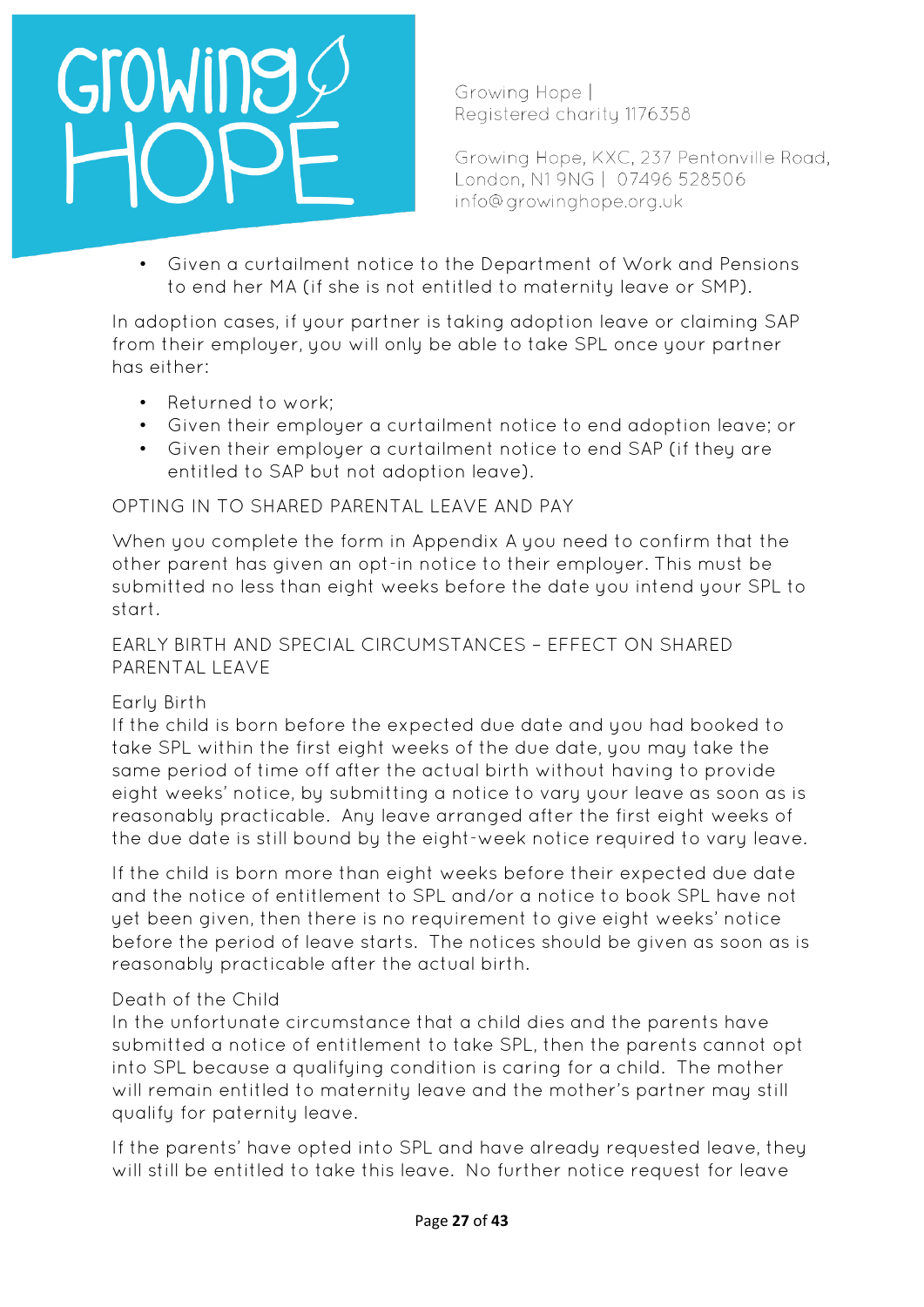Growing Hope | Registered charity 1176358

Growing Hope, KXC, 237 Pentonville Road, London, N1 9NG | 07496 528506 info@growinghope.org.uk

can be submitted and only one variation notice can be given to reduce a period of leave or to rearrange a discontinuous leave arrangement into a single block of leave.

In these circumstances, if you are absent on SPL, you may cancel the agreed SPL and return to work by giving your employer eight weeks' notice of your return to work.

In these circumstances employees are encouraged to discuss their needs with their line manager.

### Partner No Longer Caring for the Child

If your circumstances change and you have already booked SPL and are no longer responsible for caring for the child (unless it is because the child has died), your entitlement to both SPL and ShPP will immediately cease and you must tell your line manager. Please note that if you have any SPL arranged within eight weeks of your entitlement ceasing, you may still be required to take it as SPL if it is not reasonably practical for you to return to work, for example because cover has been arranged. Any weeks of SPL arranged after eight weeks of your entitlement ceasing must be cancelled.

If the remaining parent will be continuing to care for the child, this person may be eligible to take your SPL entitlement. If the other parent, who is no longer caring for the child had any SPL leave entitlement outstanding, the remaining parent will only be able to transfer it into their own entitlement if they can get the signed agreement of the other parent to a notice confirming a variation of leave entitlement.

#### Death of a Parent

If either parent dies and the other parent is taking, or is entitled to SPL, then they will continue to be eligible. Any SPL that was due to be taken by the deceased parent may be transferred to the other parent if the other parent is eligible for SPL.

#### EVIDENCE OF ENTITLEMENT

You must provide, with your form and opt-in notice (see Appendix A), the following:

- In birth cases, a copy of the birth certificate (or if you have not yet obtained a birth certificate, a signed declaration of the child's date and place of birth) or MATB1 certificate;
- In the case of adoption, one or more documents from the adoption agency such as the Matching Certificate showing the agency's name and address and the expected placement date;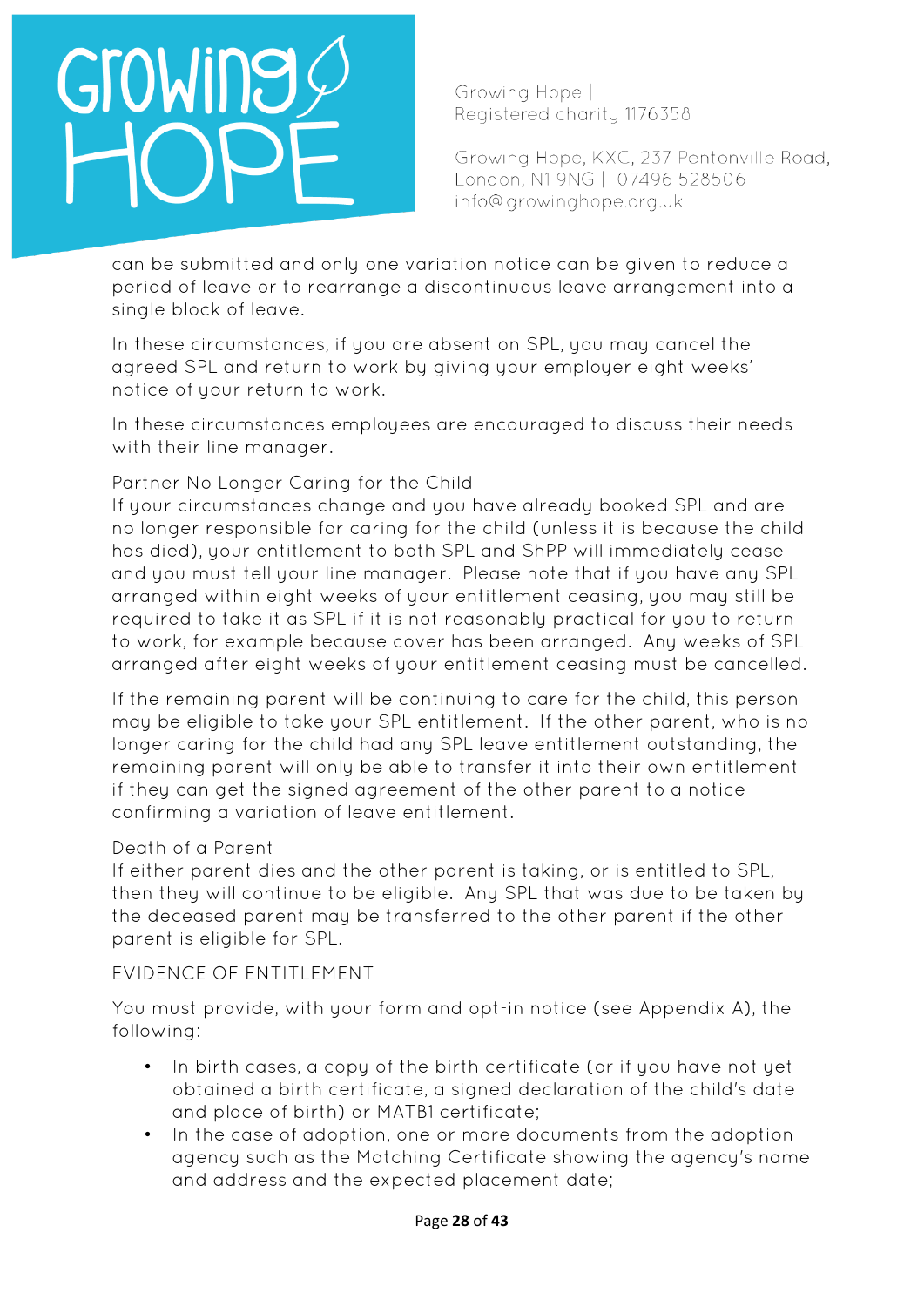# GroWine

Growing Hope | Registered charity 1176358

Growing Hope, KXC, 237 Pentonville Road, London, N1 9NG | 07496 528506 info@growinghope.org.uk

and

• the name and address of the other parent's employer, or a declaration that they have no employer, or that they are selfemployed.

NOTIFYING US OF YOUR SPL DATES

Having opted into the SPL system, you will need to give a period of leave notice telling us the start and end dates of your leave. This can be given at the same time as your opt-in notice, or it can be given later, as long as it is given at least eight weeks before the start of your leave. You must also state in your period of leave notice the dates on which you intend to claim shared parental pay, if applicable.

If your period of leave notice gives dates for a single continuous block of SPL you will be entitled to take the leave set out in the notice.

You can give up to three periods of leave notices. This may enable you to take up to three separate blocks of shared parental leave. In exceptional circumstances we may agree to accept more than three periods of leave notices but there is no obligation for us to do so.

PROCEDURE FOR REQUESTING SPLIT PERIODS OF SPL

In general, a period of leave notice should set out a single continuous block of leave. However, in some cases, we may be willing to consider a period of leave notice where the SPL is split into shorter periods (of at least a week) with periods of work in between. It is best to discuss this with your line manager in advance of submitting any formal period of leave notices. This will give us more time to consider the request and hopefully agree a pattern of leave with you from the start. During a period of Shared Parental Leave and Pay you will not be able to carry out any work.

You must submit a period of leave notice setting out the requested pattern of leave at least eight weeks before the requested start date. If we are unable to agree to your request straight away, there will be a two-week discussion period with your line manager. At the end of that period, your line manager will confirm any agreed arrangements in writing. If we have not reached an agreement, you will be entitled to take the full amount of requested SPL as one continuous block, starting on the start date given in your notice (for example, if you requested three separate periods of four weeks each, you will be entitled to one 12-week period of leave).

Alternatively, you may: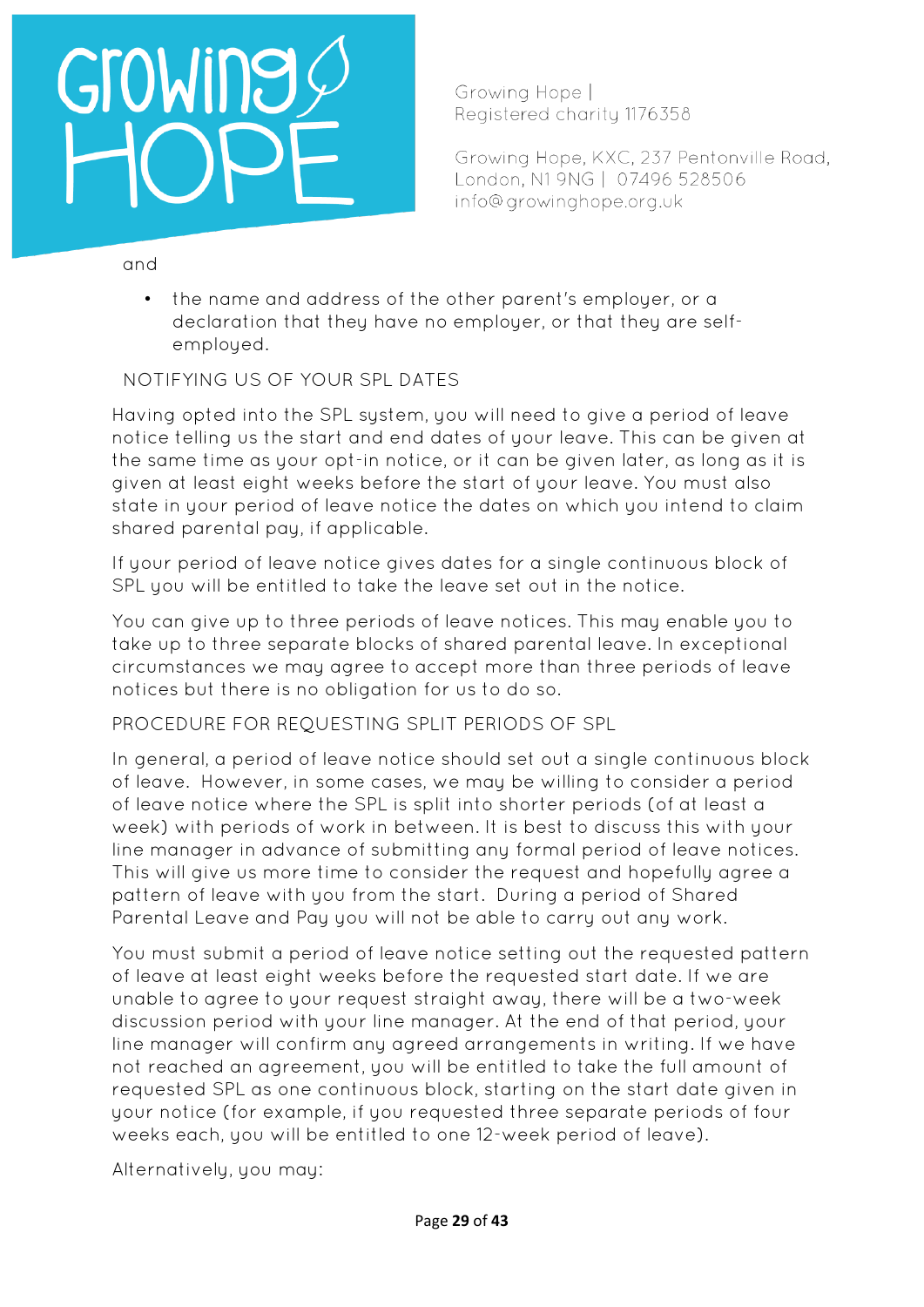Growing Hope | Registered charity 1176358

Growing Hope, KXC, 237 Pentonville Road, London, N1 9NG | 07496 528506 info@growinghope.org.uk

- Choose a new start date (which must be at least 8 weeks after your original period of leave notice was given), and notify us of this new date within 5 days of the end of the two-week discussion: or
- Withdraw your period of leave notice within 2 days of the end of the two-week discussion period (in which case it will not be counted and you may submit a new one is you choose).

#### SHARED PARENTAL PAY

The amount of Statutory Shared Parental Pay available can be up to 39 weeks, less any weeks of statutory maternity pay, maternity allowance or statutory adoption pay claimed by you or the other parent or your partner. This is providing you have at least 26 weeks' continuous employment with Growing Hope at the end of the Oualifuing Week and your average earnings are not less than the lower earnings limit set by the government each tax year. Statutory Shared Parental Pay is paid at a rate set by the government each year.

You may also qualify for Occupational Shared Parental Pay if you have been continuously employed with Growing Hope during the 12 month period ending with the Qualifying Week. It is not a requirement that your partner is also employed by Growing Hope.

The number of weeks of full or half Occupational Shared Parental Pay to which you are entitled as described in the following paragraphs, will be subject to deduction of the number of weeks of full or half occupational maternity or maternity support (paternity), or adoption pay as appropriate, which may already have been paid to you or your partner by us, in respect of the child.

Subject to any deductions which will apply, pay will occur as follows:

• The first eight weeks of your SPL, Occupational Shared Parental Pay is full pay. Any statutory Shared Parental Pay that may be due for that period is

included within the amount of the full pay.

• For the next eighteen weeks of SPL, occupational Shared Parental Pay is half pay, plus any statutory Shared Parental Pay that may be due for that period. However, the combined total will not exceed full pay. If required, the amount of Occupational Shared Parental Pay will be reduced in order to achieve this limit.

In birth cases: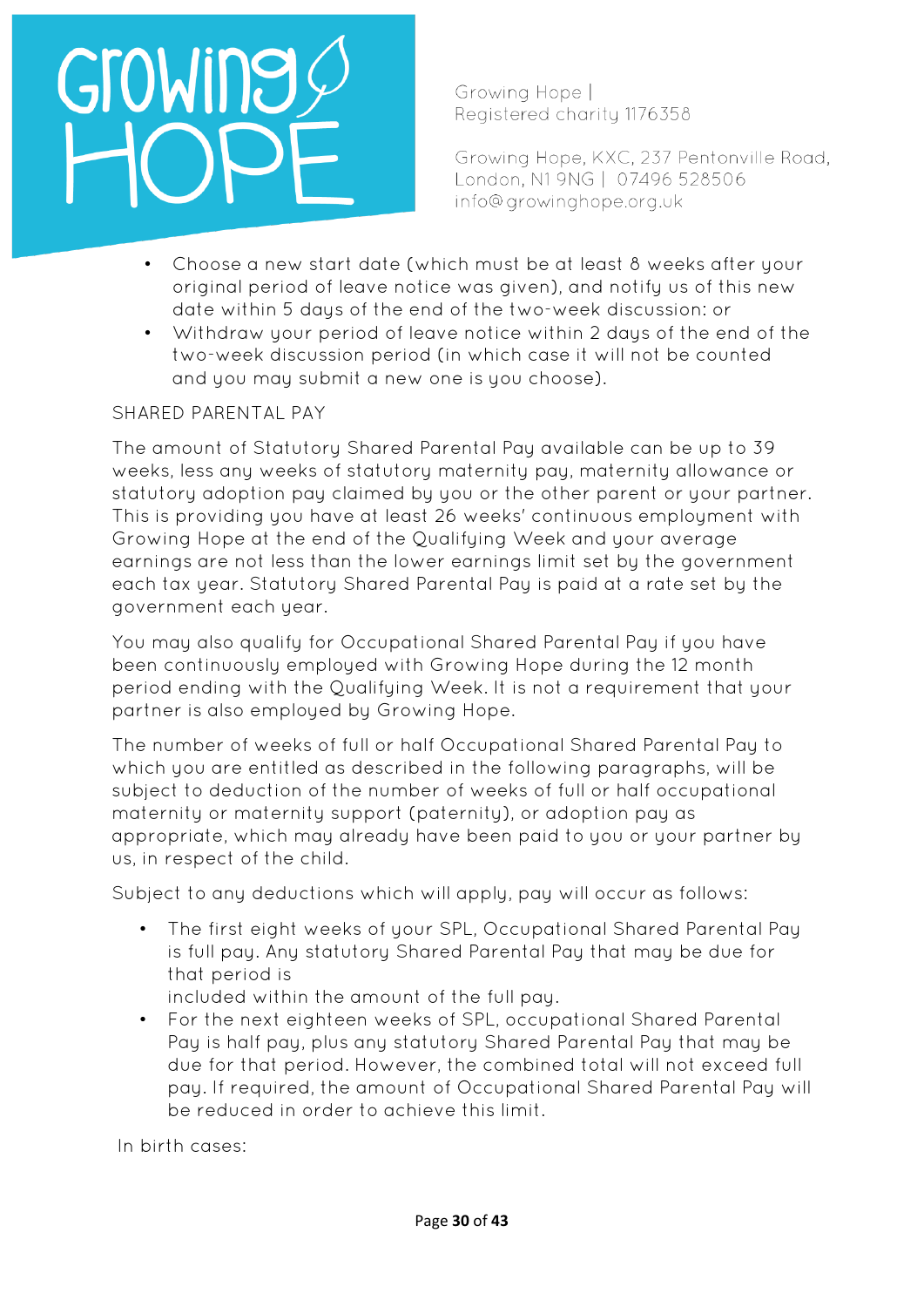

Growing Hope | Registered charity 1176358

Growing Hope, KXC, 237 Pentonville Road, London, N1 9NG | 07496 528506 info@growinghope.org.uk

• If you both work at Growing Hope, or b) you are the mother and the other parent does not work at Growing Hope, then in both cases, after the first 2 weeks of compulsory maternity leave, there remains an entitlement to 6 weeks full pay followed by 18 weeks of half pay, which can either be used on further maternity leave or SPL.

(It is important to note that if the mother and father or partner both work with Growing Hope the entitlement to 8 weeks at full pay should not be subject to the deduction of any weeks of full pay which the father or partner takes as maternity support (paternity), as that would mean that the couple would be worse off by 2 weeks pay by taking SPL.)

If either a) both of you, or b) you, opt into SPL, then the number of weeks of Occupational Shared Parental Pay to which you are entitled is the same as the number of weeks of Occupational Maternity Pay which is unused at the point in time when you start SPL.

It is important to note that if you have taken maternity leave prior to the birth, then it will only be the balance of the leave that is left that will be due and not necessarily the full amount as outlined above.

If you are the father or mother's partner, and the mother does not work for an Growing Hope, then your entitlement to Occupational Shared Parental Pay is up to 8 weeks full pay and 18 weeks half pay. However, if you have taken maternity support (paternity) leave, then the 8 weeks full pay is reduced by the number of weeks of paid maternity support (paternity) leave which you have taken.

In adoption cases entitlement is the same as above, but based on the parent with primary caring responsibilities for the child and Adoption Support Leave:

For both birth and adoption cases, payment of Occupational Shared Parental Pay is conditional upon you confirming in writing, before starting SPL that you intend to return to work for at least six months after the end of your SPL. If you later decide not to return to work for this minimum period, you must repay any Occupational Shared Parental Pay (but not Statutory Shared Parental Pay) which you have received. In cases where we consider that to enforce this provision would cause undue hardship or distress, we will have the discretion to waive our rights to recovery in line with local Board policies.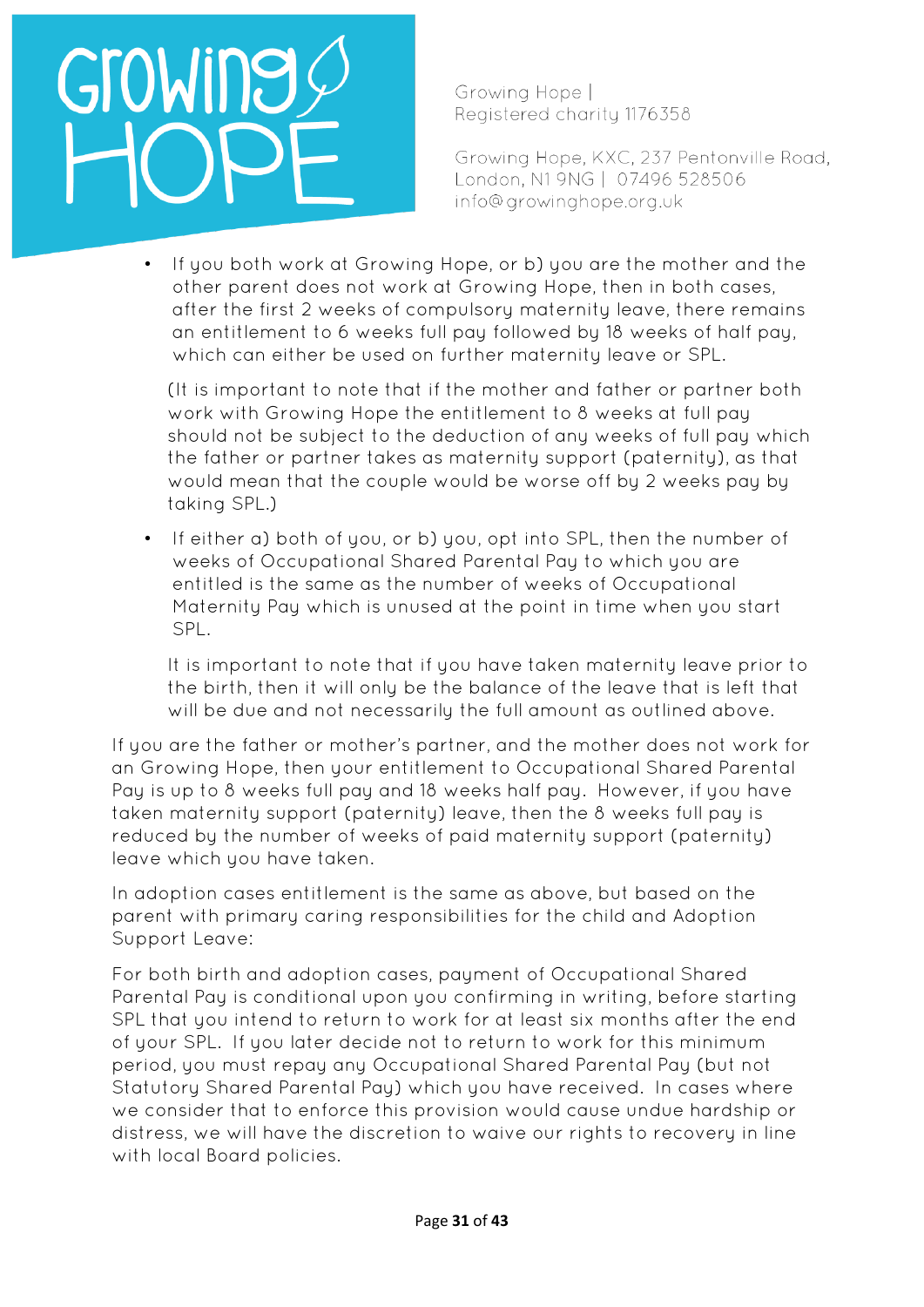Growing Hope | Registered charity 1176358

Growing Hope, KXC, 237 Pentonville Road, London, N1 9NG | 07496 528506 info@growinghope.org.uk

Shared Parental Pay for the mother working for Growing Hope will be calculated on the same basis as her maternity pay. Shared Parental Pay for the father or partner will also be calculated using the average weekly earnings rules used for calculating Statutory Maternity Pay entitlements.

OTHER TERMS OF EMPLOYMENT DURING SHARED PARENTAL LEAVE

Your terms and conditions of employment remain in force during SPL, except for the terms relating to pay.

Annual leave and public holidays will continue to accrue during Shared Parental Leave, whether paid or unpaid, provided for by this agreement. Where the amount of accrued annual leave and public holidays would exceed normal carry over provisions, it may be mutually beneficial to both the employer and employee for the employee to take annual leave before and/or after the formal (paid and unpaid) maternity leave period. The amount of annual leave to be taken in this way, or carried over, should be discussed and agreed between the employee and employer.

If you are a member of the pension scheme, we will make employer pension contributions during any period of paid SPL, based on your normal salary, in accordance with the pension scheme rules. Your employee contributions will be based on the amount of any Shared Parental Pay you are receiving.

## SHARED PARENTAL LEAVE IN TOUCH DAYS (SPLIT) DAYS

We may make reasonable contact with you from time to time during your SPL although we will keep this to a minimum. This may include contacting you to discuss arrangements for your return to work.

You may ask or be asked to work on up to 20 Shared Parental Leave in Touch Days (SPLIT) during your SPL. This is in addition to any Keep in Touch (KIT) days that you may work during maternity or adoption leave. There is no obligation on Growing Hope to offer these days or for you to agree to them. SPLIT days can be used in situations where both parties feel it would be beneficial for you to attend a work-related activity, for example a training session or a team meeting, or to work part of a week to help you to return to your role in a gradual way. You should complete a SPLIT Day Payment Request Form and have this signed by your line manager to ensure payment for any hours worked.

During a period of Shared Parental Leave and Pay, payment for the Shared Parental Leave will be offset by the amount of pay for work done on any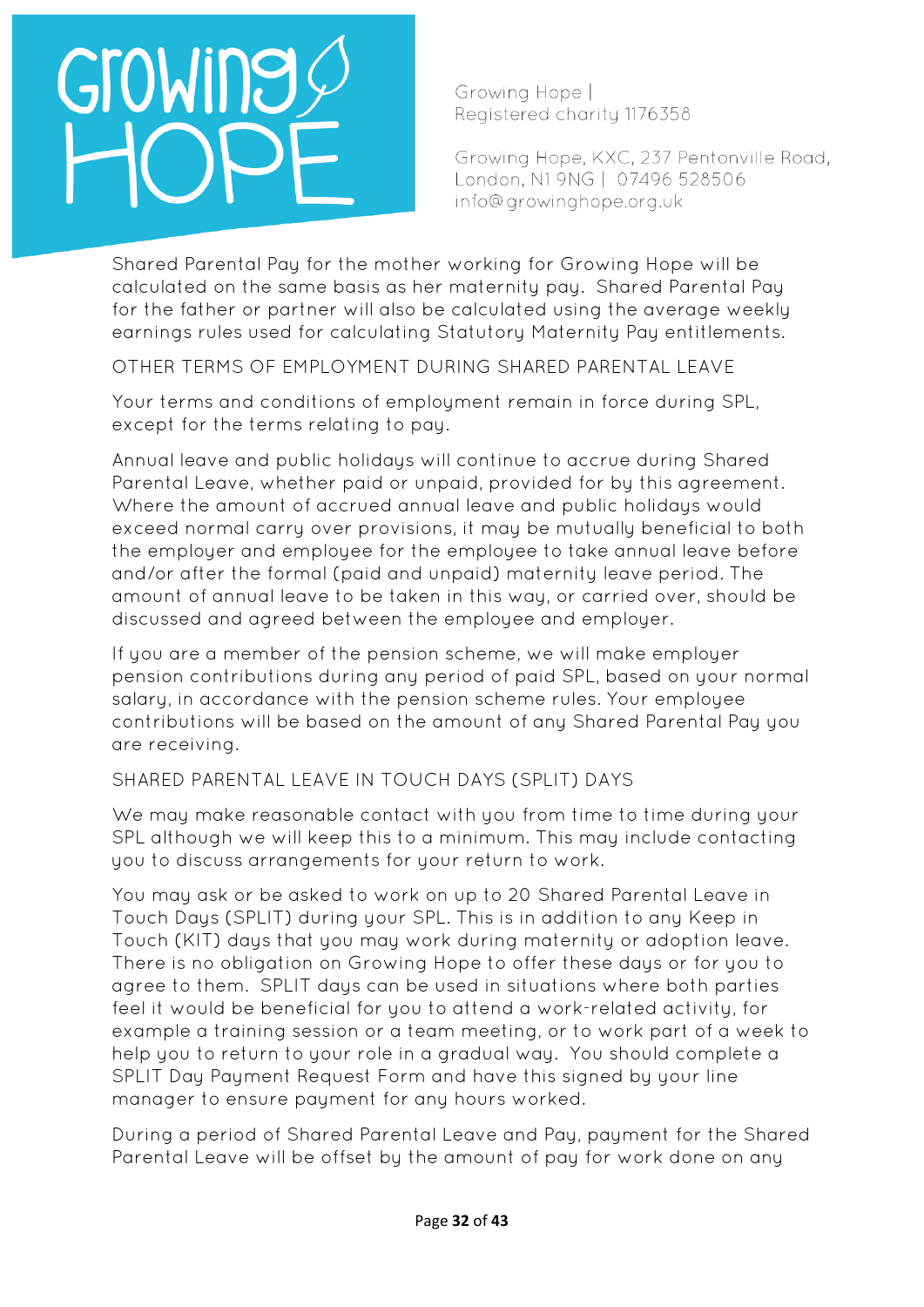Growing Hope | Registered charity 1176358

Growing Hope, KXC, 237 Pentonville Road, London, N1 9NG | 07496 528506 info@growinghope.org.uk

SPLIT days to ensure that you do not receive any more than your full pay for any period worked.

### RETURNING TO WORK

If you want to end a period of SPL early, you must give us eight weeks' prior notice of the return date. You must give this notice in writing using the form in this policy.

If you want to extend your SPL, where you still have unused SPL entitlement remaining, you must submit a new period of leave notice at least eight weeks before the date you were due to return to work, providing you have not already submitted three period of leave notices. If you are unable to request more SPL, you may be able to request annual leave or ordinary parental leave using the Parental Leave Policy. The decision on whether to grant this request will be subject to service need.

#### The impact of extending leave

You are entitled to return to work in the position you held before starting SPL, and on the same terms of employment providing your total leave does not add up to more than 26 weeks. If you take more than 26 weeks and it is not reasonably practicable for us to allow you to return into the same position, we may give you another suitable and appropriate job on terms and conditions that are not less favourable, but only in the following circumstances:

- If your SPL and any adoption, maternity or paternity leave you have taken adds up to more than 26 weeks in total (whether or not taken consecutively); or
- If you took SPL consecutively with more than four weeks of ordinary parental leave (under our Parental Leave Policy).

If you want to change your hours or other working arrangements on return from SPL, you should make a request under the flexible working section of this policy. It is helpful if such requests are made as early as possible.

If you decide you do not want to return to work you should give notice of resignation in accordance with your contract.

### RESOLUTION OF DISAGREEMENTS

No request for leave under this policy will be unreasonably refused. Should a disagreement arise, the individual is encouraged to resolve the disagreement with the Growing Hope local trustees in the first instance but ultimately has the right to raise a formal grievance with the Growing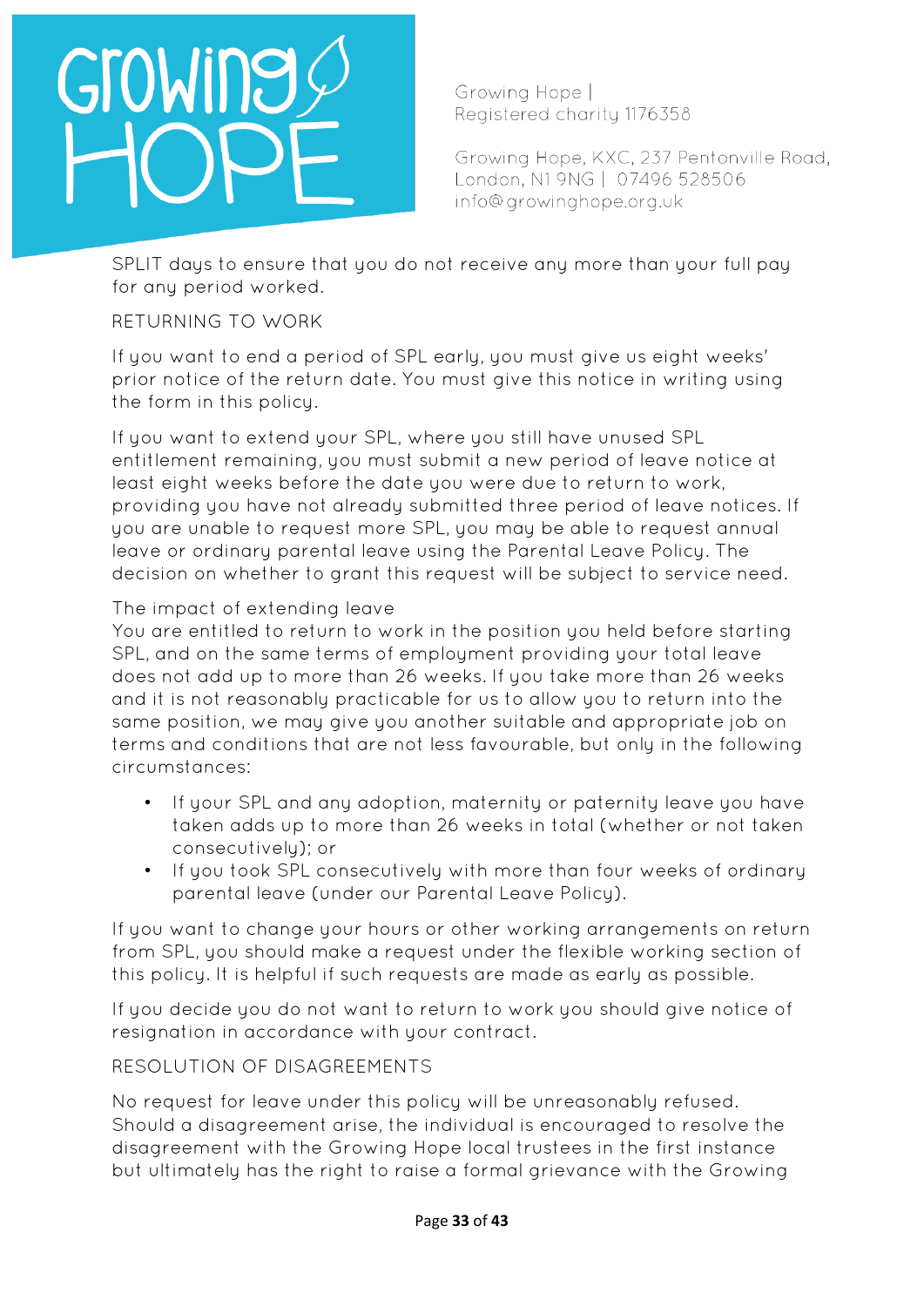Growing Hope | Registered charity 1176358

Growing Hope, KXC, 237 Pentonville Road, London, N1 9NG | 07496 528506 info@growinghope.org.uk

Hope Umbrella charity and trustee board. It is preferable in such circumstances, for an employee and/or manager to seek advice on resolving the matter informally from their line manager.

## EQUALITY & DIVERSITY

Growing Hope is committed to 'equality and diversity' in respect of the 'protected characteristics' covered by the Equality Act 2010. These protected characteristics are age, disability (which includes mental health and people diagnosed as clinically obese), race, religion or belief, sex, sexual orientation, gender reassignment (people who are having or who have had a sex change, transvestites and transgender people), marriage and civil partnership, and pregnancy and maternity.

Equality is about creating a fairer society where everyone can participate and has the opportunity to fulfil their potential. It is mostly backed by legislation designed to address unfair discrimination based on membership of a particular group.

Diversity is about recognising and valuing difference in its broadest sense. It is about creating a culture and practices that recognise, respect, value and harness difference for the benefit of the patients, carers, members of the public and members of staff.

Shared parental leave is available to all staff who attain the eligibility criteria, to meet their individual needs and responsibilities, as their circumstances change throughout their working life, thus promoting equality across the workforce.

This policy has been equality and diversity impact assessed.

## 3.7.Continuous service

A period of parental leave, paid or unpaid will count as continuous employment with Growing Hope although pay and most contractual benefits are suspended.

### Annual Leave and Bank Holidays

An employee's entitlement to annual leave and bank holidays accrues during the employees maternity/adoption/parental leave, whether it is paid or unpaid. If the employee has any outstanding annual leave before the start of the employees maternity/adoption leave, the employee should discuss and agree with the employee's manager whether it would be a good idea to take some or all of it before the employees maternity/adoption leave starts. If this is not possible, the employee should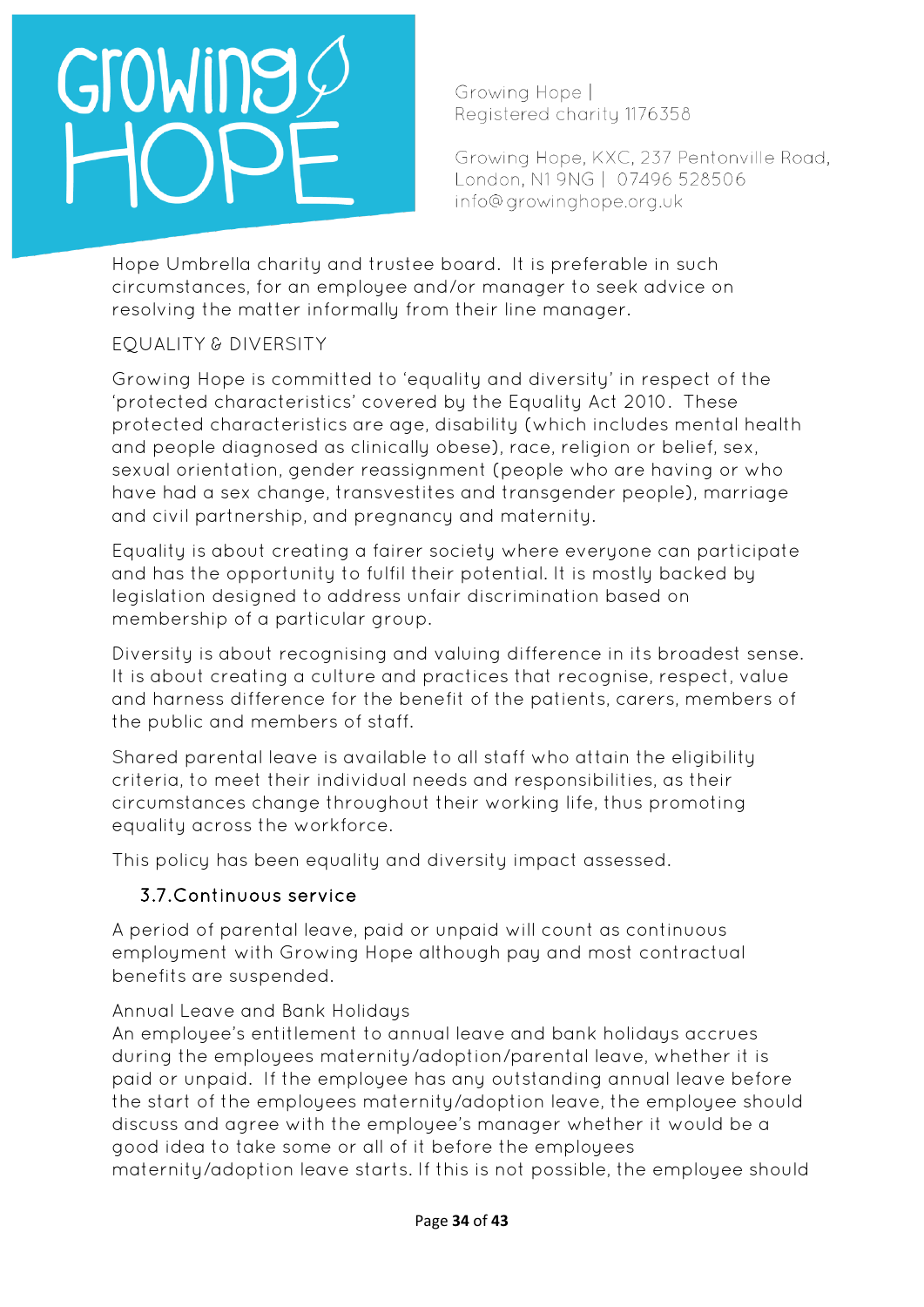Growing Hope | Registered charity 1176358

Growing Hope, KXC, 237 Pentonville Road, London, N1 9NG | 07496 528506 info@growinghope.org.uk

discuss and agree with the employee's manager the possibility of taking accrued annual leave when the employee returns from maternity/adoption leave, either in a single period or to allow a short period of part-time working, especially where the employee may be carrying annual leave/bank holidays over into a new leave year.

If the employee declares their intention not to return to work at all, any outstanding annual leave for the entire period of maternity leave will ideally need to be taken prior to the employees leave start.

The employee cannot take annual leave directly after paid maternity/adoption leave, if it is the employee's intention to take unpaid maternity/adoption leave, as it would amount to the employees returning to work. If the employee does so, the unpaid maternity/adoption leave would be treated as normal unpaid leave, which the employee's manager is under no obligation to grant. However, the employee may make an application for a period of unpaid leave in line with Growing Hope's Flexible Working and Leave Policy or for a period of statutory unpaid parental leave.

#### Pension Scheme

Pension rights and contributions are dealt with in line with the provisions of the Pension Scheme used by the local Growing Hope. During periods of paid maternity/adoption leave, Growing Hope will continue to make pension contributions as if the employee is working and earning the employees normal pay. The employee will continue to make contributions at the usual percentage rate of the employees maternity/adoption pay.

During periods of unpaid parental leave, the employee's occupational pension rights will continue to accrue. If the employee decides to take the option of unpaid maternity/adoption leave, the employee will be required to pay the accumulated contributions to their pension scheme to cover the period of unpaid maternity/adoption leave. The accumulated contributions are taken over a period of time from the employee's salary when the employee returns to work.

If the employee decides that they do not wish to return to work when they previously stated that it was their intention to do so, then the employee will still be liable for contributions to the scheme and arrears may be payable if the employee has taken a period of unpaid leave.

- 4. Flexible Working (appendix B)
- 5. Serious illness/ Bereavement Leave Definition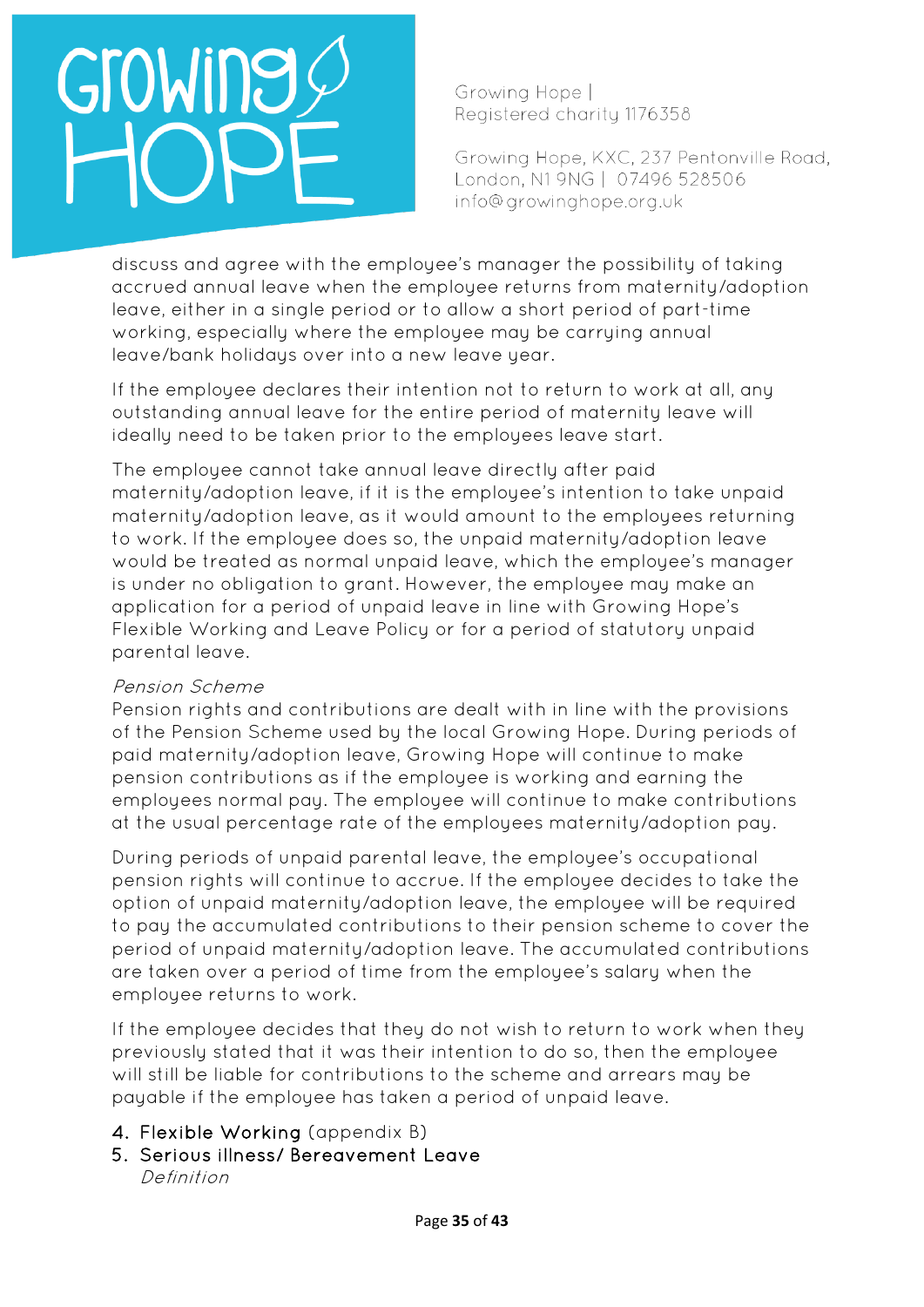# GroWing

Growing Hope | Registered charity 1176358

Growing Hope, KXC, 237 Pentonville Road, London, N1 9NG | 07496 528506 info@growinghope.org.uk

To provide reasonable support to members of staff at times of distress due to the unforeseen illness, or the death, of a spouse or civil partner, child, parent, close relative or other dependent who relies on the employee for assistance.

#### Entitlement

Managers have the discretion to award up to one working week's paid leave in each occurrence of serious difficulty. In particularly distressing circumstances, the manager may extend this by up to a further week of paid or unpaid leave.

#### Duration

In considering the amount of leave, the manager should take into account the specific circumstances, e.g. the relationship between the member of staff and the person in question, whether the member of staff has a responsibility for the estate of the deceased, the availability of other relatives or friends and the distance to be travelled in dealing with such matters.

#### Notification

Members of staff must make their manager aware of the potential need for leave at the earliest opportunity and should keep in regular contact throughout that period. Leave should be recorded within the canopy system and trustees of the local charity should be notified.

### 6. DOMESTIC EMERGENCIES

#### Definition

Leave under this heading can be defined as arrangements granted when members of staff need to be absent from work under circumstances not covered by sick leave, annual leave, bereavement leave, maternity leave, paternity leave, parental leave, adoption and fostering leave, or flexible working arrangements. It is urgent and unforeseen.

#### Entitlement

Up to one working week's paid leave can be allocated by the manager, taking into consideration of the amount of time reasonably required to attend to the situation which has arisen.

In cases of exceptional difficulty, the managers can extend this period for up to a further working week and has the discretion to determine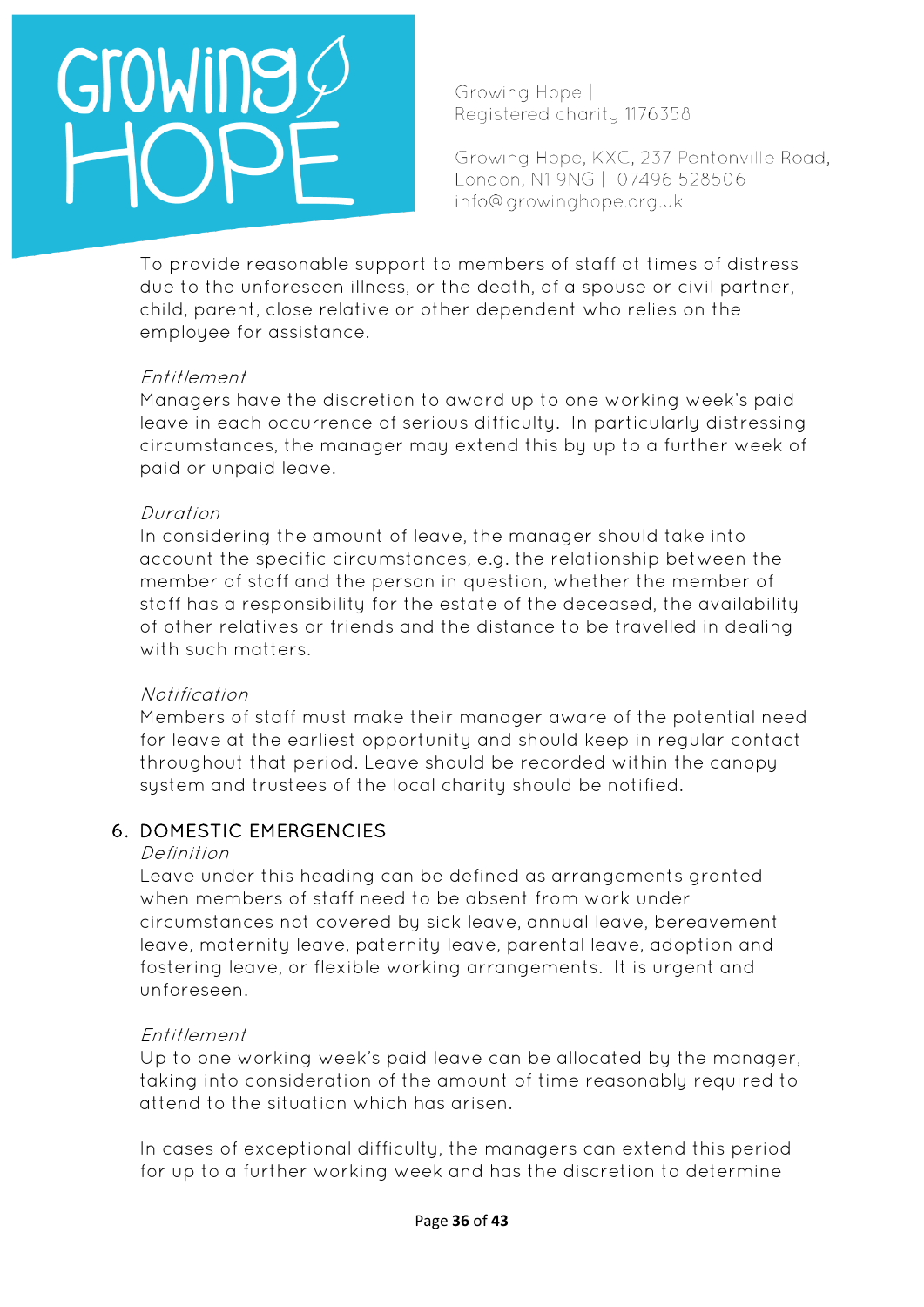Growing Hope | Registered charity 1176358

Growing Hope, KXC, 237 Pentonville Road, London, N1 9NG | 07496 528506 info@growinghope.org.uk

whether this should be on a paid or unpaid basis. It may, however, be considered appropriate for the member of staff to utilise annual leave under circumstances where the situation, while still important, has ceased to be an emergency.

In exceptional circumstances, a member of staff may be faced with long-term difficulties and the manager should consider other options to assist in the situation. This may include a reduction in working hours, an alteration to the employee's shift pattern, a move to another post etc.

There is no requirement for the approved number of days to be taken in one block

#### Notification

Members of staff must make their manager aware of their potential need for leave at the earliest opportunity and should keep in regular contact throughout this period. Leave should be recorded within the canopy system and trustees of the local charity should be notified.

### 7. CARER LEAVE

#### Definition

Where members of staff are responsible for caring for a spouse or civil partner, child, parent, close relative or other dependent who relies on the employee for assistance and where work and home life can cause conflicting pressures. Carer leave is designed to encourage managers to adopt flexible working practices at times when employees need assistance to balance their caring responsibilities with their working commitments. This provision is primarily for those who are required to provide care for a dependant.

#### Local Arrangements

The needs of staff who care for a spouse or civil partner, child, parent, close relative or other dependent who relies on the employee for assistance, can often be very simple e.g. knowing that they will be able to leave work on time each day, or being able to make a telephone call home during the day to check that all is well. Alternatively, a variation in the working pattern, such as altered shifts, or earlier/later starting and stopping times, may provide an adequate solution. Needs such as these may be relatively easy to satisfy and it is expected that the individual's manager will provide sympathetic support and strive to reach a mutually acceptable solution to the employee's requirements that balances these with the needs of the service.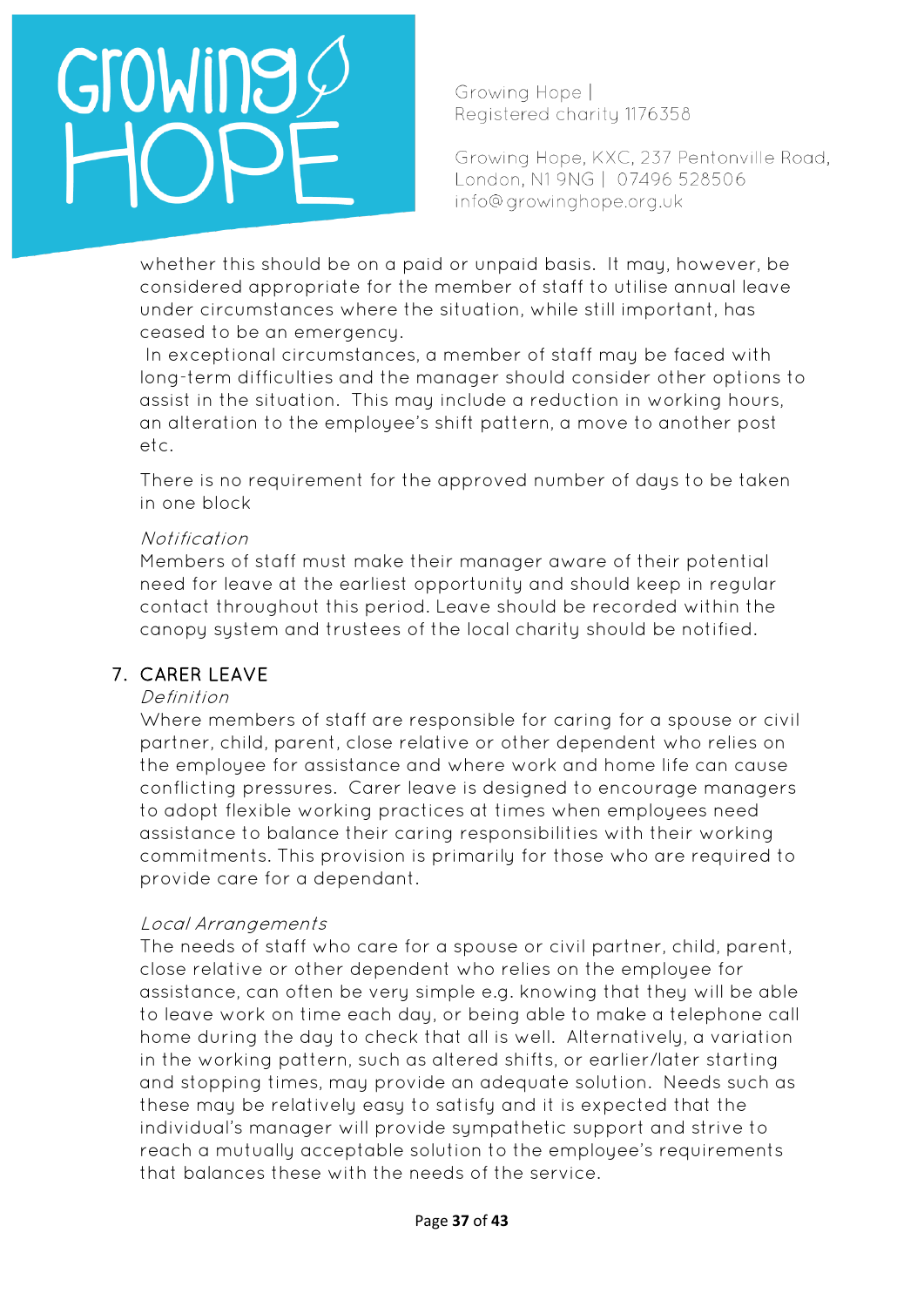Growing Hope | Registered charity 1176358

Growing Hope, KXC, 237 Pentonville Road, London, N1 9NG | 07496 528506 info@growinghope.org.uk

Short periods of time off There may be circumstances when an employee needs a short period of time off e.g. to accompany a dependent to hospital in an emergency situation, etc.

Short Term Carer Leave allows for up to one working week's paid leave, which can be extended by up to a further working week of paid or unpaid leave, to deal with urgent unforeseen care needs. Thereafter and depending on the specific circumstances, a manager may agree a period of annual leave or unpaid leave.

#### Long-term Arrangements

There may, however, be times when the caring demands on the employee are such that the individual is forced to consider more extreme measures, such as, altering contractual work patterns, a longterm reduction in working hours etc, in order to meet their caring commitments. While each case must, quite obviously, be judged on its individual merits, Growing Hope is committed to ensuring that where the reason for an employee requesting a reduction in contracted hours is for the provision of care, the individual's case will be considered sympathetically and will not be unreasonably denied.

Employees with caring responsibilities, who recognise the need to alter their contracted working hours on a long-term basis, should discuss the matter with their manager in the first instance. Where the manager feels unable, because of the needs of the service, to agree to the employee's request, other alternatives should be considered such as secondment or redeployment.

## 8. OTHER TYPES OF SPECIAL LEAVE

#### Definition

Another type of special leave is where an organisation is required to make available special leave with pay for staff to be absent from work to perform 'essential civic and public duties'. The legislative requirement for this is contained within the Employment Rights Act 1996 and covers a wide range of circumstances, a number of which are given below as examples

- Justice of the Attendance at court as a witness
- Jury service
- Requests by members of a variety of public bodies including Children's Services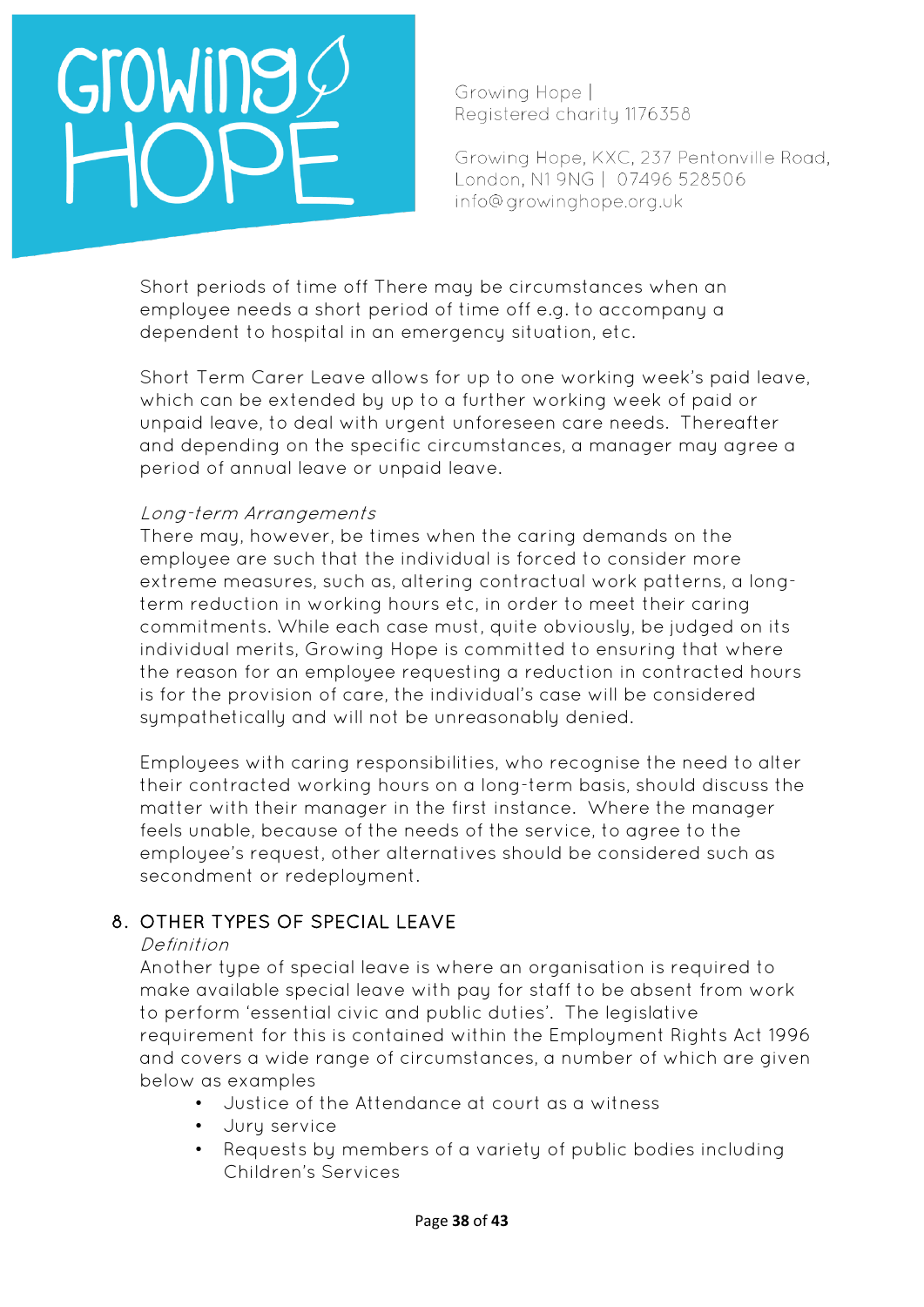# GroWine

Growing Hope | Registered charity 1176358

Growing Hope, KXC, 237 Pentonville Road, London, N1 9NG | 07496 528506 info@growinghope.org.uk

This list is illustrative, not exhaustive.

Up to one working week's paid leave per year can be allocated by the manager taking into consideration the amount of time reasonably required to devote to the issue. In exceptional circumstances the manager can extend this period for up to a further working week and has the discretion to determine whether this should be on a paid or unpaid basis. It may, however, be considered appropriate for the member of staff to utilise annual or unpaid leave.

Whilst Growing Hope is under no legal obligation to pay employees who undertake jury service, any staff called to fulfil the role of a juror will be paid their normal basic pay with enhancements for unsocial hours.

Members of staff must make their managers aware of the potential need to leave at the earliest opportunity and, where appropriate should keep in regular contact throughout the period.

No request for leave under this policy will be unreasonably withheld. Should a disagreement arise, the individual has the right to raise a formal grievance.

### 9. Annual leave

Each employee of Growing Hope local charity will receive 25 days of annual leave at their part time equivalent (20 days if an individual works four days a week) plus bank holidays. Each employee will also receive an additional one week of leave (at their FTE) they may take for volunteering each year.

Leave should be discussed and agreed by the pastoral line manager from the local church, volunteer leave should be agreed by the charity trustees and fall in line with the values of Growing Hope. The lead therapist should keep a record within the team google drive in order that the trustees can see and monitor this.

### 10. Flexible Working Requests

#### Everyday flexibility

Growing Hope is committed to enabling employees to work flexibly and each Growing Hope local trustee board will reasonably consider all requests for flexible working.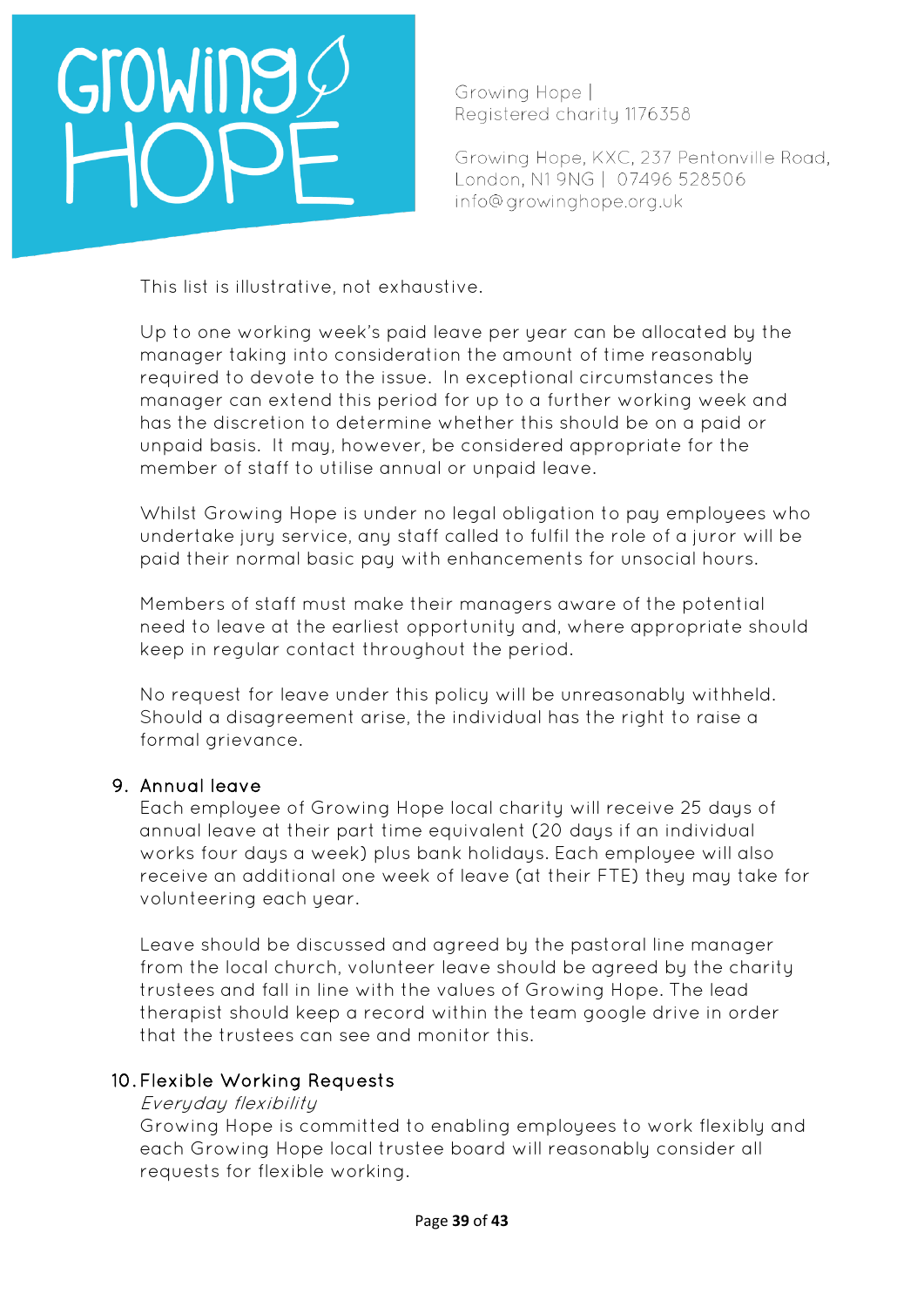# GroWine

Growing Hope | Registered charity 1176358

Growing Hope, KXC, 237 Pentonville Road, London, N1 9NG | 07496 528506 info@growinghope.org.uk

As a general principle Growing Hope will enable employees to use flexible working time (i.e. TOIL) to take back overtime where this is due (for example if they have attended an afterschool meeting, trustee meeting or committee outside of working hours). Growing Hope will also enable employees to flex their time if they need to for necessary medical appointments or other unavoidable appointments which fall within working hours. Growing Hope trusts its employees to where possible avoid this occurring within working hours. Growing Hope expects employees to make up all time taken and to make sure their work is not diminished by any flexible working (whether this is in time or in working from home).

All flexible working hours and working from home requests must be informally discussed prior to taking them with the employees line manager. No more than one day of flexible working time can be taken at once. Flexible working must be recorded in the employees calendar.

#### Statutory rules for Flexible Working

The statutory rules are set out in the Employment Rights Act 1996, and extended in the Flexible Working (Procedural Requirements) Regulations 2002 and the Flexible Working (Eligibility, Complaints and Remedies) Regulations 2002. The Flexible Working (amendment) Regulations 2010, Employment Act 2002, Work and Families Act 2006 further extended these provisions to caring for disabled and sick adults. Under these rules, employees with caring responsibilities who have at least 26 weeks' continuous service are entitled to make a written request for flexible working: that is to request changes to hours of work, times of work and the location of work. The right is designed to give employees the opportunity to adopt working arrangements that help them to balance their commitments at work with their need to care for a child or an adult. In practice this may mean:

- Part-time working, term-time working or home working
- Adjusting the start and finish times of work
- Adopting a particular shift pattern or extended hours on some days with time off on others.

Employers have a duty to consider a request for flexible working arrangements within specified timescales, and can refuse only on one of the following business-related grounds: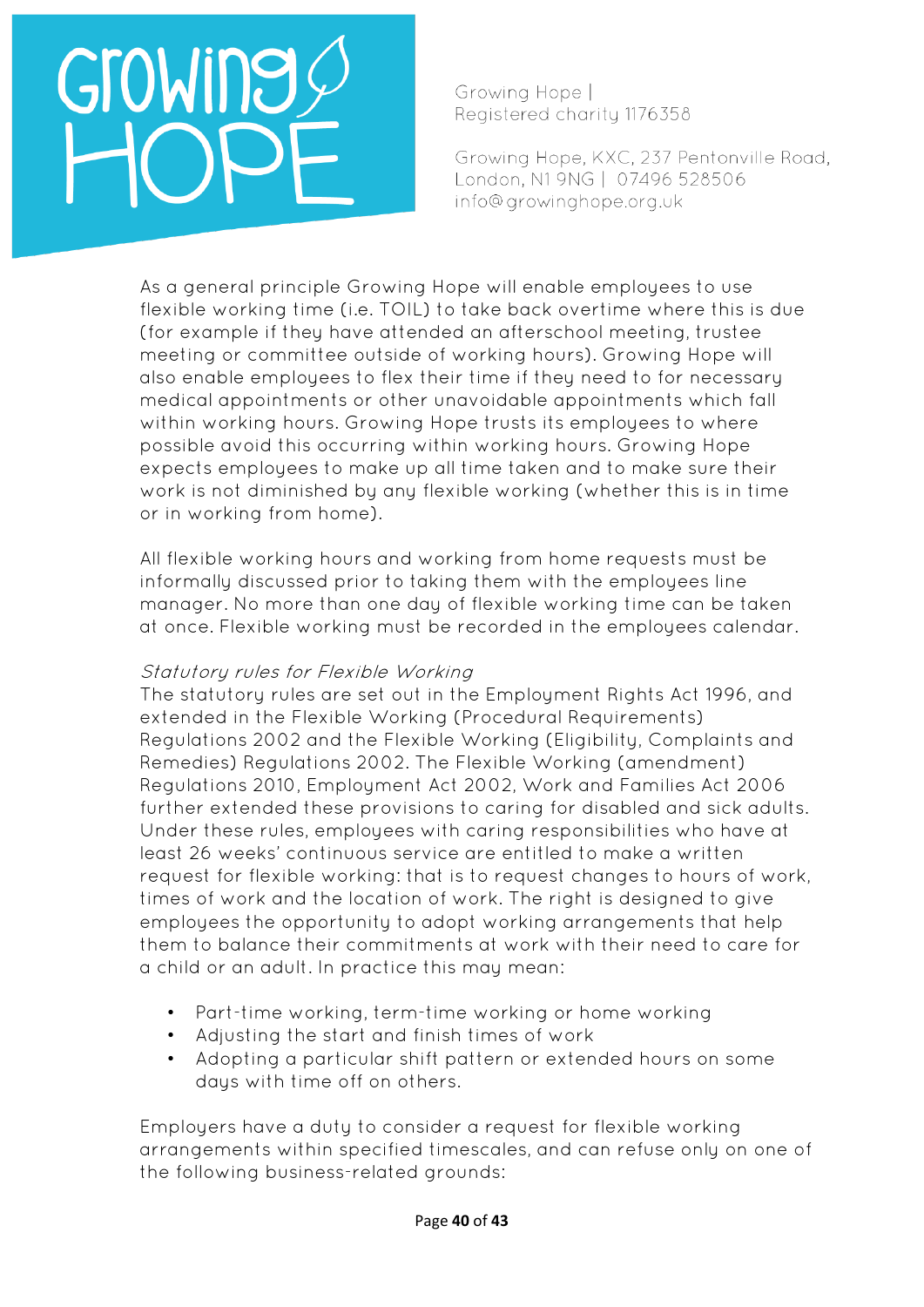## OWIN

Growing Hope | Registered charity 1176358

Growing Hope, KXC, 237 Pentonville Road, London, N1 9NG | 07496 528506 info@growinghope.org.uk

- the burden of additional costs the employer will consider if it will cost more to replace the hours of work e.g. agency cost
- detrimental effect of the ability to meet customer demand
- inability to reorganise work amongst existing staff; or to fill the hours
- detrimental impact on quality; e.g. continuity of care, skill mix
- detrimental impact on performance; e.g. ability to retain clinical skills
- insufficiency of work during the periods the employees propose to work
- planned structural changes.

When a flexible work request is agreed, staff should be given written confirmation of a contractual change to their terms and conditions of employment.

### Growing Hope flexible working

If employees wish to submit a request for flexible working they must complete the form in Appendix B. This should then be passed onto their line manager and the Growing Hope Local trustees who will consider the request at the next quarterly trustee meeting. Growing Hope will accept requests for flexible working due to childcare but also due to other personal reasons (such as work/life balance, volunteer opportunities etc.).

Employees may only submit one request in any rolling 12-month period.

Since the benefits of Flexible Working are more likely to arise from arrangements that are discussed, resolved and self-managed by teams, the

Line Manager may instigate and facilitate a team discussion when individuals

or groups of employees request a change to their working pattern(s). This approach ensures that any work pressure displaced by Flexible Working

being adopted by one employee is not transferred to other employees who

have more traditional working patterns. A member of the local Growing Hope trustee board may attend.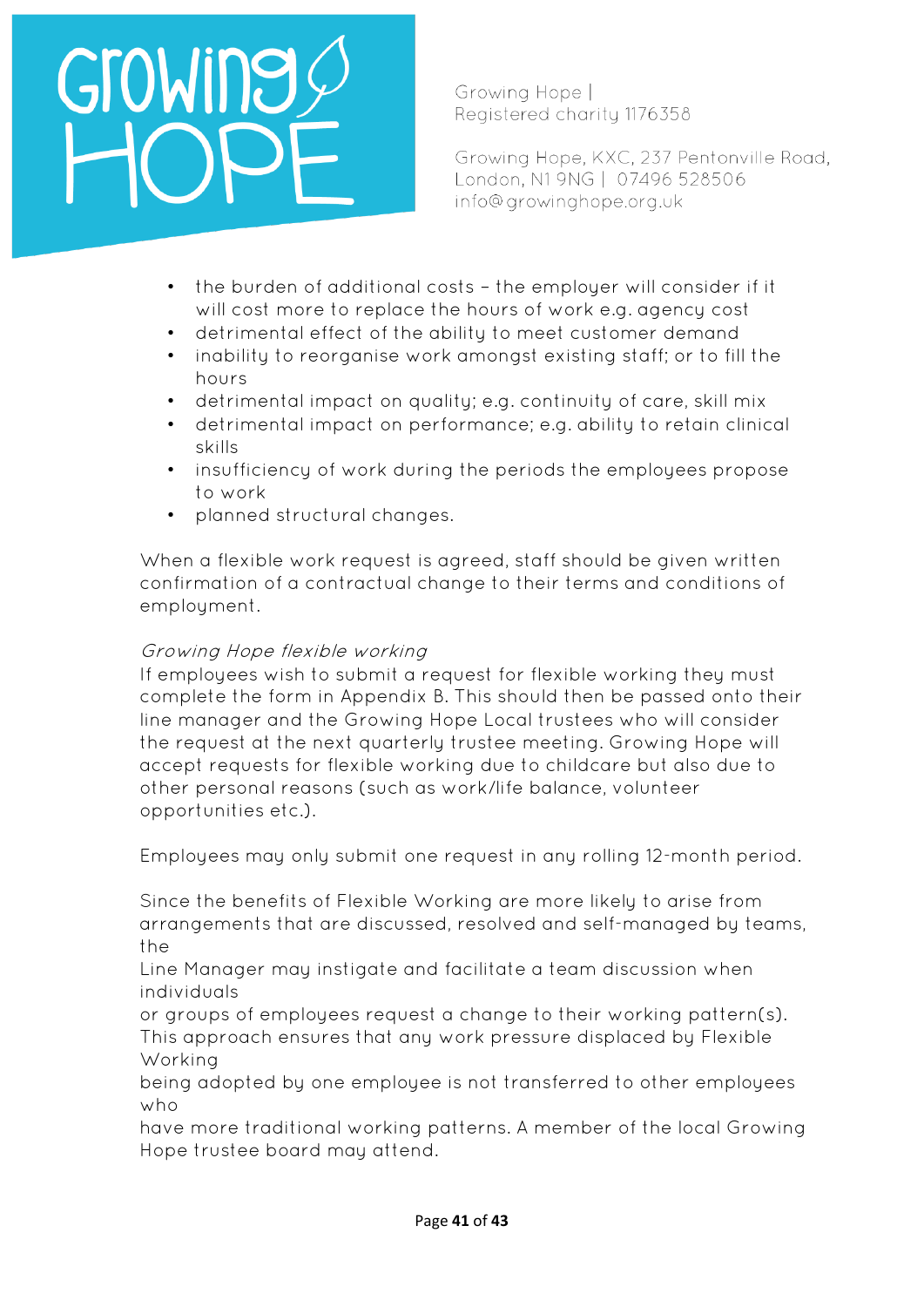Growing Hope | Registered charity 1176358

Growing Hope, KXC, 237 Pentonville Road, London, N1 9NG | 07496 528506 info@growinghope.org.uk

Each employee submitting a request must have a discussion with their line manager prior to submission of the form to the Growing Hope local trustees. Discussion must include a general discussion on the feasibility of the arrangements proposed, as well as any contractual issues, effects on pay and

pension (if hours are being reduced) rest breaks (in line with the Working Time

Regulations), health and safety issues, training requirements, changes to

annual leave entitlement and any other terms or conditions.

Amendments or alternative proposals may be suggested to overcome any difficulties identified, or an adjournment agreed to consider further implications.

The local Growing Hope trustee board will discuss a flexible working request at their next quarterly trustee meeting and then will send a written response and amended contract to the employee within a two week period. A verbal notification can be given to the employee on the day of the trustee meeting.

In all cases, agreement of Flexible Working arrangements is conditional upon

an employee:

- Attending meetings as appropriate in the workplace, as and when required
	- within core hours or as agreed.
- Participating in appraisal, training and supervision.
- Satisfactorily completing the initial three-month trial period that will apply in
	- all cases.
- Meeting the required statutory minimum qualifying service of 26 weeks.

If the Flexible Working request is approved by the local trustee board, the start date and three month review dates must be set and relevant colleagues informed. The agreement must be confirmed in writing to the individual(s) concerned, with a copy to Personal File, and Payroll notified if appropriate. Subsequently, satisfactory completion of the three-month trial period must be confirmed in writing.